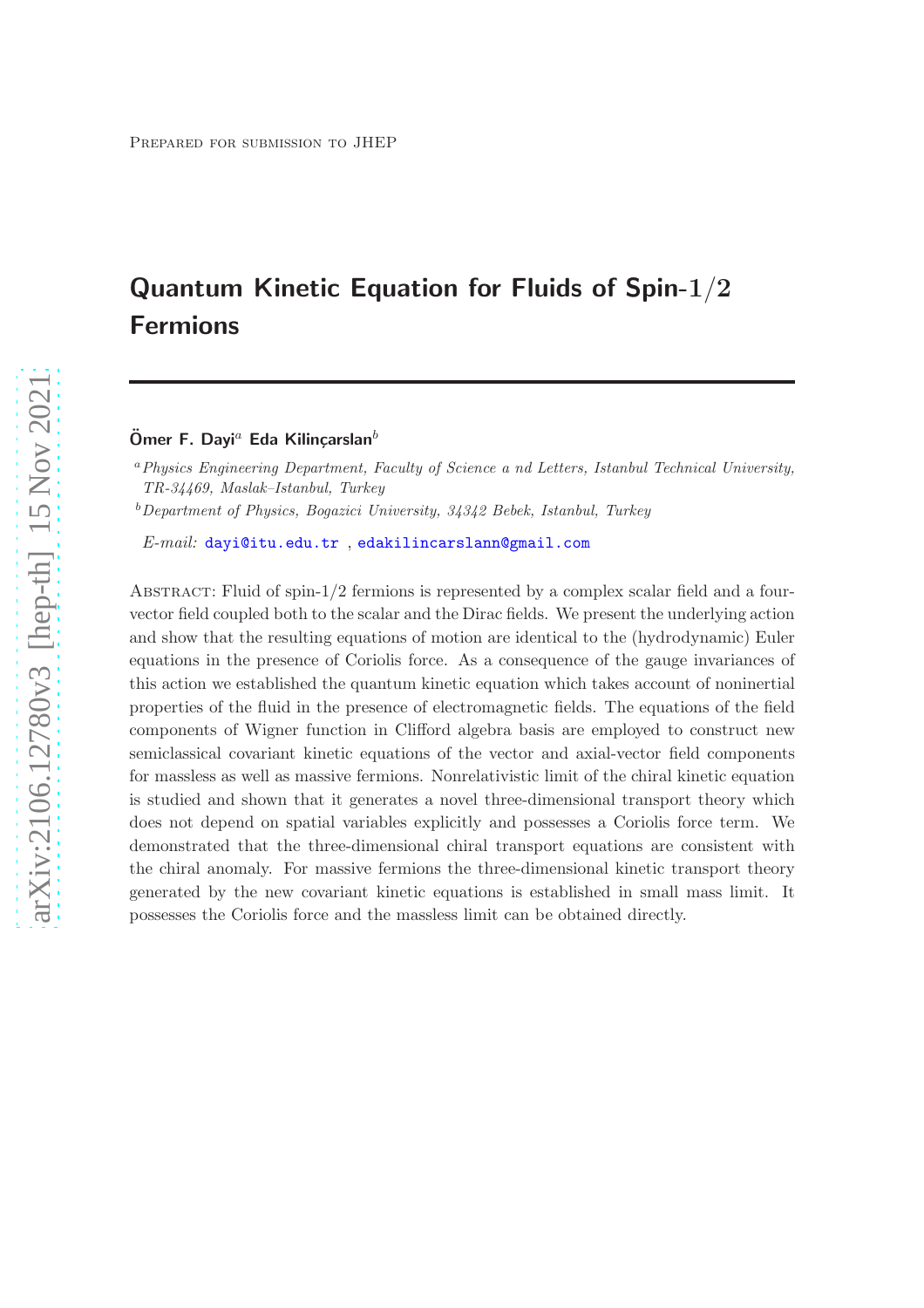# Contents

|              | 1 Introduction                          | 1                       |
|--------------|-----------------------------------------|-------------------------|
|              | 2 Action                                | $\overline{\mathbf{4}}$ |
| $\mathbf{3}$ | Fluid                                   | $\bf{5}$                |
|              | 4 Quantum Kinetic Equation              | 10                      |
|              | 5 Chiral Kinetic Equations              | <b>13</b>               |
|              | 5.1 3D Chiral kinetic theory            | 14                      |
|              | 6 Kinetic Equations of Massive Fermions | 17                      |
|              | 6.1 3D Massive kinetic theory           | 19                      |
|              | 7 Conclusions                           | 24                      |
| $\mathbf{A}$ | Integration of $(5.9)$ over $p_0$       | 25                      |

# <span id="page-1-0"></span>1 Introduction

Wigner function has been originally introduced in deformation quantization of classical mechanics as the substitute of probability density in ordinary quantum mechanics. However, it may take negative values, so that it is considered as the quasiprobability distribution which provides quantum corrections to classical statistical mechanics. It is built with the wave functions satisfying Schroedinger equation [\[1\]](#page-27-0). This quantum mechanical formulation can be generalized to field theory by employing quantum fields to construct the Wigner function [\[2](#page-27-1)]. For spin-1/2 fermions the constituent fields satisfy the Dirac equation. It turned out that the Wigner function method is a powerful tool in constructing relativistic quantum kinetic theories of spin- $1/2$  fermions  $[3-6]$ .

In heavy-ion collisions quark-gluon plasma is created where the constituent quarks are approximately massless [\[7](#page-27-4), [8\]](#page-27-5). Their properties can be inspected within the chiral kinetic theory (CKT) which leads to an intuitive understanding of chiral magnetic effect (CME)  $[9-11]$  $[9-11]$  and chiral separation effect (CSE) [\[12](#page-27-8), [13](#page-27-9)] for the chiral plasma subjected to the external electromagnetic fields. When the chiral plasma is considered as a fluid, the chiral transport equations are also useful to study the chiral vortical effect (CVE) [\[14\]](#page-27-10) and local polarization effect (LPE) [\[15](#page-27-11)[–17](#page-27-12)].

The main characteristics of the quarks in quark-gluon plasma are acquired by considering them as massless particles. However, it as an approximation. Therefore, studying the mass corrections is needed. The Wigner function formalism of massive spin- $1/2$  fermions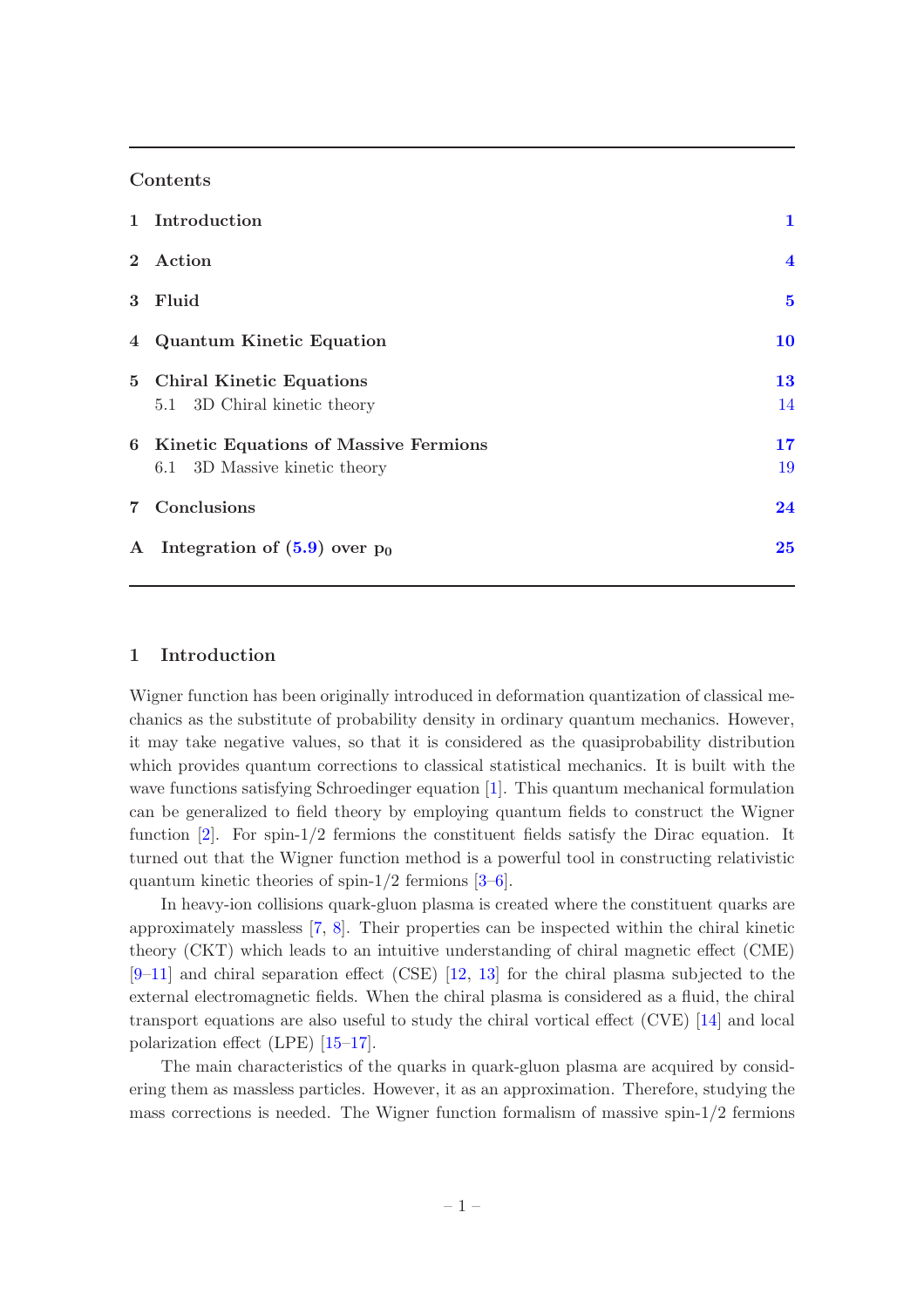yields some different covariant kinetic equations [\[18](#page-27-13), [19\]](#page-28-0), in contrary to the massless case. This is due to the fact that for massive fermions there are more than one way of eliminating the irrelevant set of field equations derived from the quantum kinetic equation (QKE).

Although four-dimensional (4D) approach has some advantages like being manifestly Lorentz invariant, non-relativistic or equal-time formalism is needed if one would like to solve a transport equation starting from an initial distribution function provided by field equations [\[20](#page-28-1)[–22](#page-28-2)]. Integrating 4D transport equation over the zeroth-component of momentum is the custom method of constructing the related three-dimensional (3D) transport equation  $[6, 22]$  $[6, 22]$ .

Wigner function of spin-1/2 fermions which are coupled to gauge fields is constructed to be invariant under gauge transformations which leave the Dirac equation intact. The gauge invariant Wigner function satisfies the QKE which depends on the field strength explicitly [\[4,](#page-27-14) [5](#page-27-15)]. When one deals with relativistic plasma as a fluid, the vorticity effects should also be taken into account. Although the magnetic and vortical effects are similar, the QKE does not explicitly depend on the rotational properties of fluid in contrary to electromagnetic interactions. Hence, noninertial effects like the Coriolis force are absent. To overcome these difficulties we proposed the modification of QKE by means of enthalpy current either for the massless or massive fermions [\[23](#page-28-3), [24\]](#page-28-4). We obtained the relativistic transport equations and studied the 3D theories which they generate. The chiral formulation was successful in generating a consistent 3D CKT which does not depend explicitly on the position vector and also addresses the noninertial effects like the Coriolis force correctly. The modification of QKE also gives satisfactory results for massive fermions. However, the modified QKE has not been following from an action in contrary to the electromagnetic part. Here, we present an underlying Lagrangian which naturally yields the aforementioned modification of QKE.

3D CKT with the Coriolis force was first presented in [\[25](#page-28-5)] by making use of the resemblance between the magnetic field and angular velocity. Then this formulation was derived in [\[26\]](#page-28-6) from the first principles in a rotating coordinate frame. In [\[26](#page-28-6)] it was also shown that spatial coordinate dependence appearing in some CKTs can be removed by an appropriate phase space coordinate transformations.

In [\[27\]](#page-28-7) CKT in curved spacetime has been derived from the QKE. There it was shown that the noninertial effects and the CVE arise when the observer is in the comoving frame of fluid [\[27\]](#page-28-7). In this case our modification terms vanish identically as we have already discussed in detail in [\[28\]](#page-28-8). However, in flat spacetime formalism, to generate the noninertial effects one should consider the modified QKE. There is an other issue which should be clarified: Obviously the covariant formalism without the modification leads to CVE correctly [\[17\]](#page-27-12), so that our modification can be seem to over count the CVE. However, this not the case. Within the modified QKE formalism of [\[23](#page-28-3)] in 4D the first order solutions of chiral fields are different from the ordinary ones and they generate the CVE correctly as it was verified explicitly in [\[23](#page-28-3)]. When one integrates 4D CKE over the zeroth component of momentum to get the nonrelativistic CKT, the modification terms turn up to be essential in acquiring the CVE correctly. In fact, as it will be explained at the end of section [5,](#page-13-0) the consistent 3D CKT which results from the 4D formalism would not generate the CVE correctly without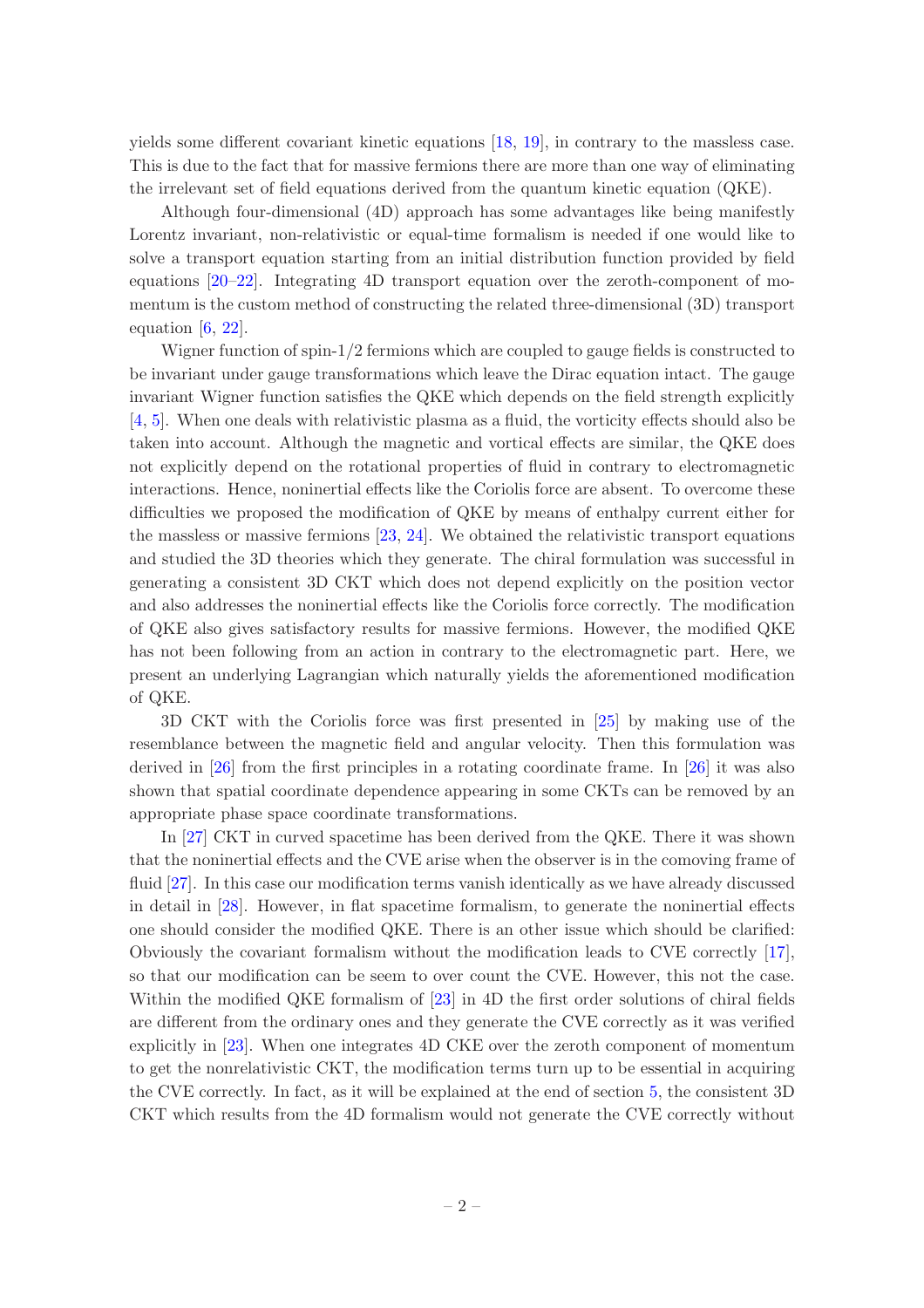the modification terms.

We deal with relativistic plasma as a fluid whose constituents are fermions obeying the Dirac equation. We will introduce the vector field  $\eta_{\mu}(x)$  which is minimally coupled to Dirac fields as the electromagnetic vector potential  $A_\mu(x)$ . However, it is not a  $U(1)$  gauge field. Equations of motion of the new vector potential follow from an action which describes fluid dynamics in terms of self interacting scalar field. Although there are some crucial differences, the action which we consider is mainly introduced in [\[29](#page-28-9)]. It is invariant under a gauge transformation which is not the custom  $U(1)$  symmetry. Dirac equation coupled to the new vector potential is also invariant under this gauge transformation when the Dirac field is transformed appropriately.

To derive the equation of motion of the Wigner function one employs the equation satisfied by the Dirac field coupled to vector potential and its gauge invariance [\[5](#page-27-15)]. As far as the Dirac Lagrangian is considered, the form of the gauge transformations related to  $\eta_{\mu}(x)$  and  $A_{\mu}(x)$  are similar. Hence, we generalize the procedure of [\[5](#page-27-15)] to derive the QKE satisfied the Wigner function when both of the  $\eta_{\mu}(x)$  and  $A_{\mu}(x)$  gauge fields are present. Then, we decompose the Wigner function in the Clifford algebra basis and obtain equations satisfied by the fields which are the coefficients of Clifford algebra generators. These equations depend explicitly on the field strengths. Some of these equations can be eliminated and the rest can be used to obtain kinetic transport equations (KTE). In general, until acquiring KTE electromagnetic field strength is defined in terms of vector potentials. Once the KTE are established it is expressed by the electric and magnetic fields which satisfy the Maxwell equations. However, as it will be discussed, for the field strength related to fluid one may proceed in two different ways. The first option is to require that the field strength related to fluid is expressed in terms of vorticity and fluid velocity before deriving KTE. The second option is to establish KTE first and then express the fluid related field strength in terms of vorticity and fluid velocity. When the former method is adopted we find the KTE proposed in [\[23](#page-28-3), [24](#page-28-4)]. The latter method which is similar to the electromagnetic case will be the subject of this work. In this case the massless and massive KTE can be obtained by generalizing the kinetic equations established, respectively, in [\[30](#page-28-10), [31\]](#page-28-11) and [\[19](#page-28-0)].

We will acquire 3D kinetic equations by integrating the covariant equations over the zeroth component of four-momentum. For chiral fermions we will show that a novel 3D CKT is accomplished in the presence of both external electromagnetic field and fluid vorticity which does not depend explicitly on the spatial coordinates. Moreover, this theory possesses the Coriolis force term and it is consistent with the chiral anomaly. It generates the chiral magnetic and vortical effects correctly. When one deals with massive fermions kinetic equations of vector and axial-vector components of Wigner function depend on the spin four-vector  $a^{\mu}$  [\[19](#page-28-0)]. We provide mass corrections to 3D chiral effects by letting  $a^{\mu}$  be given with the free Dirac equation for small mass values.

We start with presenting the action which is considered to establish transport equations of a fermionic fluid interacting with electromagnetic fields. In section [3](#page-5-0) we focus on the part of action which we claim to govern the dynamical evolution of fermionic fluid. In section [4](#page-10-0) we present an outline of the derivation of QKE satisfied by the Wigner function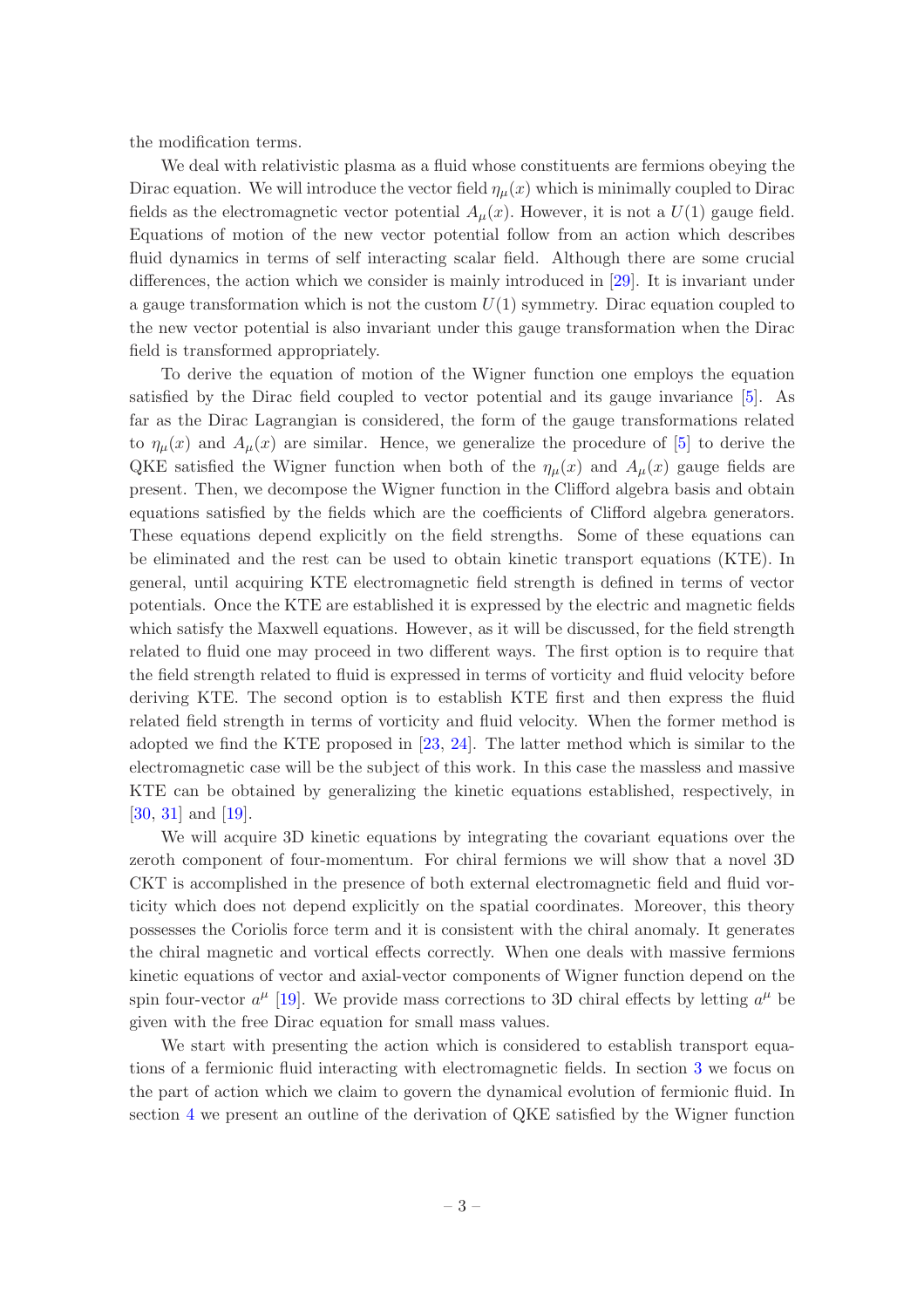of Dirac fields coupled to two independent vector fields. section [5](#page-13-0) is devoted to the study of the kinetic equations of chiral fermions in the external electromagnetic fields by taking into account noninertial properties of the fluid. The relativistic and the 3D chiral transport equations are established. The massive fermions are studied in section [6,](#page-17-0) where the relativistic equations are integrated over the zeroth component of momentum in the small mass limit by approximating the spin four-vector adequately. Discussions of our results are presented in section [7.](#page-24-0)

# <span id="page-4-0"></span>2 Action

To establish quantum kinetic equation for fermionic fluids in the presence of electromagnetic fields we propose the action

<span id="page-4-2"></span>
$$
S = S_D + S_Q + S_{EM} + S_{\zeta} + S_{\phi}.
$$
 (2.1)

The first term is the Dirac action,

$$
S_D = \frac{1}{2} \int d^4x \,\bar{\psi} \left( i\hbar \gamma^\mu \partial_\mu - m \right) \psi. \tag{2.2}
$$

We consider two vector potentials coupled to Dirac fields. One of them is the  $U(1)$  gauge field  $A_\mu$ ,

$$
S_Q = -Q \int d^4x \ \bar{\psi} \gamma^\mu A_\mu \psi, \tag{2.3}
$$

whose dynamical equations are generated by

<span id="page-4-3"></span>
$$
S_{EM} = -\frac{1}{4} \int d^4x \ F^{\mu\nu} F_{\mu\nu}.
$$
 (2.4)

Q is the electric charge and

<span id="page-4-5"></span>
$$
F_{\mu\nu} = \partial_{\mu}A_{\nu} - \partial_{\nu}A_{\mu},\tag{2.5}
$$

is the field strength of the  $U(1)$  gauge field which is invariant under the gauge transformation

<span id="page-4-4"></span>
$$
A_{\mu}(x) \to A_{\mu}(x) - \partial_{\mu} \Lambda(x). \tag{2.6}
$$

The other one is the real four-vector field  $\eta_{\alpha}$ , whose coupling constant is  $\zeta$ ,

$$
S_{\zeta} = \zeta \int d^4x \bar{\psi} \gamma^{\alpha} \eta_{\alpha} \psi.
$$
 (2.7)

 $\eta_{\alpha}$  is also coupled to the complex scalar field  $\phi$ , as follows,

<span id="page-4-1"></span>
$$
S_{\phi} = \frac{1}{2} \int d^4x \left[ (\partial^{\alpha} \phi - i \eta^{\alpha} \phi)^{\star} (\partial_{\alpha} \phi - i \eta_{\alpha} \phi) - V (\phi^{\star} \phi) \right]. \tag{2.8}
$$

In the next section we will clarify how the scalar field  $\phi$  and the vector-field  $\eta_{\alpha}$ , represent the fluid. We work in Minkowski spacetime with  $g_{\mu\nu} = \text{diag}(1, -1, -1, -1)$ .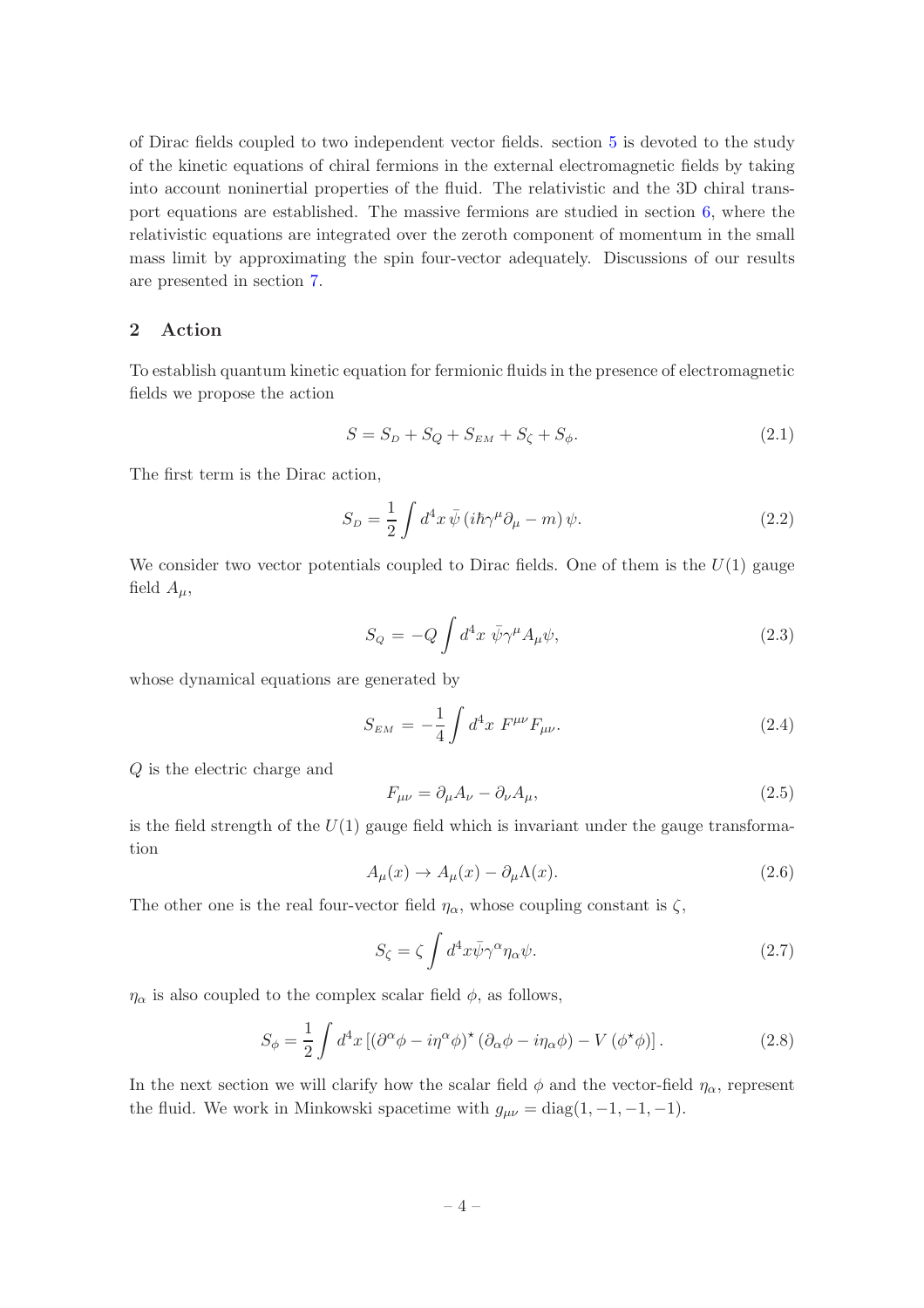## <span id="page-5-0"></span>3 Fluid

In this section we will describe how the variation of the action

<span id="page-5-5"></span>
$$
S_F = S_\phi + S_\zeta,\tag{3.1}
$$

with respect to  $\eta_{\alpha}$  and  $\phi$  fields generate effectively the Euler action of a fluid with Coriolis force, whose constituent particles are Dirac fermions. The scalar field  $\phi$  is the mean field which represents fluid. The vector field  $\eta_{\alpha}$  is an auxiliary field which will be fixed as in [\(3.21\)](#page-7-0) below, hence it is considered only at the classical level. Our formulation is mainly inspired from [\[29](#page-28-9)], where a covariant action was proposed to describe magnetohydrodynamics as a field theory. However, we are interested in expressing the vector field  $\eta_{\alpha}$  in terms of fluid variables like the enthalpy current. In contrary to [\[29](#page-28-9)], in our formulation hydrodynamical quantities are not considered as variables. They will be related to the independent field variables  $\eta_{\alpha}, \phi$  by some other means as we will discuss. Therefore we do not need the constraints considered in [\[29](#page-28-9)].

Let us first write the complex scalar field in terms of two real fields:

<span id="page-5-6"></span>
$$
\phi = \sigma e^{i\varphi}.\tag{3.2}
$$

Plugging this definition into the action [\(2.8\)](#page-4-1) yields

<span id="page-5-1"></span>
$$
S_{\phi} = \frac{1}{2} \int d^4 x \left[ \partial^{\alpha} \sigma \partial_{\alpha} \sigma + \sigma^2 (\partial^{\alpha} \varphi - \eta^{\alpha}) (\partial_{\alpha} \varphi - \eta_{\alpha}) - V(\sigma^2) \right]. \tag{3.3}
$$

Observe that it is invariant under the gauge transformation

<span id="page-5-7"></span>
$$
\eta_{\alpha}(x) \to \eta_{\alpha}(x) - \partial_{\alpha} \lambda(x), \quad \varphi(x) \to \varphi(x) - \lambda(x). \tag{3.4}
$$

After expressing  $S_{\phi}$  as in [\(3.3\)](#page-5-1), variation of  $S_F$  with respect to  $\varphi$  generates the following equation of motion

<span id="page-5-4"></span>
$$
\partial_{\alpha} [\sigma^2 (\partial^{\alpha} \varphi - \eta^{\alpha})] = 0. \tag{3.5}
$$

On the other hand variation of  $S_F$  with respect to the  $\eta_\alpha$  yields

<span id="page-5-3"></span>
$$
\sigma^2 (\partial^{\alpha} \varphi - \eta^{\alpha}) - \zeta \bar{\psi} \gamma^{\alpha} \psi = 0.
$$
 (3.6)

The mean value of particle number current density operator of the Dirac particles can be expressed in the form

<span id="page-5-2"></span>
$$
j^{\alpha} = \langle : \bar{\hat{\psi}} \gamma^{\alpha} \hat{\psi} : \rangle = \int d^4 q \, q^{\alpha} f(x, q). \tag{3.7}
$$

Here,  $\hat{\psi}$ ,  $\bar{\hat{\psi}}$  are operators and colons denote normal ordering. The exact form of the distribution function  $f(x,q)$  can be obtained from the Wigner function satisfying QKE [\[2\]](#page-27-1). One can also describe this system as a fluid. For this purpose let us introduce the fluid four-velocity  $u_{\alpha} \equiv dx_{\alpha}(\tau)/d\tau$ , where  $\tau$  is the proper time and  $x_{\alpha}(\tau)$  is the worldline of a fluid element, so that it satisfies

$$
u^{\alpha}u_{\alpha} = 1. \tag{3.8}
$$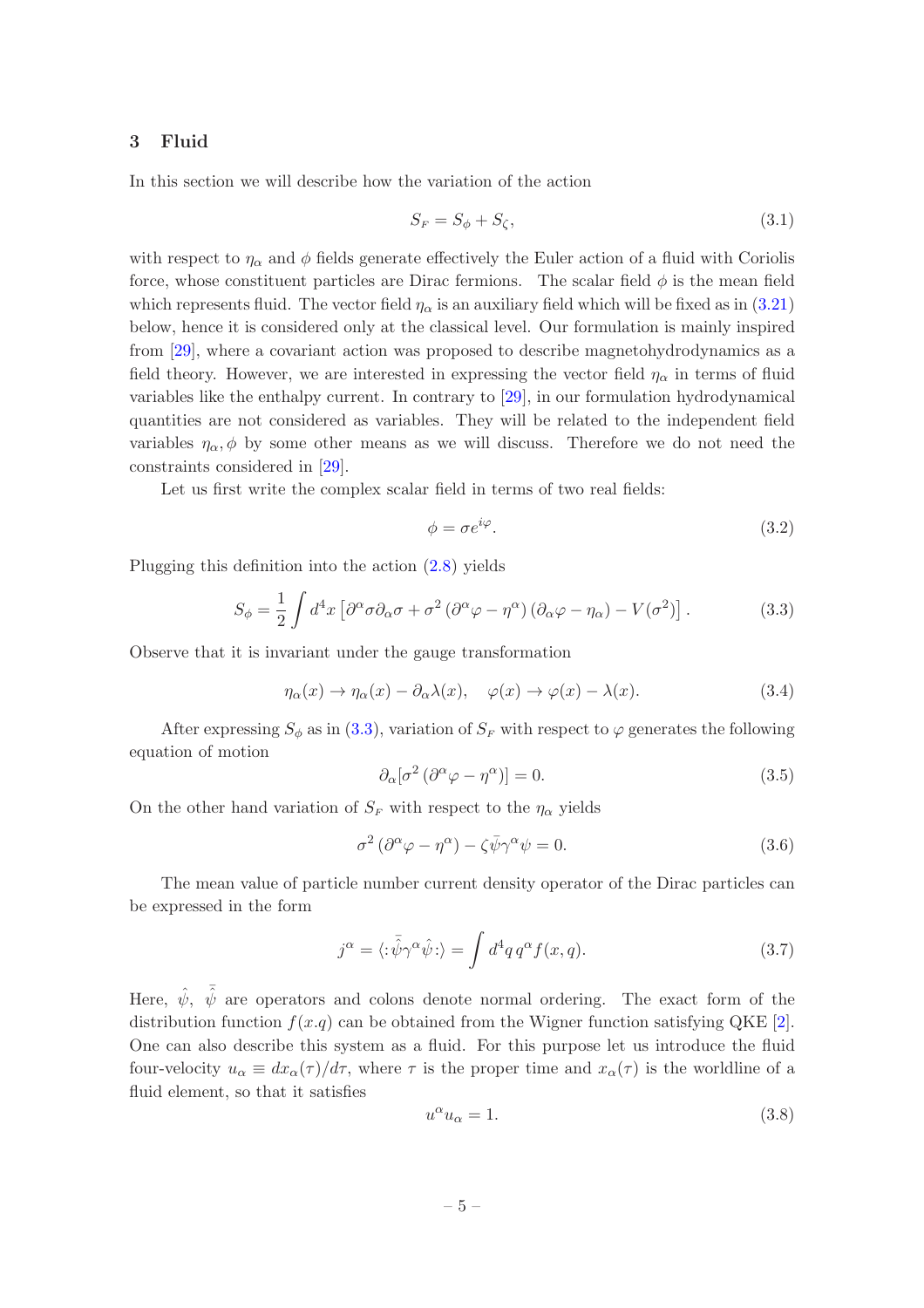It can be used to decompose the momentum four-vector as  $q^{\alpha} = (u \cdot q)u^{\alpha} + q^{\alpha}_{\perp}$ , where  $q_{\perp} \cdot u = 0$ . Then, due to the momentum integral in [\(3.7\)](#page-5-2), one gets

<span id="page-6-0"></span>
$$
j^{\alpha} = nu^{\alpha}, \tag{3.9}
$$

where  $n$  is the particle number density. In principle due to the motion of medium, particle number current density can have an anomalous parts. For example due to rotations there would be a term which depends linearly on the vorticity of the medium. However, we ignore the anomalous contributions to current because we consider only classical fields. In the classical field (mean field) approximation the quantum field  $\hat{\psi}$  can be considered as a collection of wave-packets constructed by the solutions of Dirac equation. Then, when we deal with fluids composed of spin-1/2 particles, a fluid element which contains a large number of particles but compact enough such that they behave homogeneously, can be taken to coincide with one of the wave-packets. Therefore, in the mean field approximation we can write

$$
\bar{\psi}\gamma^{\alpha}\psi \equiv nu^{\alpha}.\tag{3.10}
$$

Now [\(3.6\)](#page-5-3) can equivalently be written as

<span id="page-6-1"></span>
$$
nu^{\alpha} = \zeta^{-1} \sigma^2 \left( \partial^{\alpha} \varphi - \eta^{\alpha} \right), \tag{3.11}
$$

and [\(3.5\)](#page-5-4) states that the particle number current density is conserved:

$$
\partial_{\alpha}(nu^{\alpha}) = 0. \tag{3.12}
$$

In fact, in relativistic fluid dynamics particle number current density without dissipation is given with  $(3.9)$   $[32]$ .

Equipped with these relations we may now discuss why we consider the action  $(2.1)$ . The kinetic theory of a neutral plasma can be described in terms of the relativistic scalar electrodynamics with two scalar fields  $\phi_1$  and  $\phi_2$  which are macroscopic wave functions representing the negative and positive charge carriers [\[33](#page-28-13), [34](#page-28-14)]:

$$
S_{np} = \int d^4x \left[ |\partial_{\alpha}\phi_1 + i Q A_{\alpha}\phi_1|^2 + |\partial_{\alpha}\phi_2 - i Q A_{\alpha}\phi_2|^2 - V(\phi_1, \phi_2) \right] + S_{EM}.
$$
 (3.13)

If one would like to represent neutral plasma in terms of one scalar field  $\phi$  instead of  $\phi_1$  and  $\phi_2$ , it cannot minimally couple to  $A_\mu$ . Then, it should interact with electromagnetic fields in a complicated way [\[29\]](#page-28-9). In fact [\(3.6\)](#page-5-3) represents this interaction because the variation of the action [\(2.1\)](#page-4-2) with respect to  $A_\mu$  shows that [\(3.7\)](#page-5-2) is the current which describes how the electromagnetic fields will evolve in plasma:

<span id="page-6-2"></span>
$$
\partial^{\mu}F_{\mu\nu} = Q\bar{\psi}\gamma_{\nu}\psi. \tag{3.14}
$$

By inspecting [\(3.11\)](#page-6-1) we see that interaction of the fluid with electromagnetic fields is exposed by setting

<span id="page-6-3"></span>
$$
\eta^{\alpha} = \partial^{\alpha}\varphi - \frac{\zeta}{Q\sigma^2}\partial_{\mu}F^{\mu\alpha}.
$$
\n(3.15)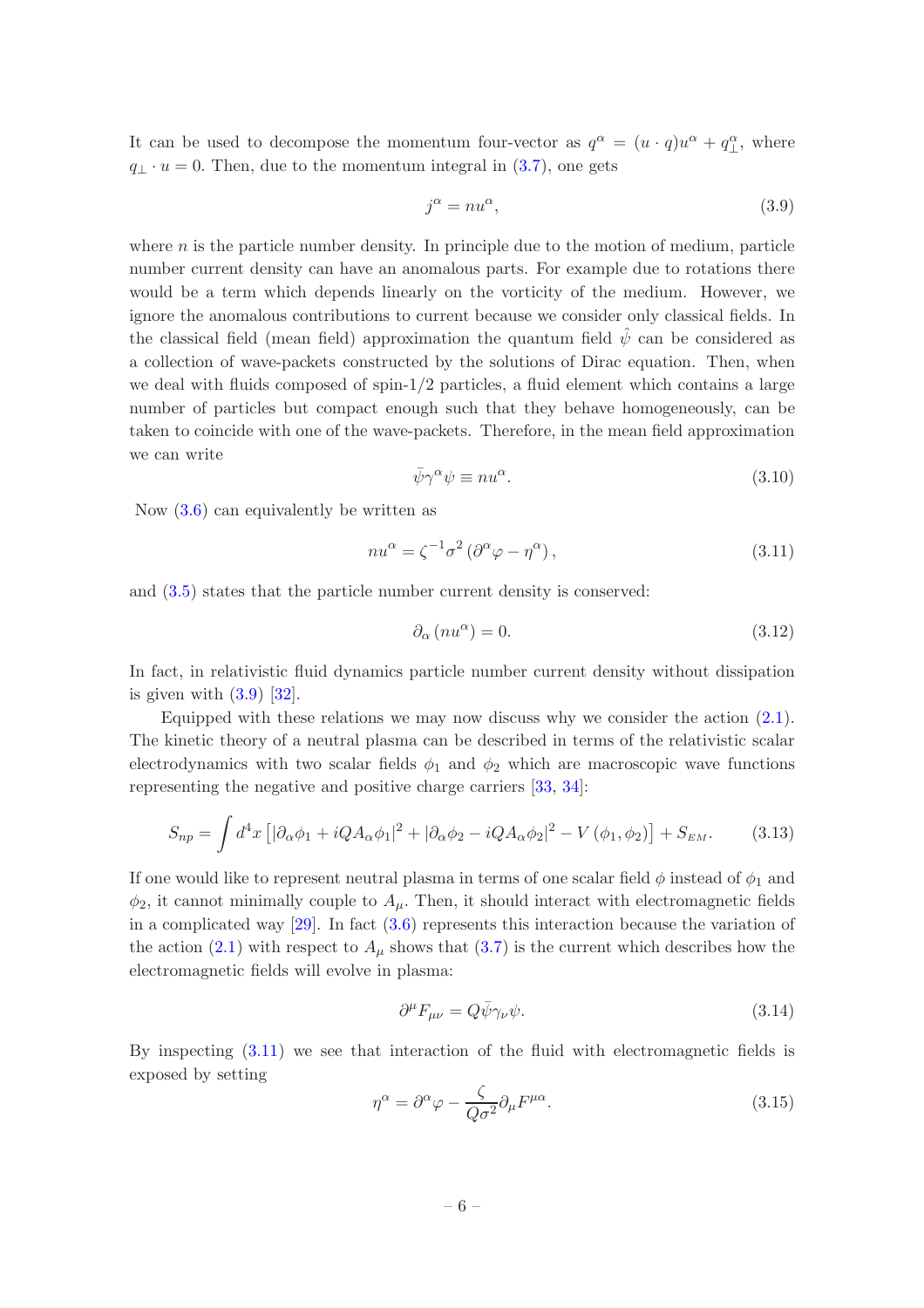In fact by inserting  $(3.14)$  and  $(3.15)$  into the action  $(3.1)$  we get

$$
S_F = \int d^4x \left\{ \frac{1}{2} \left[ \partial^{\alpha} \sigma \partial_{\alpha} \sigma - V(\sigma^2) \right] + \frac{\zeta}{Q} (\partial_{\mu} F^{\mu \alpha}) \partial_{\alpha} \varphi - \frac{\zeta^2}{2Q^2 \sigma^2} (\partial_{\mu} F^{\mu \alpha}) (\partial^{\nu} F_{\nu \alpha}) \right\}.
$$
 (3.16)

This shows that scalar field components couple to the derivatives of the electromagnetic fields which would be calculated from the Maxwell equations [\(3.14\)](#page-6-2) whose charge and current distributions are due to the charged fermions. Hence, the interactions between the scalar field and electromagnetic fields are sensitive how the electric and magnetic fields change spatially and temporally.

Variation of  $S_F$  with respect to  $\sigma$  leads to

<span id="page-7-5"></span>
$$
\partial^{\alpha}\partial_{\alpha}\sigma + \sigma\left(\partial^{\alpha}\varphi - \eta^{\alpha}\right)\left(\partial_{\alpha}\varphi - \eta_{\alpha}\right) - \sigma V'(\sigma^2) = 0, \tag{3.17}
$$

where  $V'$  is the derivative of V with respect to its argument. As in [\[29\]](#page-28-9) we assume that amplitude of  $\phi$  varies slowly so that the first term is neglected compared to the second one. Thus we get

<span id="page-7-1"></span>
$$
\left(\partial^{\alpha}\varphi - \eta^{\alpha}\right)\left(\partial_{\alpha}\varphi - \eta_{\alpha}\right) = \nu^{2},\tag{3.18}
$$

where we defined

$$
\nu^2 \equiv V'(\sigma^2).
$$

Using  $(3.11)$  in  $(3.18)$  yields

$$
n^2\zeta^2 = \sigma^4\nu^2,\tag{3.19}
$$

so that one can express n as a function of the real scalar field  $\sigma$  as

<span id="page-7-2"></span>
$$
n = \frac{\sigma^2 \nu}{\zeta}.\tag{3.20}
$$

Plugging [\(3.20\)](#page-7-2) back into [\(3.11\)](#page-6-1) leads to

<span id="page-7-0"></span>
$$
\partial^{\alpha}\varphi - \eta^{\alpha} = \nu u^{\alpha}.
$$
\n(3.21)

By taking the derivative of  $(3.18)$  and employing  $(3.21)$ , we attain

$$
\nu u^{\alpha} (\partial_{\beta} \partial_{\alpha} \varphi - \partial_{\beta} \eta_{\alpha}) = \nu \partial_{\beta} \nu.
$$
 (3.22)

Let us write it as

<span id="page-7-3"></span>
$$
\nu u^{\alpha} (\partial_{\alpha} \partial_{\beta} \varphi - \partial_{\alpha} \eta_{\beta} - W_{\alpha \beta} - w_{\beta \alpha}) = \nu \partial_{\beta} \nu, \tag{3.23}
$$

where we introduced

<span id="page-7-4"></span>
$$
w_{\beta\alpha} = \partial_{\beta}\eta_{\alpha} - \partial_{\alpha}\eta_{\beta},\tag{3.24}
$$

and

$$
W_{\alpha\beta} = \partial_{\alpha}\partial_{\beta}\varphi - \partial_{\beta}\partial_{\alpha}\varphi.
$$

Obviously  $W_{\alpha\beta}$  vanishes for ordinary functions but in it can also be different from zero [\[29](#page-28-9)]:  $\varphi$  is the phase of scalar field  $\phi$ , [\(3.2\)](#page-5-6), so that it is defined up to some functions  $\theta(x) = (\theta_1(x), \theta_2(x), \dots)$  satisfying

$$
e^{\theta_k(x)} = 1.
$$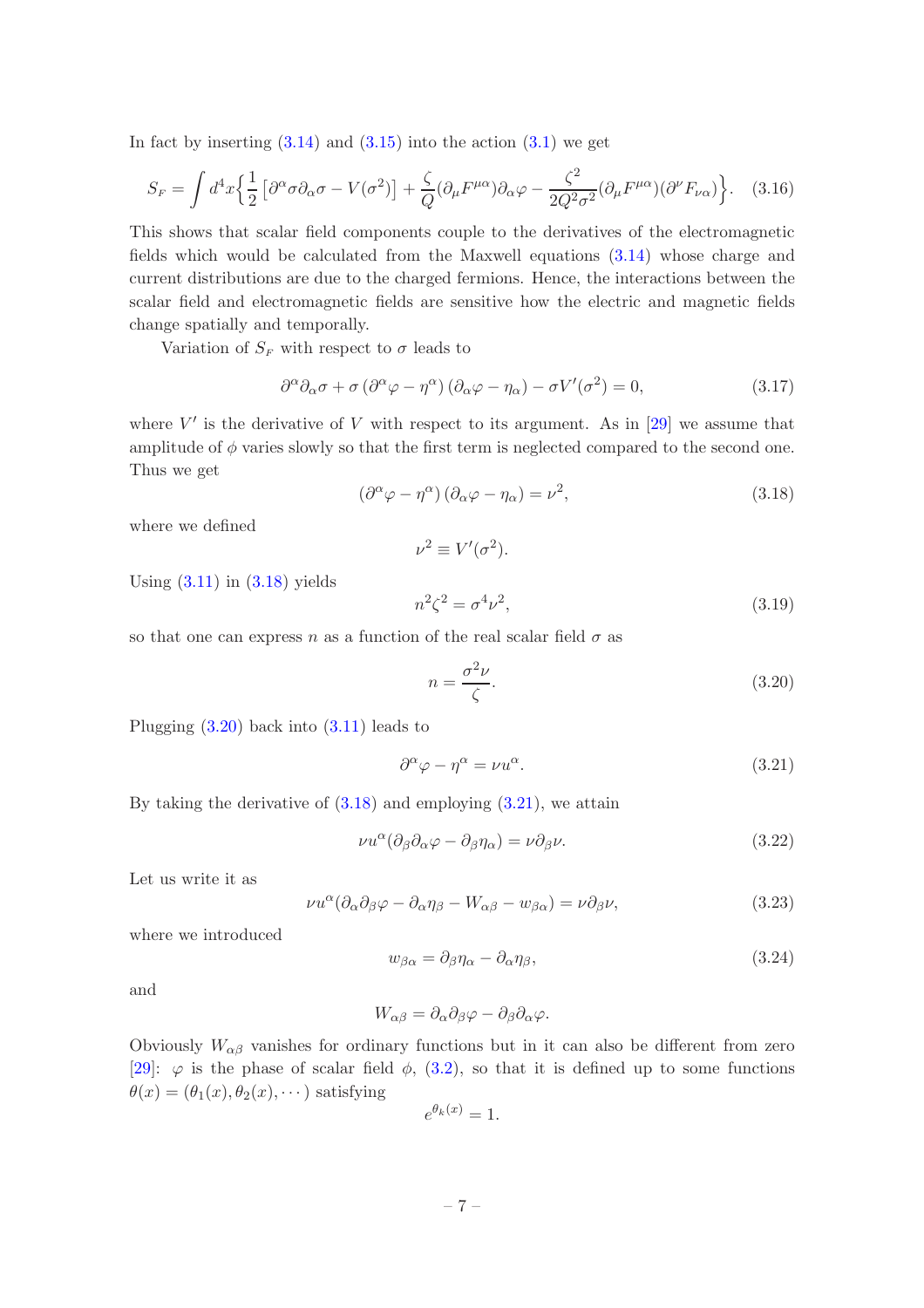Hence, along some  $\theta_k(x) = 0$ , curves, the mixed partial derivatives of  $\varphi$  can fail to be continuous. We can ignore the singular curves and set  $W_{\alpha\beta} = 0$  without loss of generality. Nevertheless, we can also consider singular cases where the following condition is satisfied,

<span id="page-8-5"></span>
$$
u^{\alpha}W_{\alpha\beta} = 0. \tag{3.25}
$$

Now by taking the derivative of [\(3.21\)](#page-7-0),

$$
\partial_{\alpha}\partial_{\beta}\varphi - \partial_{\alpha}\eta_{\beta} = u_{\beta}\partial_{\alpha}\nu + \nu \partial_{\alpha}u_{\beta},
$$

and using it in [\(3.23\)](#page-7-3) we obtain

$$
\nu u^{\alpha} (u_{\beta} \partial_{\alpha} \nu + \nu \partial_{\alpha} u_{\beta} - w_{\beta \alpha}) = \nu \partial_{\beta} \nu.
$$
 (3.26)

As far as  $\nu \neq 0$ , it yields

<span id="page-8-0"></span>
$$
\nu u^{\alpha} \partial_{\alpha} u_{\beta} = \partial_{\beta} \nu - u^{\alpha} u_{\beta} \partial_{\alpha} \nu + u^{\alpha} w_{\beta \alpha}.
$$
 (3.27)

Acceleration which is defined as the derivative of the velocity  $u_{\alpha}$  with respect to the proper time  $\tau$ , can be calculated by making use of  $(3.27)$ :

<span id="page-8-1"></span>
$$
\frac{du_{\beta}}{d\tau} = u^{\alpha}\partial_{\alpha}u_{\beta} = \frac{\partial_{\beta}\nu}{\nu} - u^{\alpha}u_{\beta}\frac{\partial_{\alpha}\nu}{\nu} + \frac{u^{\alpha}w_{\beta\alpha}}{\nu}.
$$
\n(3.28)

Let us compare  $(3.28)$  with the (hydrodynamic) Euler equations

<span id="page-8-2"></span>
$$
\frac{du_{\beta}}{d\tau} = \frac{\partial_{\beta}P}{\rho + P} - u^{\alpha}u_{\beta}\frac{\partial_{\alpha}P}{\rho + P} - \frac{F_{\beta}}{\rho + P},\tag{3.29}
$$

where  $\rho$  is the energy density, P is the pressure. They are related to the specific enthalpy h as  $nh = \rho + P$ . Here  $F_{\alpha}$  is an external force which can be the gravitational force, electromagnetic force and the "fictitious" force such as the centrifugal or Coriolis force [\[35](#page-28-15)].

Except their last terms, [\(3.28\)](#page-8-1) and [\(3.29\)](#page-8-2) are identical if

<span id="page-8-3"></span>
$$
\frac{dP}{\rho + P} = \frac{d\nu}{\nu}.\tag{3.30}
$$

From the first law of thermodynamics one knows that

<span id="page-8-4"></span>
$$
\frac{d\rho}{dn} = \frac{\rho + P}{n},\tag{3.31}
$$

for the fluids of only one kind of particle whose total number is conserved and without heat exchange. Suppose that  $(3.30)$  is satisfied, then by making use of  $(3.31)$  we have

$$
\frac{d(\rho+P)}{dn} = \frac{\rho+P}{n} + \frac{dP}{d\nu}\frac{d\nu}{dn} = \frac{\rho+P}{n} + \frac{\rho+P}{\nu}\frac{d\nu}{dn}.
$$
\n(3.32)

It can be expressed as

$$
\frac{d(\rho+P)}{\rho+P} = \frac{dn}{n} + \frac{d\nu}{\nu}.\tag{3.33}
$$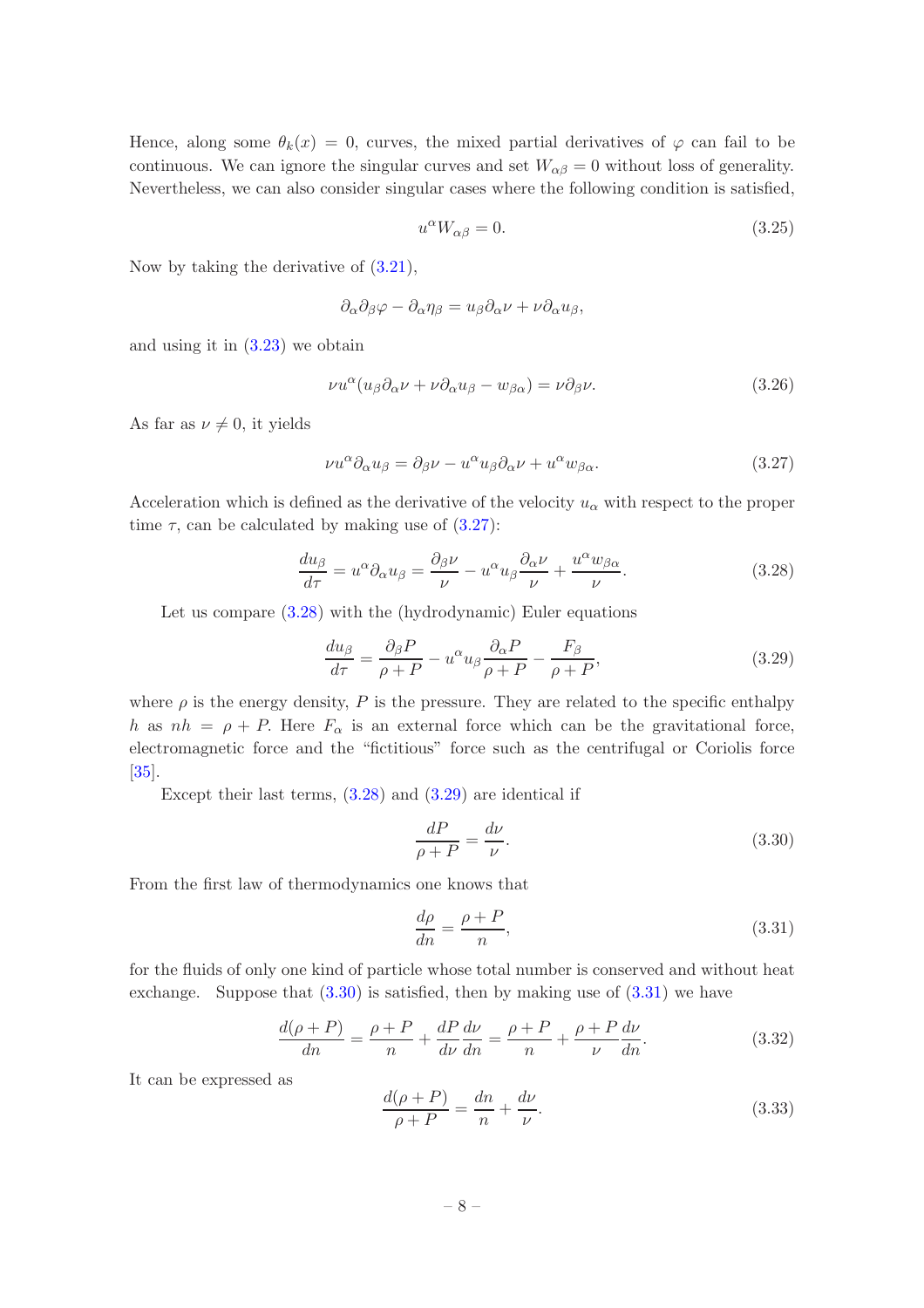By integrating it

<span id="page-9-0"></span>
$$
\nu = \xi \frac{\rho + P}{n} = \xi h \tag{3.34}
$$

follows, where  $\xi$  is a positive constant of integration.

We need to express  $\nu$  analytically in terms of fluid's parameters by respecting the equality [\(3.34\)](#page-9-0). Let us consider the equation of state  $P = (\gamma - 1)\rho$ , where  $\gamma > 1$  is the adiabatic index. This relation can be taken as the definition of an ideal fluid [\[35\]](#page-28-15) and it is consistent with the equation of state resulting from the field equations by choosing  $V(\sigma^2)$ adequately [\[29](#page-28-9)]. Then, we can write

$$
h = \gamma \frac{\rho}{n}.\tag{3.35}
$$

By plugging it into  $(3.34)$  we get

$$
\nu = \xi' \frac{\rho}{n},\tag{3.36}
$$

with  $\xi' = \xi \gamma$ . In the mean field approximation we identified a fluid element with a wave packet. Hence the proper energy density can be parametrized in terms of the momentum  $p^{\mu}$  of the wave packet center as

$$
\frac{\rho}{n} = u \cdot p. \tag{3.37}
$$

Therefore, we write

<span id="page-9-2"></span>
$$
\nu = \xi'u \cdot p. \tag{3.38}
$$

From [\(3.21\)](#page-7-0) by setting  $W_{\alpha\beta} = 0$  or employing the condition [\(3.25\)](#page-8-5), we get

<span id="page-9-1"></span>
$$
u^{\alpha}w_{\alpha\beta} = u^{\alpha}\left[\partial_{\beta}(\nu u_{\alpha}) - \partial_{\alpha}(\nu u_{\beta})\right] \equiv \xi' \mathcal{K}_{\beta}.
$$
\n(3.39)

Let us demonstrate that  $\mathcal{K}_{\beta} \equiv u^{\alpha} [\partial_{\beta} (u \cdot p u_{\alpha}) - \partial_{\alpha} (u \cdot p u_{\beta})]$ , is the relativistic generalization of Coriolis force per particle. We consider vanishing linear acceleration

<span id="page-9-3"></span>
$$
u^{\alpha}\partial_{\alpha}u_{\beta}=0, \tag{3.40}
$$

so that the fluid velocity can be taken to satisfy

$$
\partial_{\alpha}u_{\beta} = -\partial_{\beta}u_{\alpha}.\tag{3.41}
$$

Thus we write

$$
\mathcal{K}_\beta=p^\alpha\partial_\beta u_\alpha.
$$

Fluid vorticity four-vector is defined as

$$
\omega^{\mu} = \frac{1}{2} \epsilon^{\mu\nu\alpha\beta} \Omega_{\alpha\beta} u_{\nu}, \tag{3.42}
$$

where

$$
\Omega_{\alpha\beta} = \frac{1}{2} (\partial_{\alpha} u_{\beta} - \partial_{\beta} u_{\alpha}),\tag{3.43}
$$

is the kinematic vorticity tensor. Therefore we get

$$
\mathcal{K}_{\beta} = \epsilon_{\beta\alpha\mu\nu} u^{\mu} \omega^{\nu} p^{\alpha}.
$$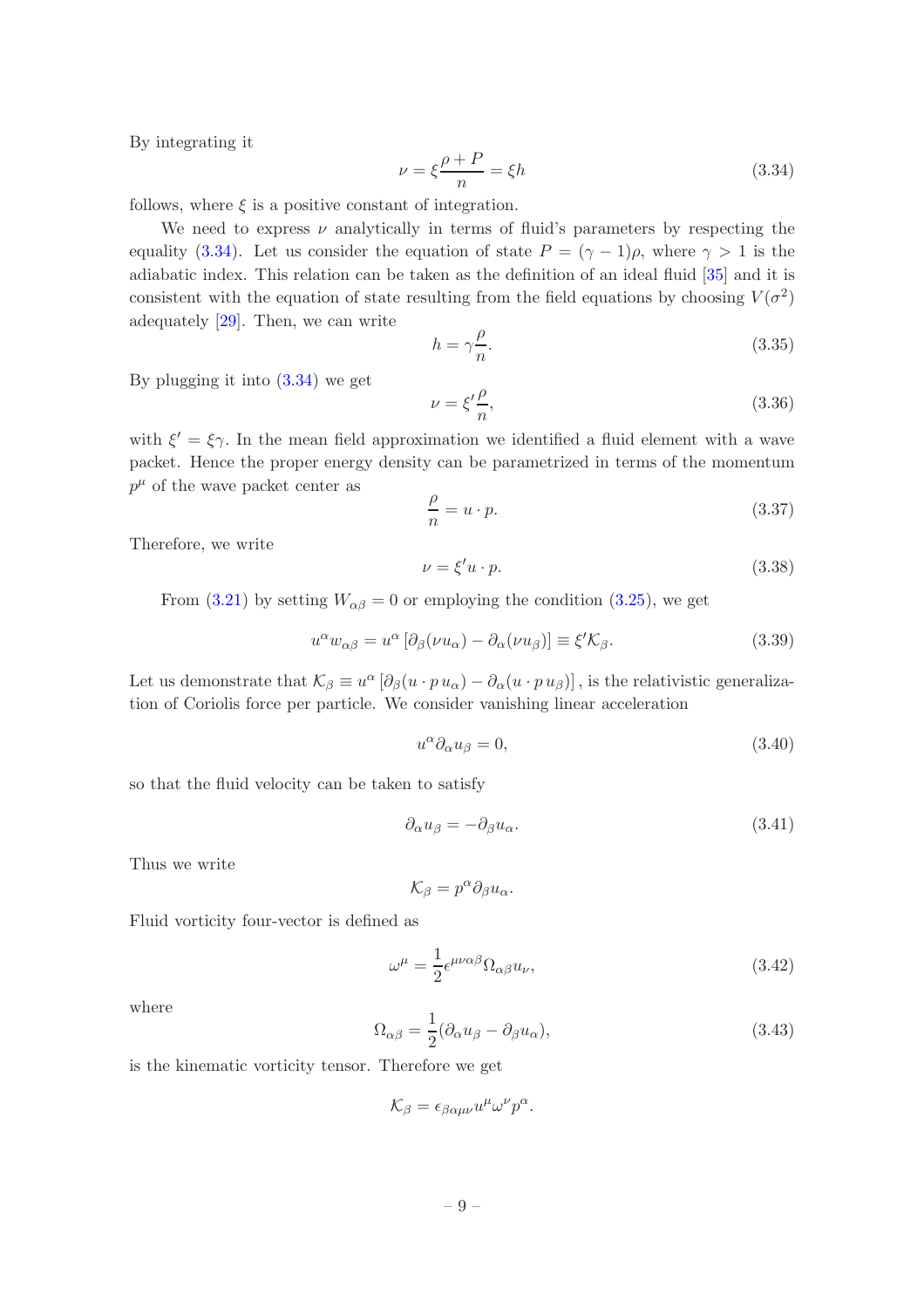In the frame  $u^{\alpha} = (1, 0), \ \omega^{\alpha} = (0, \omega),$  it becomes  $\mathcal{K}_{\beta} = (0, \mathcal{K})$  with

$$
\mathcal{K}=p\times\omega.
$$

Hence, we conclude that the last terms of  $(3.28)$  and  $(3.29)$  are identical where

$$
F_{\alpha} = n\gamma \mathcal{K}_{\alpha},
$$

is a relativistic extension of the Coriolis force in a rotating coordinate frame.

From  $(3.39)$  and  $(3.38)$  we have

<span id="page-10-5"></span>
$$
w_{\alpha\beta} = \xi' \left[ (\partial_{\beta} u \cdot p) u_{\alpha} - (\partial_{\alpha} u \cdot p) u_{\beta} \right] + \kappa u \cdot p \left( \partial_{\beta} u_{\alpha} - \partial_{\alpha} u_{\beta} \right). \tag{3.44}
$$

On the other hand, due to the vanishing of linear acceleration, [\(3.40\)](#page-9-3), we observe that

$$
u^{\alpha} \left( \partial_{\beta} u_{\alpha} - \partial_{\alpha} u_{\beta} \right) = 0.
$$

Hence,  $(3.39)$  is satisfied for an arbitrary constant  $\kappa$ , which can be even zero. By introducing

$$
w_C^{\mu\nu} = (\partial^{\mu}u^{\alpha})p_{\alpha}u^{\nu} - (\partial^{\nu}u^{\alpha})p_{\alpha}u^{\mu}, \qquad (3.45)
$$

 $w_{\mu\nu}$  can be expressed as

<span id="page-10-1"></span>
$$
w^{\mu\nu} = \xi' w_C^{\mu\nu} + \kappa (u \cdot p) \Omega^{\mu\nu}.
$$
\n(3.46)

It is worth noting that  $\xi$ ,  $\kappa$  are arbitrary constants and  $w^{\mu\nu}$  is the circulation (vorticity) tensor for  $\kappa = 2\gamma$ , and  $\xi = 1$ , i.e.  $\xi' = \gamma$ , [\[35](#page-28-15)]. Therefore, we come to the conclusion that the scalar field  $\phi$  and the vector field  $\eta_{\alpha}$  represent the fluid composed of the Dirac particles. Moreover, the field strength of  $\eta_{\alpha}$  is given by [\(3.46\)](#page-10-1) when the equations of motion resulting from the variation of  $S_F$  with respect to  $\phi$  and  $\eta_\alpha$  are satisfied.

## <span id="page-10-0"></span>4 Quantum Kinetic Equation

Let us return to the initial action  $(2.1)$  without imposing the equations of motion derived from [\(2.4\)](#page-4-3) and [\(3.1\)](#page-5-5). Now, we would like to examine the action of Dirac field coupled to the vector fields,

<span id="page-10-4"></span>
$$
S_{\psi} \equiv S_D + S_Q + S_{\zeta} = \frac{1}{2} \int d^4x \,\overline{\psi} [\gamma^{\mu} (i\hbar \partial_{\mu} - \zeta \eta_{\mu} - Q A_{\mu}) - m] \psi. \tag{4.1}
$$

It generates the Dirac equation

<span id="page-10-3"></span>
$$
[\gamma^{\mu}(i\hbar\partial_{\mu} - \zeta\eta_{\mu} - QA_{\mu}) - m]\psi = 0, \qquad (4.2)
$$

which is invariant under the gauge transformations  $(2.6)$  and  $(3.4)$ , when the spinor field transforms as

<span id="page-10-2"></span>
$$
\psi(x) \to e^{i(\zeta \lambda(x) + Q\Lambda(x))/\hbar} \psi(x). \tag{4.3}
$$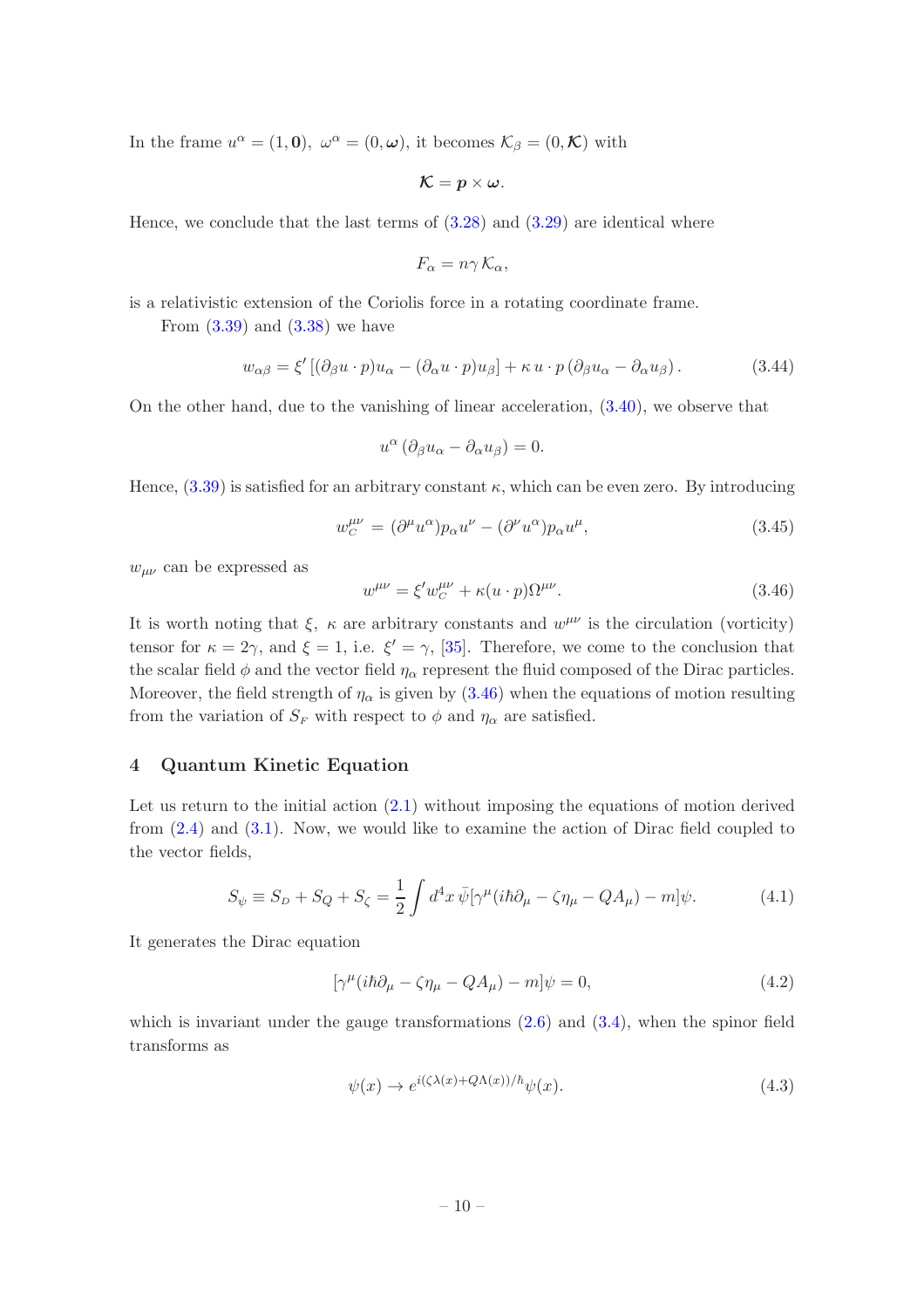The Wigner operator is defined by

<span id="page-11-0"></span>
$$
\hat{W}(x,p) = \int d^4y \, e^{-ip \cdot y/\hbar} \bar{\psi}(x) e^{\frac{1}{2}y \cdot \partial^{\dagger}} \otimes e^{-\frac{1}{2}y \cdot \partial} \psi(x). \tag{4.4}
$$

Here,  $\psi(x)$  and  $\bar{\psi}(x)$  are operators and ⊗ represents tensor product. The Wigner function is defined as the ensemble average of the normal ordered Wigner operator:

$$
W(x,p) = \langle : \hat{W}(x,p) : \rangle. \tag{4.5}
$$

To derive the kinetic equation satisfied by the Wigner function we proceed as it was done in  $[5]$ : The Wigner operator defined in  $(4.4)$  fails to be invariant under the gauge transformations  $(2.6), (3.4)$  $(2.6), (3.4)$  and  $(4.3)$ . To define the gauge invariant Wigner operator one introduces the gauge link

$$
U(A, \eta; x_1, x_2) \equiv \exp\left[-iQ\gamma^{\mu}\int_0^1 ds A_{\mu}(x_2 + sy)\right] \exp\left[-i\zeta\gamma^{\mu}\int_0^1 ds \eta_{\mu}(x_2 + sy)\right], \quad (4.6)
$$

where  $x_1^{\mu} \equiv x^{\mu} + y^{\mu}/2$ ,  $x_2^{\mu} \equiv x^{\mu} - y^{\mu}/2$ , and insert it into [\(4.4\)](#page-11-0):

<span id="page-11-1"></span>
$$
\hat{W}(x,p) = \int d^4y \, e^{-ip \cdot y/\hbar} \bar{\psi}(x_1) U(A,\eta;x_1,x_2) \otimes \psi(x_2). \tag{4.7}
$$

By making use of the Dirac equation  $(4.2)$ , one can show that the Wigner operator,  $(4.7)$ , satisfies

<span id="page-11-2"></span>
$$
[\gamma \cdot (p - \frac{1}{2}i\hbar \partial) - m]\hat{W}(x, p) = -i\hbar \partial_p^{\mu} \int d^4 y e^{-ip \cdot y/\hbar} \bar{\psi}(x_1) \otimes
$$

$$
\left[ \int_0^1 ds (1 - s) \Big( QF_{\mu\nu}(x + sy - y/2) + \zeta w_{\mu\nu}(x + sy - y/2) \Big) \right]
$$

$$
U(A, \eta; x_1, x_2) \Big] \gamma_{\nu} \psi(x_2), \tag{4.8}
$$

where  $\partial_p^{\mu} \equiv \partial/\partial p_{\mu}$ .  $F_{\mu\nu}$  and  $w_{\mu\nu}$  are defined by [\(2.5\)](#page-4-5) and [\(3.24\)](#page-7-4). We consider the mean field approximation, so that the field strengths  $F_{\mu\nu}$ ,  $w_{\mu\nu}$  are c-valued fields. Following [\[5\]](#page-27-15) we write

$$
f(x + sy - y/2)] = e^{(s-1/2)y \cdot \partial} f(x)
$$

and employ the relation

$$
\int d^4y \, e^{-ip\cdot y/\hbar} f(y)g(y) = f(i\hbar \partial_p) \int d^4y \, e^{-ip\cdot y/\hbar} g(y),
$$

to express the right-hand-side of [\(4.8\)](#page-11-2) as

$$
i\hbar \int_0^1 ds(s-1)e^{(s-1/2)i\hbar\partial_p\cdot\partial}\Big(QF_{\mu\nu}(x)+\zeta w_{\mu\nu}(x)\Big)\partial_p^{\mu}\int d^4y\,e^{-ip\cdot y/\hbar}\bar{\psi}(x_1)\otimes U(A,\eta;x_1,x_2)\gamma_{\nu}\psi(x_2).
$$

One expands the exponential as power series and perform the  $s$  integration. Then by taking the ensemble average of [\(4.8\)](#page-11-2), the quantum kinetic equation satisfied by the Wigner function is established as

<span id="page-11-3"></span>
$$
\left[\gamma \cdot \left(\pi + \frac{i\hbar}{2}D\right) - m\right]W(x, p) = 0,\tag{4.9}
$$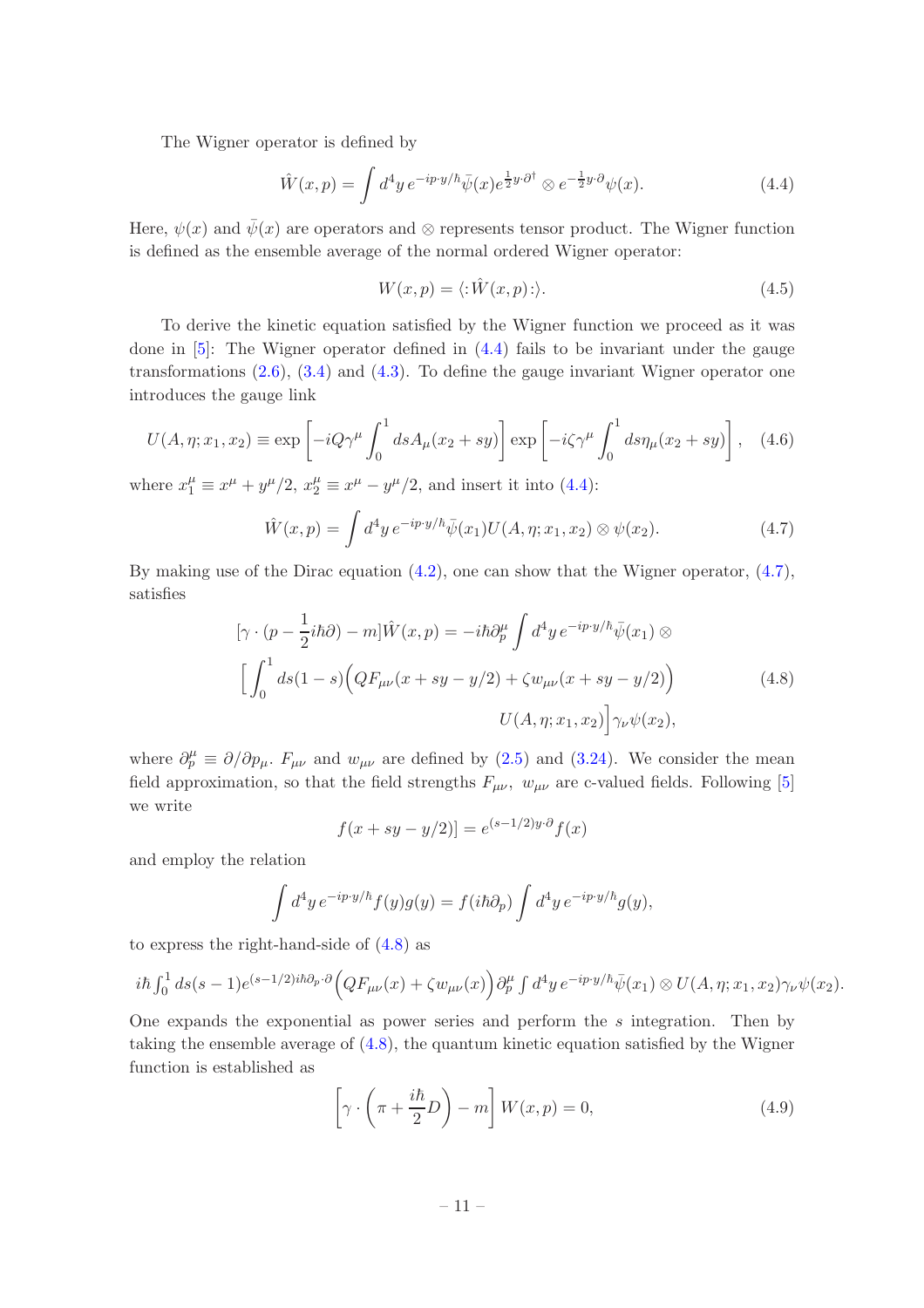with

$$
D^{\mu} \equiv \partial^{\mu} - j_0(\Delta) \left[ Q F^{\mu\nu} + \zeta w^{\mu\nu} \right] \partial_{p\nu},
$$
  

$$
\pi^{\mu} \equiv p^{\mu} - \frac{\hbar}{2} j_1(\Delta) \left[ Q F^{\mu\nu} + \zeta w^{\mu\nu} \right] \partial_{p\nu}.
$$

 $j_0(x)$  and  $j_1(x)$  are spherical Bessel functions in  $\Delta \equiv \frac{\hbar}{2}$  $\frac{\hbar}{2}\partial_p \cdot \partial_x$ . The space-time derivative  $\partial_\mu$  contained in  $\Delta$  acts on  $[QF^{\mu\nu} + \zeta w^{\mu\nu}]$ , but not on the Wigner function. In contrary  $\partial_p^{\nu}$  acts on the Wigner function, but not on  $[QF^{\mu\nu} + \zeta w^{\mu\nu}]$ .

The Wigner function can be decomposed by means of the 16 generators of the Clifford algebra

<span id="page-12-0"></span>
$$
W = \frac{1}{4} \left( \mathcal{F} + i \gamma^5 \mathcal{P} + \gamma^\mu \mathcal{V}_\mu + \gamma^5 \gamma^\mu \mathcal{A}_\mu + \frac{1}{2} \sigma^{\mu \nu} \mathcal{S}_{\mu \nu} \right), \tag{4.10}
$$

where the coefficients  $\mathcal{C} \equiv \{\mathcal{F}, \mathcal{P}, \mathcal{V}_{\mu}, \mathcal{A}_{\mu}, \mathcal{S}_{\mu\nu}\}\,$  respectively, are the scalar, pseudoscalar, vector, axial-vector, and antisymmetric tensor fields. We expand them in powers of Planck constant and keep the leading and next to the leading order terms in  $h$ . Hence in  $(4.9)$  one sets  $\pi_{\mu} = p_{\mu}$  and substitutes  $D_{\mu}$  with

$$
\tilde{\nabla}^{\nu} \equiv \partial^{\nu} - \left[ Q F^{\nu\beta} + \zeta w^{\nu\beta} \right] \partial_{p\beta}.
$$
\n(4.11)

Plugging [\(4.10\)](#page-12-0) into [\(4.9\)](#page-11-3), yields complex valued equations whose real parts are

<span id="page-12-1"></span>
$$
p \cdot \mathcal{V} - m\mathcal{F} = 0,\tag{4.12}
$$

$$
p_{\mu}\mathcal{F} - \frac{\hbar}{2}\tilde{\nabla}^{\nu}\mathcal{S}_{\nu\mu} - m\mathcal{V}_{\mu} = 0, \qquad (4.13)
$$

$$
-\frac{\hbar}{2}\tilde{\nabla}_{\mu}\mathcal{P} + \frac{1}{2}\epsilon_{\mu\nu\alpha\beta}p^{\nu}S^{\alpha\beta} + m\mathcal{A}_{\mu} = 0, \qquad (4.14)
$$

$$
\frac{\hbar}{2}\tilde{\nabla}_{[\mu}V_{\nu]} - \epsilon_{\mu\nu\alpha\beta}p^{\alpha}\mathcal{A}^{\beta} - m\mathcal{S}_{\mu\nu} = 0, \qquad (4.15)
$$

$$
\frac{\hbar}{2}\tilde{\nabla}\cdot\mathcal{A} + m\mathcal{P} = 0, \qquad (4.16)
$$

and the imaginary parts are

<span id="page-12-2"></span>
$$
\hbar \tilde{\nabla} \cdot \mathcal{V} = 0,\tag{4.17}
$$

$$
p \cdot \mathcal{A} = 0,\tag{4.18}
$$

$$
\frac{\hbar}{2}\tilde{\nabla}_{\mu}\mathcal{F} + p^{\nu}\mathcal{S}_{\nu\mu} = 0, \qquad (4.19)
$$

$$
p_{\mu}\mathcal{P} + \frac{\hbar}{4}\epsilon_{\mu\nu\alpha\beta}\tilde{\nabla}^{\nu}\mathcal{S}^{\alpha\beta} = 0, \qquad (4.20)
$$

$$
p_{\lbrack\mu} \mathcal{V}_{\nu]} + \frac{\hbar}{2} \epsilon_{\mu\nu\alpha\beta} \tilde{\nabla}^{\alpha} \mathcal{A}^{\beta} = 0.
$$
 (4.21)

To derive QKE  $(4.9)$ , we started from the Dirac equation  $(4.1)$ . Then in getting  $(4.8)$ we had to introduce  $F_{\mu\nu}$  and  $w_{\mu\nu}$  which are defined in terms of the gauge fields as in [\(2.5\)](#page-4-5) and  $(3.24)$ . The equations of motions following from the action  $(2.4)$  give the Maxwell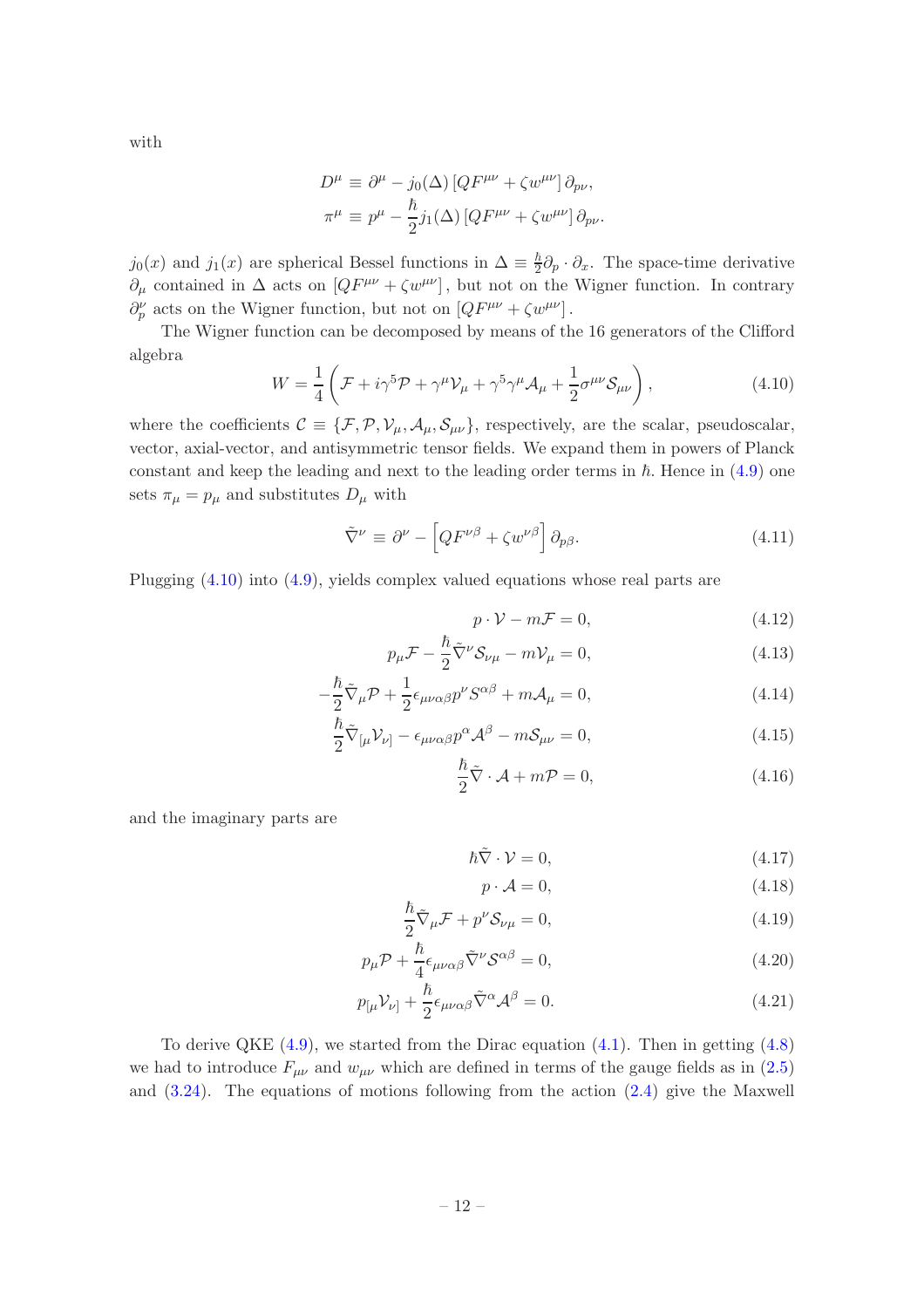equations when one can expresses the field strength in terms of the electromagnetic fields  $E_{\mu}$ ,  $B_{\mu}$  by

<span id="page-13-1"></span>
$$
F^{\mu\nu} = E^{\mu}u^{\nu} - E^{\nu}u^{\mu} + \epsilon^{\mu\nu\alpha\rho}u_{\alpha}B_{\rho},\tag{4.22}
$$

where  $u_{\mu}$  is the fluid 4-velocity. Similarly, when the equations of motion discussed in section [3](#page-5-0) are imposed, one deals with the Euler equations  $(3.29)$ , where  $w_{\mu\nu}$  is expressed in terms of vorticity and energy per particle as in  $(3.46)$ . However, when the equations of motion following from  $(2.4)$  and  $(3.1)$  should be imposed? We have two options: *i*) Obtain the kinetic equations which the field components of Wigner function,  $\mathcal{C}$ , satisfy and then impose the equations of motion.  $ii)$  Impose the equations of motion from the beginning and then derive the kinetic equations satisfied by the fields  $\mathcal{C}$ . Our previous works [\[23](#page-28-3), [24\]](#page-28-4) are consistent with the latter option for  $\eta_{\mu}$ . Although we kept  $F_{\mu\nu}$  as in  $(2.5)$ ,  $w_{\mu\nu}$  was expressed in terms of enthalpy current,  $(3.44)$ , and then derived the kinetic equations satisfied by the fields  $\mathcal{C}$ . Here, we adopt the former option for both of them: We use the definition of  $w_{\mu\nu}$  in terms of the  $\eta_{\mu}$  fields, [\(3.24\)](#page-7-4), to establish the kinetic equations and then apply the equations of motion yielding  $(3.44)$ . Similarly,  $F_{\mu\nu}$  is given by  $(2.5)$ until the KTE are derived. Afterwards, we express it in terms of the electromagnetic fields, [\(4.22\)](#page-13-1). Once we choose this method the semiclassical kinetic equations can directly be read from the known ones [\[19](#page-28-0), [30](#page-28-10), [31,](#page-28-11) [36\]](#page-28-16), by substituting  $QF_{\mu\nu}$  with  $QF_{\mu\nu} + \zeta w_{\mu\nu}$ , as it will discussed in the subsequent sections.

## <span id="page-13-0"></span>5 Chiral Kinetic Equations

For vanishing mass the equations of  $\mathcal{A}_{\mu}$  and  $\mathcal{V}_{\mu}$  decouple from the rest. They are given by  $(4.12),(4.15),(4.16)$  $(4.12),(4.15),(4.16)$  $(4.12),(4.15),(4.16)$  $(4.12),(4.15),(4.16)$  $(4.12),(4.15),(4.16)$  with  $m = 0$  and  $(4.17),(4.18),(4.21)$  $(4.17),(4.18),(4.21)$  $(4.17),(4.18),(4.21)$  $(4.17),(4.18),(4.21)$ . Let us introduce the chiral vector fields

$$
\mathcal{J}^{\mu}_{\chi} = \frac{1}{2}(\mathcal{V}^{\mu} + \chi \mathcal{A}^{\mu}),
$$

where  $\chi = 1$ , and  $\chi = -1$ , correspond to the right-handed and the left-handed fermions. They need to satisfy

<span id="page-13-2"></span>
$$
p_{\mu} \mathcal{J}_{\mathbf{x}}^{\mu} = 0, \tag{5.1}
$$

$$
\tilde{\nabla}^{\mu} \mathcal{J}_{\chi\mu} = 0, \tag{5.2}
$$

$$
\hbar \epsilon_{\mu\nu\alpha\rho} \tilde{\nabla}^{\alpha} \mathcal{J}_{\chi}^{\rho} = -2 \chi (p_{\mu} \mathcal{J}_{\chi\nu} - p_{\nu} \mathcal{J}_{\chi\mu}). \tag{5.3}
$$

The chiral kinetic equation which results from  $(5.1)-(5.3)$  $(5.1)-(5.3)$  can be acquired by generalizing the formalism given in  $[30, 31, 36]$  $[30, 31, 36]$  $[30, 31, 36]$  $[30, 31, 36]$  $[30, 31, 36]$ . First, one can verify that the solution of  $(5.1)$  and  $(5.3)$ is

<span id="page-13-3"></span>
$$
\mathcal{J}_{\chi}^{\mu} = p^{\mu} f_{\chi} \delta(p^2) + \frac{\hbar}{2} \chi \epsilon^{\mu\nu\alpha\beta} \left( Q F_{\alpha\beta} + \zeta w_{\alpha\beta} \right) p_{\nu} f_{\chi}^0 \delta'(p^2) + \hbar \chi S_{(n)}^{\mu\nu} (\tilde{\nabla}_{\nu} f_{\chi}^0) \delta(p^2), \tag{5.4}
$$

where  $\delta'(p^2) = -\delta(p^2)/p^2$  and  $f_\chi(x,p) \equiv f_\chi^0(x,p) + \hbar f_\chi^1(x,p)$  is the distribution function.  $n^{\mu}$  is an arbitrary vector satisfying  $n^2 = 1$  and

$$
S^{\mu\nu}_{(n)} = \frac{1}{2n \cdot p} \epsilon^{\mu\nu\rho\sigma} p_{\rho} n_{\sigma}.
$$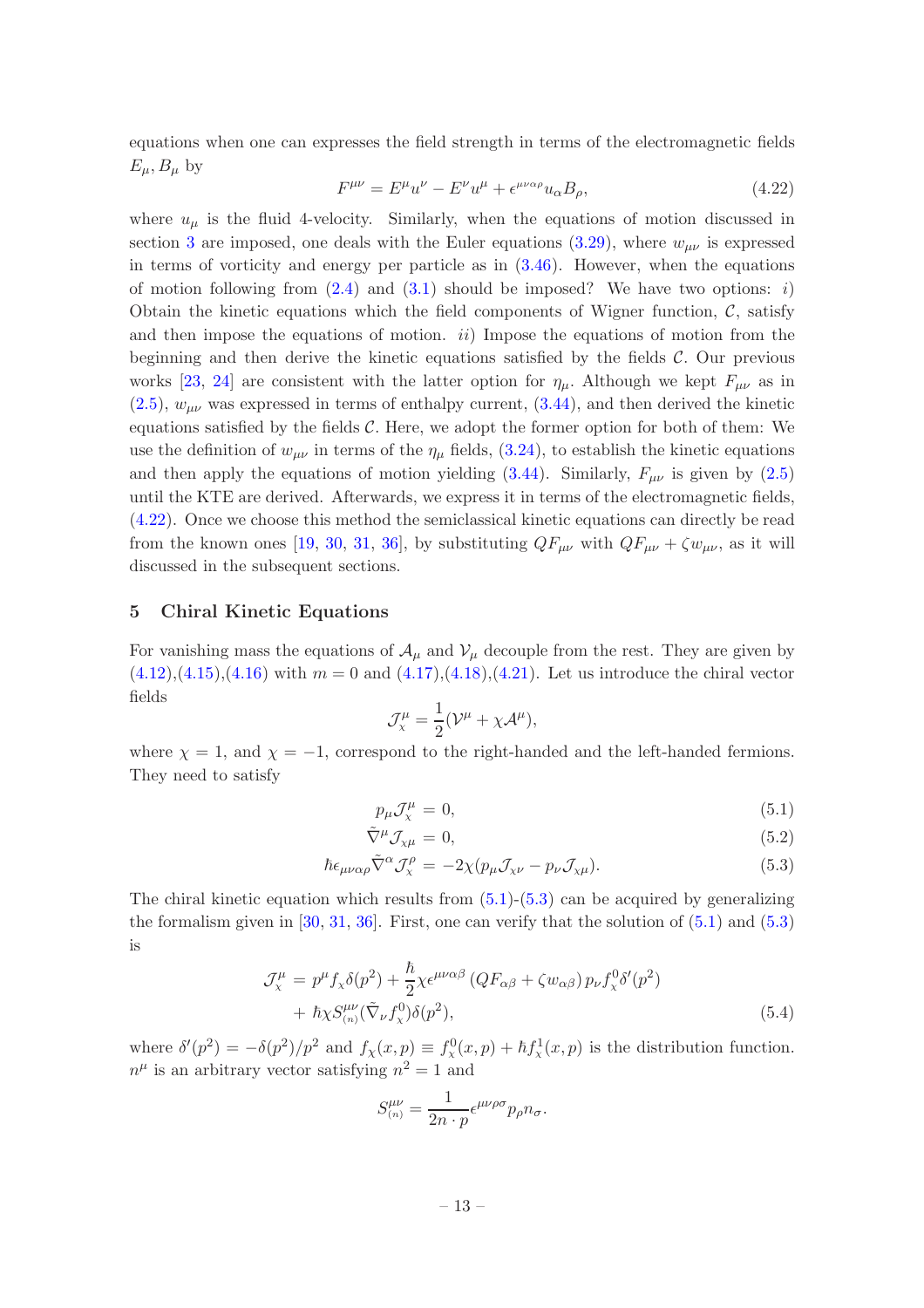Then, by inserting  $(5.4)$  into  $(5.2)$  one acquires the chiral kinetic equation:

<span id="page-14-2"></span>
$$
\delta \left( p^2 + \hbar \chi Q \frac{n_{\mu} \tilde{F}^{\mu \nu} p_{\nu}}{n \cdot p} + \hbar \chi \zeta \frac{n_{\mu} \tilde{w}^{\mu \nu} p_{\nu}}{n \cdot p} \right) \{ p \cdot \tilde{\nabla} \n+ \frac{\hbar \chi Q}{n \cdot p} S_{(n)}^{\mu \nu} F_{\mu \rho} n^{\rho} \tilde{\nabla}_{\nu} - \frac{\hbar \chi}{2n \cdot p} \epsilon^{\mu \nu \lambda \rho} (\partial_{\mu} n_{\nu}) p_{\lambda} \tilde{\nabla}_{\rho} \n+ \frac{\hbar \chi \zeta}{n \cdot p} S_{(n)}^{\mu \nu} w_{\mu \rho} n^{\rho} \tilde{\nabla}_{\nu} - \frac{\hbar \chi}{n \cdot p} S_{(n)}^{\mu \nu} (\partial_{\mu} n_{\alpha}) p^{\alpha} \tilde{\nabla}_{\nu} \} f_{\chi} = 0,
$$
\n(5.5)

where  $\tilde{F}_{\mu\nu} = \frac{1}{2}$  $\frac{1}{2} \epsilon_{\mu\nu\alpha\rho} F^{\alpha\rho}$  and  $\tilde{w}_{\mu\nu} = \frac{1}{2}$  $\frac{1}{2} \epsilon_{\mu\nu\alpha\rho} w^{\alpha\rho}$ , are the dual field strengths.

Until now we have  $w_{\mu\nu} = \partial_{\mu} \eta_{\nu} - \partial_{\nu} \eta_{\mu}$ , because  $\eta_{\mu}$  was off-shell. Now, we impose the equations of motion [\(3.11\)](#page-6-1)-[\(3.17\)](#page-7-5), thus  $w_{\mu\nu}$  is given by [\(3.46\)](#page-10-1). In the rest frame of massive fermions energy per particle is m. Therefore, in the massless limit we set  $\kappa = 0$ , and write

$$
\zeta w^{\mu\nu}|_{m=0} \equiv k w_C^{\mu\nu} = k \left[ (\partial^{\mu} u^{\alpha}) p_{\alpha} u^{\nu} - (\partial^{\nu} u^{\alpha}) p_{\alpha} u^{\mu} \right],\tag{5.6}
$$

where  $k = -\zeta \kappa$  is an arbitrary constant which will be fixed. Now, [\(5.5\)](#page-14-2) is the chiral kinetic equation where the vorticity and electromagnetic tensors are treated on the same footing.

#### <span id="page-14-0"></span>5.1 3D Chiral kinetic theory

To establish the 3D chiral kinetic theory we write the covariant transport equation [\(5.5\)](#page-14-2) in the comoving frame by setting  $n^{\mu} = u^{\mu}$ ,

<span id="page-14-3"></span>
$$
\delta \left( p^2 + \hbar \chi Q \frac{u_\mu \tilde{F}^{\mu\nu} p_\nu}{u \cdot p} + k \hbar \chi u_\mu \tilde{w}_C^{\mu\nu} p_\nu \right) \{ p \cdot \tilde{\nabla} \n+ \frac{\hbar \chi Q}{u \cdot p} S^{\mu\nu} F_{\mu\rho} u^\rho \tilde{\nabla}_\nu - \frac{\hbar \chi}{u \cdot p} p_\mu \tilde{\Omega}^{\mu\nu} \tilde{\nabla}_\nu \n+ k \frac{\hbar \chi}{u \cdot p} S^{\mu\nu} w_{C\mu\beta} u^\beta \tilde{\nabla}_\nu - \frac{\hbar \chi}{u \cdot p} S^{\mu\nu} (\partial_\mu u_\alpha) p^\alpha \tilde{\nabla}_\nu \} f_\chi = 0.
$$
\n(5.7)

We defined  $\tilde{w}_{C\mu\nu} = \frac{1}{2}$  $\frac{1}{2} \epsilon_{\mu\nu\alpha\rho} w_C^{\alpha\rho}$  and

<span id="page-14-4"></span>
$$
S^{\mu\nu} = \frac{1}{2u \cdot p} \epsilon^{\mu\nu\rho\sigma} p_{\rho} u_{\sigma}.
$$
\n(5.8)

Obviously,  $u_{\mu}\tilde{w}_{C}^{\mu\nu} = 0$ , and due to the fact that linear acceleration vanishes [\(3.40\)](#page-9-3), we have

$$
w_{C\mu\beta}u^{\beta} = (\partial_{\mu}u_{\alpha})p^{\alpha}.
$$

Thus, [\(5.7\)](#page-14-3) can be written as

<span id="page-14-1"></span>
$$
\delta \left( p^2 - \hbar \chi Q \frac{p \cdot B}{u \cdot p} \right) \{ p \cdot \tilde{\nabla} + \frac{\hbar \chi Q}{u \cdot p} S^{\mu \nu} E_{\mu} \tilde{\nabla}_{\nu} - \frac{\hbar \chi}{u \cdot p} p_{\mu} \tilde{\Omega}^{\mu \nu} \tilde{\nabla}_{\nu} + (k-1) \frac{\hbar \chi}{u \cdot p} S^{\mu \nu} \Omega_{\mu \alpha} p^{\alpha} \tilde{\nabla}_{\nu} \} f_{\chi} = 0, \tag{5.9}
$$

where  $E_{\mu}$  and  $B_{\mu}$  are the external electromagnetic fields. Kinetic vorticity tensor  $\Omega_{\mu\nu}$  can be expressed as

<span id="page-14-5"></span>
$$
\Omega_{\mu\nu} = \epsilon_{\mu\nu\alpha\beta} u^{\alpha} \omega^{\beta} \tag{5.10}
$$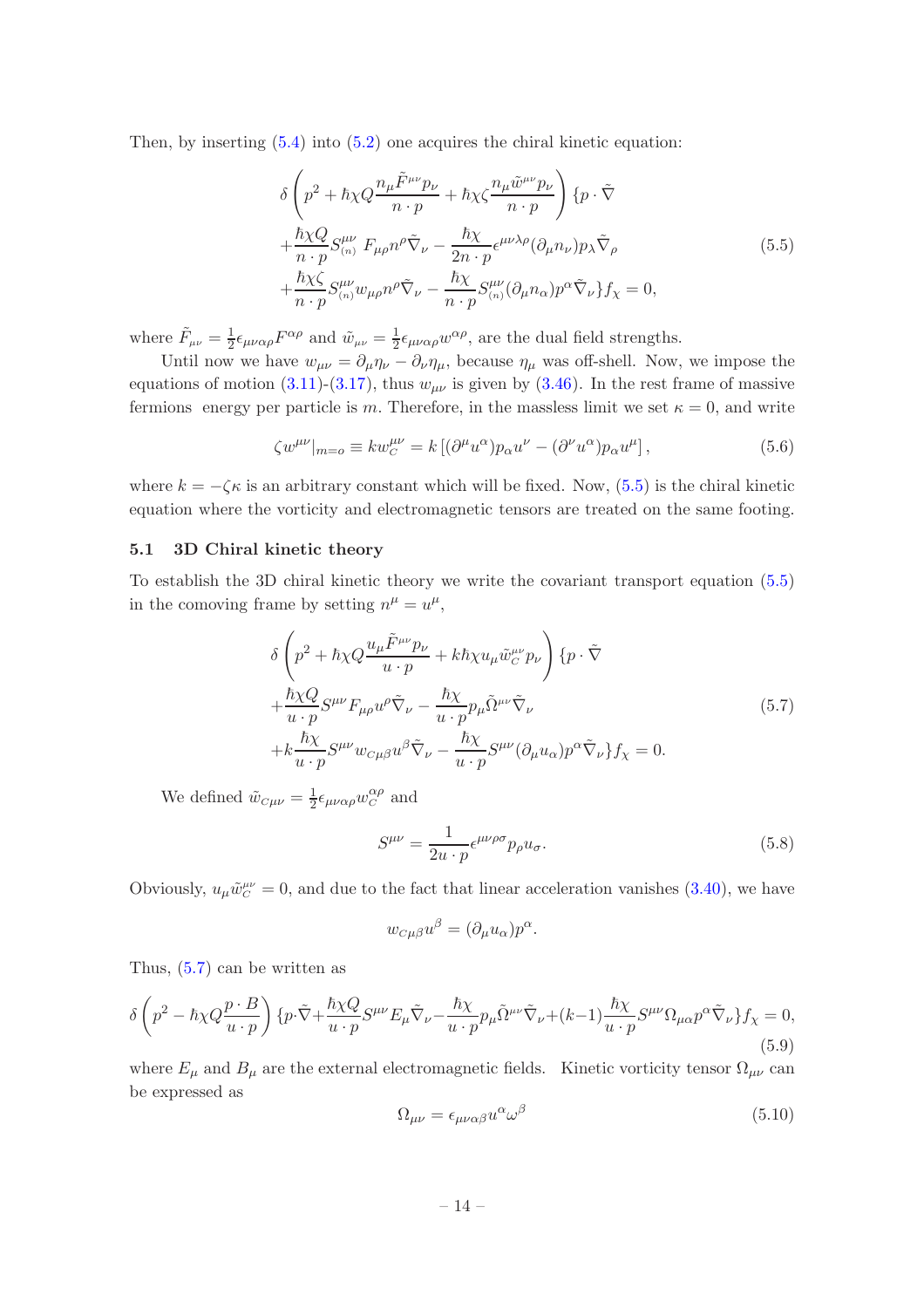and its dual is  $\tilde{\Omega}^{\mu\nu} = \omega_{\mu} u_{\nu} - u_{\mu} \omega_{\nu}$ .

To establish a 3D CKT we would like to integrate  $(5.9)$  over  $p_0$ . To perform this integration we decompose the distribution function into particle  $s = 1$  and antiparticle  $s = -1$  parts,

<span id="page-15-3"></span>
$$
f_{x}(x,p) = \sum_{s=\pm 1} \theta(su \cdot p) f_{x}^{s}(x,p).
$$
 (5.11)

Moreover, we choose the frame

<span id="page-15-2"></span>
$$
u^{\alpha} = (1, \mathbf{0}) \quad \text{and} \quad \omega^{\alpha} = (0, \omega), \tag{5.12}
$$

where the delta function yields the dispersion relations

$$
\mathcal{E}_s^{\times} = s|\mathbf{p}| \left( 1 - \hbar \chi Q \frac{\mathbf{B} \cdot \mathbf{p}}{2|\mathbf{p}|^3} \right). \tag{5.13}
$$

Let us also introduce the canonical velocity

<span id="page-15-4"></span>
$$
\boldsymbol{v}_s^{\times} \equiv \frac{\partial \mathcal{E}_s^{\times}}{\partial \boldsymbol{p}} = s\hat{\mathbf{p}}(1 + s\hbar\chi Q \frac{\boldsymbol{B} \cdot \boldsymbol{p}}{|\boldsymbol{p}|^3}) - \hbar\chi Q \frac{\boldsymbol{B}}{2|\boldsymbol{p}|^2}.
$$
 (5.14)

As we show in appendix [A,](#page-25-0) integrating  $(5.9)$  over  $p_0$  leads to the transport equation

<span id="page-15-1"></span>
$$
\left(\sqrt{\eta_s} \frac{\partial}{\partial t} + (\sqrt{\eta} \dot{x})_s^{\chi} \cdot \frac{\partial}{\partial x} + (\sqrt{\eta} \dot{p})_s^{\chi} \cdot \frac{\partial}{\partial p} + \hbar s \chi Q \frac{\omega \cdot E}{|p|^2} - 2\hbar s \chi Q \frac{p \cdot \omega p \cdot E}{|p|^4} \right) f_x^s(t, x, p) = 0,
$$
\n(5.15)

where

<span id="page-15-0"></span>
$$
\sqrt{\eta}_s^{\times} = 1 + \hbar s \chi \frac{\boldsymbol{p} \cdot \boldsymbol{\omega}}{|\boldsymbol{p}|^2} + \hbar \chi Q \frac{\boldsymbol{B} \cdot \boldsymbol{p}}{2|\boldsymbol{p}|^3},\tag{5.16}
$$

$$
(\sqrt{\eta}\dot{x})_s^{\chi} = v_s^{\chi} + \hbar s \chi (\frac{1}{2} + \frac{k}{2}) \frac{\omega}{|p|} + \hbar s \chi (\frac{1}{2} - \frac{k}{2}) \frac{p \cdot \omega}{|p|^3} p
$$

$$
+ \hbar \chi Q \frac{B}{2|p|^2} + \hbar \chi Q \frac{E \times p}{2|p|^3},
$$

$$
(\sqrt{\eta} \dot{p})_s^{\chi} = sQE + k|p|v_s^{\chi} \times \omega + sQv_s^{\chi} \times B
$$

$$
(5.17)
$$

$$
-(k-1)\hbar s \chi Q \frac{\boldsymbol{p} \cdot \boldsymbol{\omega}}{|\boldsymbol{p}|^3} \boldsymbol{p} \times \boldsymbol{B}
$$
  
+ $\hbar s \chi Q^2 \boldsymbol{E} \cdot \boldsymbol{B} \frac{\boldsymbol{p}}{2|\boldsymbol{p}|^3} + \hbar Q \chi \frac{\boldsymbol{p} \cdot \boldsymbol{\omega}}{|\boldsymbol{p}|^2} \boldsymbol{E}.$  (5.18)

We ignore the  $\mathcal{O}(\omega^2)$  terms.

The chiral particle (antiparticle) number and current densities are defined by

$$
n_s^{\chi} = \int \frac{d^3 p}{(2\pi\hbar)^3} (\sqrt{\eta})_s^{\chi} f_{\chi}^{eq,s},\tag{5.19}
$$

$$
\mathbf{j}_{s}^{\chi} = \int \frac{d^{3}p}{(2\pi\hbar)^{3}} (\sqrt{\eta}\dot{x})_{s}^{\chi} f_{\chi}^{eq,s} + \nabla \times \int \frac{d^{3}p}{(2\pi\hbar)^{3}} \frac{s \mathcal{E}_{s}^{\chi} p}{2|\mathbf{p}|^{3}} f_{\chi}^{eq,s}, \tag{5.20}
$$

where  $f_{\chi}^s \equiv f_{\chi}^s(t, \mathbf{x}, \mathbf{p}).$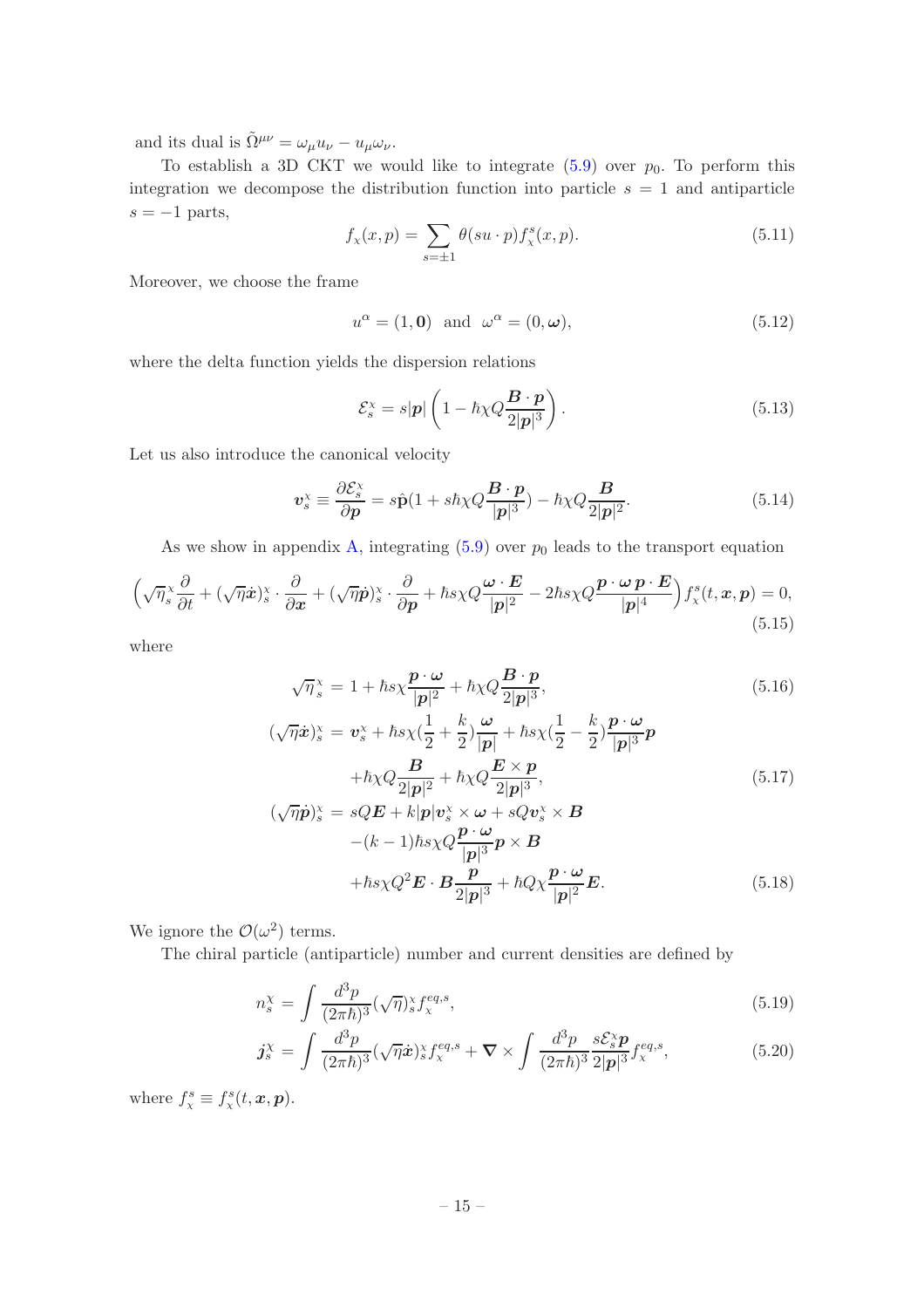To accomplish the continuity equation satisfied by the 4-current density  $j_s^{\chi\mu} \equiv (n_s^{\chi}, \mathbf{j}_{s}^{\chi}),$ let us calculate

<span id="page-16-2"></span>
$$
C \equiv \int d^3p \left\{ \frac{\partial}{\partial t} \left[ \sqrt{\eta}^x \mathbf{f}^s_x \right] + \frac{\partial}{\partial x} \left[ (\sqrt{\eta} \dot{x})^x \mathbf{f}^s_x \right] + \frac{\partial}{\partial p} \left[ (\sqrt{\eta} \dot{p})^x \mathbf{f}^s_x \right] \right\}.
$$
 (5.21)

Observe that [\(5.16\)](#page-15-0) and [\(5.17\)](#page-15-0) do not depend on time and spatial coordinates explicitly, so that we have

$$
C = \int d^3p \Big\{ \Big(\sqrt{\eta} \frac{x}{s} \frac{\partial}{\partial t} + (\sqrt{\eta} \dot{x})^x_s \cdot \frac{\partial}{\partial x} + (\sqrt{\eta} \dot{p})^x_s \cdot \frac{\partial}{\partial p} \Big) f^s_x + \frac{\partial (\sqrt{\eta} \dot{p})^x_s}{\partial p} f^s_x \Big\}.
$$

By employing the transport equation [\(5.15\)](#page-15-1) one gets

<span id="page-16-0"></span>
$$
C = \int d^3p \left[ \frac{\partial (\sqrt{\eta} \dot{p})_s^{\times}}{\partial p} - \hbar s \chi Q \left( \frac{\omega \cdot E}{|p|^2} - 2 \frac{p \cdot \omega p \cdot E}{|p|^4} \right) \right] f_{\chi}^s. \tag{5.22}
$$

The derivative of [\(5.18\)](#page-15-0) leads to

<span id="page-16-1"></span>
$$
\int d^3p \frac{\partial (\sqrt{\eta}\dot{p})_s^x}{\partial p} f_x^s = \hbar s \chi Q \int d^3p \left( \frac{\omega \cdot E}{|p|^2} - 2 \frac{p \cdot \omega p \cdot E}{|p|^4} \right) f_x^s
$$

$$
+ 2\pi \hbar Q^2 \chi E \cdot B \int d^3p \delta(p) f_x^s. \tag{5.23}
$$

By substituting the first term in  $(5.22)$  with  $(5.23)$  one finally attains

$$
C = 2\pi\hbar Q^2 \chi \boldsymbol{E} \cdot \boldsymbol{B} \int d^3p \delta(\boldsymbol{p}) f_x^s(t, \boldsymbol{x}, \boldsymbol{p}). \qquad (5.24)
$$

On the other hand the last term of [\(5.21\)](#page-16-2) vanishes because it is a total derivative, thus the continuity equation is deduced:

<span id="page-16-5"></span>
$$
\frac{\partial n_s^{\mathbf{x}}}{\partial t} + \boldsymbol{\nabla} \cdot \boldsymbol{j}_s^{\mathbf{x}} = \frac{\chi Q^2}{(2\pi\hbar)^2} \boldsymbol{E} \cdot \boldsymbol{B} \, f_{\chi}^{eq,s}(t, \boldsymbol{x}, \mathbf{0}). \tag{5.25}
$$

Let us introduce the vector and axial-vector currents

$$
j_V = j_R + j_L, \quad j_A = j_R - j_L,
$$
 (5.26)

where  $j_R = \sum_{s=\pm 1} j_s^1$  and  $j_L = \sum_{s=\pm 1} j_s^{-1}$ . Let us choose the equilibrium distribution function as

<span id="page-16-4"></span>
$$
f_{\chi}^{eq,s} = \frac{1}{e^{s(\mathcal{E}_s^{\chi} - \mu_{\chi})/T} + 1}.
$$
\n(5.27)

Here  $\mu_{\chi} = \mu + \chi \mu_5$ , where  $\mu, \mu_5$  are the total and axial chemical potentials. By inspecting [\(5.17\)](#page-15-0) one observes that the currents are linear in the magnetic field and vorticity:

<span id="page-16-3"></span>
$$
\dot{\mathbf{j}}_V = \xi_B \mathbf{B} + \xi \boldsymbol{\omega},\tag{5.28}
$$

$$
\boldsymbol{j}_A = \xi_{B5} \boldsymbol{B} + \xi_5 \boldsymbol{\omega}.\tag{5.29}
$$

The coefficients of the magnetic field are calculated as

$$
\xi_B = \frac{Q\mu_5}{2\pi^2\hbar^2}
$$
,  $\xi_{B5} = \frac{Q\mu}{2\pi^2\hbar^2}$ .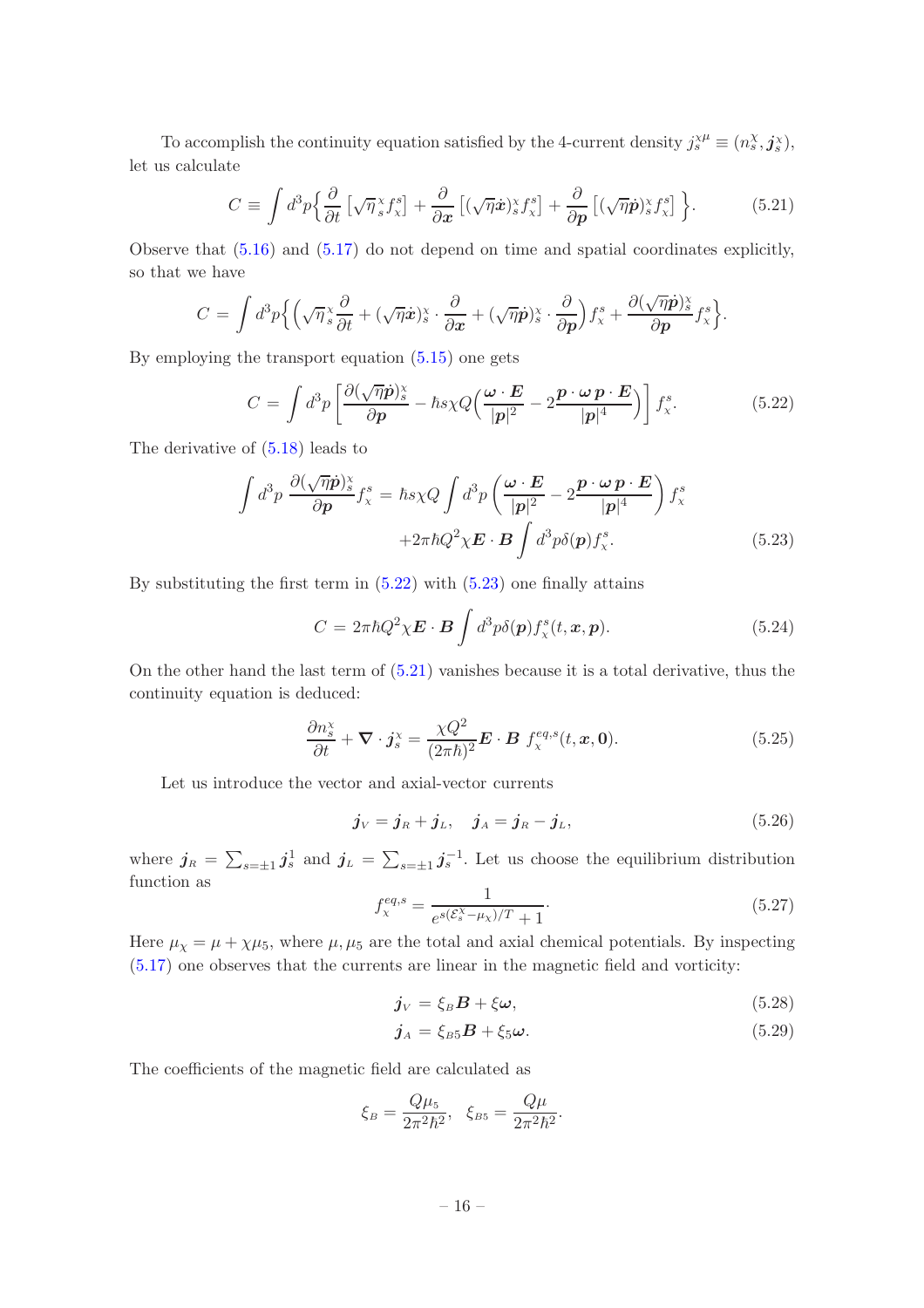Thus the magnetic terms in [\(5.28\)](#page-16-3) and [\(5.29\)](#page-16-3), respectively, generate the chiral magnetic and chiral separation effects. The vorticity terms in [\(5.28\)](#page-16-3) and [\(5.29\)](#page-16-3), respectively, generate the chiral vortical and local polarization effects correctly for

<span id="page-17-1"></span>
$$
\xi = \frac{\mu\mu_5}{\pi^2\hbar^2}, \quad \xi_5 = \frac{T^2}{6\hbar^2} + \frac{\mu^2 + \mu_5^2}{2\pi^2\hbar^2}.
$$
\n(5.30)

However, the coefficients  $\xi$  and  $\xi_5$  depend on k. One can show that [\(5.30\)](#page-17-1) results as far as the condition

$$
\frac{2}{3} + \frac{k}{3} = 1,\tag{5.31}
$$

is satisfied. This yields  $k = 1$ . This value of k is in accord with the formalism considered in [\[23](#page-28-3)].

We do not deal with the equilibrium distribution function for a rotating fluid because in constructing the CKE [\(5.7\)](#page-14-3) we have not considered rotation of the reference frame. However, in the absence of modification terms one should work with the equilibrium distribution function of a rotating fluid in the comoving frame of the fluid [\[36,](#page-28-16) [37](#page-28-17)]

<span id="page-17-2"></span>
$$
f_{\chi}^{eq,s} = \frac{1}{e^{s(u \cdot p - \mu_{\chi} + \frac{\hbar}{2} S^{\mu\nu} \partial_{\mu} u_{\nu})/T} + 1},\tag{5.32}
$$

where  $S^{\mu\nu}$  is given in [\(5.8\)](#page-14-4). In the frame  $u^{\alpha} = (1,0)$  and  $\omega^{\alpha} = (0,\omega)$ , the distribution function [\(5.32\)](#page-17-2) yields

$$
f_{\chi}^{eq,s} = \frac{1}{e^{s(\mathcal{E}_s^{\chi} - \mu_{\chi} - \hbar \chi \hat{\mathbf{p}} \cdot \mathbf{\omega}/2)/T} + 1}.
$$
\n(5.33)

If one adopts this equilibrium distribution function the values in [\(5.30\)](#page-17-1) are acquired when the condition

<span id="page-17-3"></span>
$$
\frac{5}{6} + \frac{k}{3} = 1,\tag{5.34}
$$

is fulfilled, which yields  $k = 1/2$ . Obviously, for the original CKE where  $k = 0$ , the condition [\(5.34\)](#page-17-3) cannot be satisfied. Therefore, we conclude that without the modification the 3D formalism obtained from [\(5.7\)](#page-14-3) does not generate the CVE correctly. This result is pertinent to the transport equation in Minkowski space with the condition  $n_{\mu} = u_{\mu}$ , where  $u_{\mu}$  and  $\omega_{\mu}$ are given as in [\(5.12\)](#page-15-2). Obviously, one can choose either  $n_{\mu}$  or  $u_{\mu}$  in a different manner, e.g.  $u_{\mu} = (1, x \times \omega)$ . For each choice one should derive the resulting 3D transport equations by integrating  $(5.5)$  over  $p_0$ .

As it was mentioned in Introduction there also exists a curved spacetime formulation of chiral kinetic equation [\[27](#page-28-7)] where the Coriolis force and CVE are generated correctly without a need for modification. However, this formalism leads to a 3D kinetic theory which depends on  $x$  explicitly  $[28]$ , in contrary to the 3D kinetic theories obtained here  $(5.16)-(5.18)$  $(5.16)-(5.18)$  $(5.16)-(5.18)$  or as it has been derived in  $[23]$ .

## <span id="page-17-0"></span>6 Kinetic Equations of Massive Fermions

The equations  $(4.12)-(4.21)$  $(4.12)-(4.21)$  which should be satisfied by the components of Wigner function in Clifford algebra basis are reducible: The field equations  $(4.12)$ ,  $(4.15)$  and  $(4.16)$  can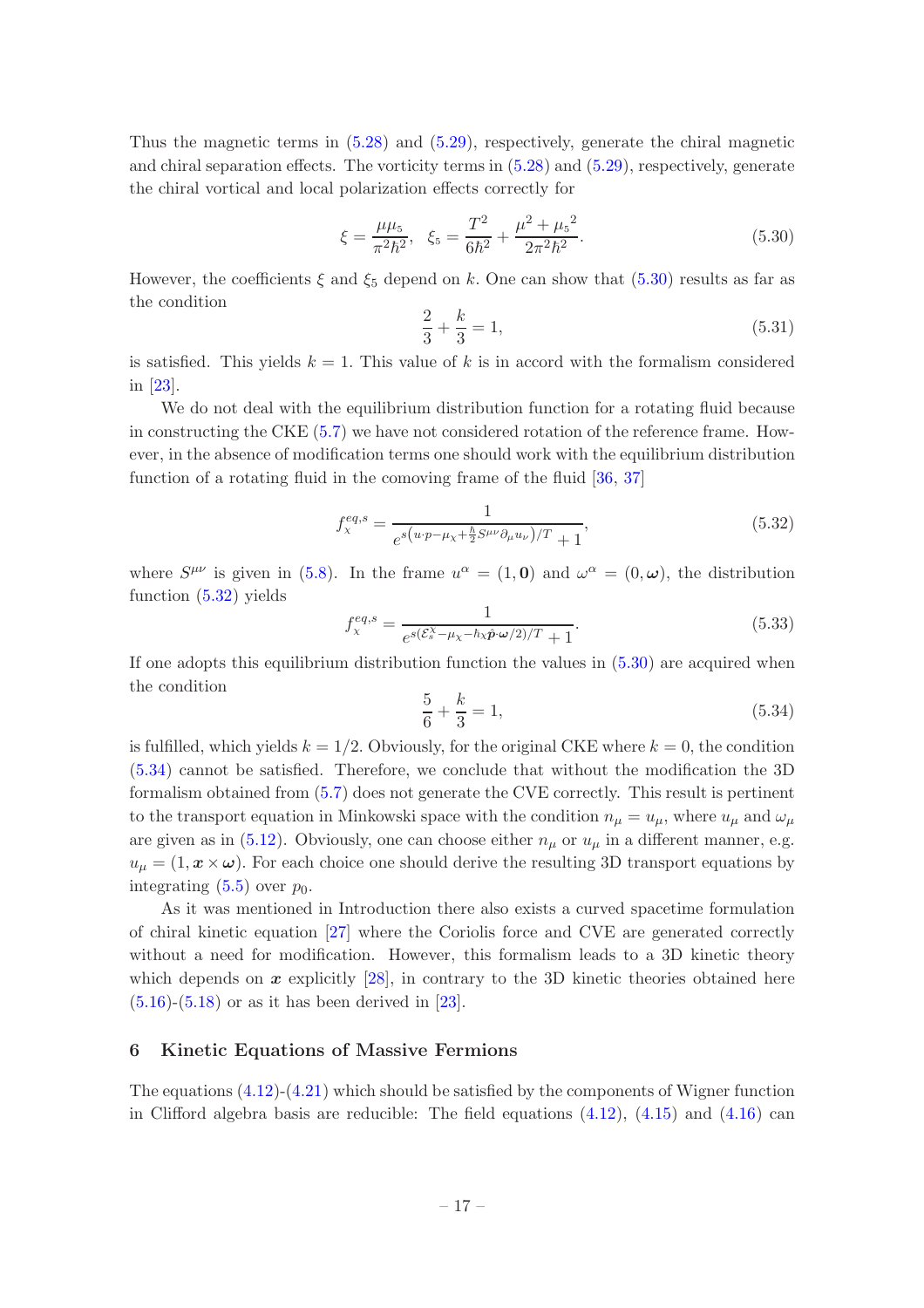be employed to express the fields  $\mathcal{F}, \mathcal{P}, \mathcal{S}_{\mu\nu}$  in terms of the vector and axial-vector fields,  $V_{\mu}$ ,  $\mathcal{A}_{\mu}$ . Following the procedure given in [\[22](#page-28-2)] and [\[19](#page-28-0)] the rest of field equations [\(4.12\)](#page-12-1)-[\(4.21\)](#page-12-2), can be shown to yield

<span id="page-18-0"></span>
$$
\tilde{\nabla} \cdot \mathcal{V} = 0,\tag{6.1}
$$

$$
p \cdot \mathcal{A} = 0,\tag{6.2}
$$

$$
\left(p^2 - m^2\right) \mathcal{V}_\mu = -\hbar (Q \tilde{F}_{\mu\nu} + \zeta \tilde{w}_{\mu\nu}) \mathcal{A}^\nu, \tag{6.3}
$$

$$
p_{\nu} \mathcal{V}_{\mu} - p_{\mu} \mathcal{V}_{\nu} = 6 \frac{\hbar}{2} \epsilon_{\mu \nu \rho \sigma} \tilde{\nabla}^{\rho} \mathcal{A}^{\sigma}, \tag{6.4}
$$

$$
\left(p^2 - m^2\right)\mathcal{A}^{\mu} = \frac{\hbar}{2} \epsilon^{\mu\nu\rho\sigma} p_{\sigma} \tilde{\nabla}_{\nu} \mathcal{V}_{\rho},\tag{6.5}
$$

$$
p \cdot \tilde{\nabla} \mathcal{A}^{\mu} + (Q F^{\nu \mu} + \zeta w^{\nu \mu}) \mathcal{A}_{\nu} = \frac{\hbar}{2} \epsilon^{\mu \nu \rho \sigma} (Q \partial_{\sigma} F_{\beta \nu} + \partial_{\sigma} \zeta w_{\beta \nu}) \partial_{p}^{\beta} \mathcal{V}_{\rho}, \tag{6.6}
$$

where at most  $\mathcal{O}(\hbar)$  terms are taken into account. We can derive the semiclassical kinetic equations resulting from [\(6.1\)](#page-18-0)-[\(6.6\)](#page-18-0) by substituting  $QF_{\mu\nu}$  with  $QF_{\mu\nu} + \zeta w_{\mu\nu}$  in the formal-ism which has been given in [\[19](#page-28-0)] for  $\zeta = 0$ . First one solves [\(6.3\)](#page-18-0), [\(6.4\)](#page-18-0) for  $\mathcal{V}_{\mu}$  up to  $\hbar$ -order, then uses it in  $(6.1)$  and gets the kinetic equation of the vector field:

<span id="page-18-1"></span>
$$
\delta (p^{2} - m^{2}) p \cdot \tilde{\nabla} f_{V} + \hbar \delta (p^{2} - m^{2}) \left\{ \left( \frac{n^{\alpha}}{p \cdot n} S_{a(n)}^{\mu\nu} (QF_{\mu\alpha} + \zeta w_{\mu\alpha}) + \partial_{\mu} S_{a(n)}^{\mu\nu} \right) \tilde{\nabla}_{\nu} \n+ S_{a(n)}^{\mu\nu} \partial_{\mu} (QF_{\rho\nu} + \zeta w_{\rho\nu}) \partial_{p}^{\rho} + \frac{\epsilon^{\mu\nu\alpha\beta}}{2} \left[ \tilde{\nabla}_{\mu} \left( \frac{n_{\beta}}{p \cdot n} \right) \left[ \tilde{\nabla}_{\nu} a_{\alpha} + QF_{\nu\alpha} + \zeta w_{\nu\alpha} \right] \right. \n+ \frac{n_{\beta}}{p \cdot n} \left( \partial_{\mu} (QF_{\rho\nu} + \zeta w_{\rho\nu}) \partial_{p}^{\rho} a_{\alpha} + \left[ \tilde{\nabla}_{\nu} a_{\alpha} - (QF_{\rho\nu} + \zeta w_{\rho\nu}) \partial_{p}^{\rho} a_{\alpha} \right] \tilde{\nabla}_{\mu} \right) \right\} f_{A} \n- \frac{\delta'(p^{2} - m^{2})}{2(p \cdot n)} \epsilon_{\mu\nu\alpha\rho} n^{\nu} (QF^{\alpha\rho} + \zeta w^{\alpha\rho}) [p \cdot \tilde{\nabla} (a^{\mu} f_{A}) + F^{\sigma\mu} a_{\sigma} f_{A}] = 0.
$$
\n(6.7)

Here  $f_V, f_A$  are vector and axial distribution functions.

$$
S_{a(n)}^{\mu\nu} = \frac{1}{2n \cdot p} \epsilon^{\mu\nu\rho\sigma} a_{\rho} n_{\sigma}
$$
\n(6.8)

is the spin tensor and  $a_{\mu}$  is the spin four-vector which is defined to satisfy the constraint

<span id="page-18-2"></span>
$$
a \cdot p = p^2 - m^2. \tag{6.9}
$$

To derive the other kinetic equations which are needed to determine the dynamical degrees of freedom  $f_V, f_A, a_\mu$ , one solves [\(6.2\)](#page-18-0) and [\(6.5\)](#page-18-0) for  $\mathcal{A}^\mu$  up to  $\mathcal{O}(\hbar)$  with the help of Wigner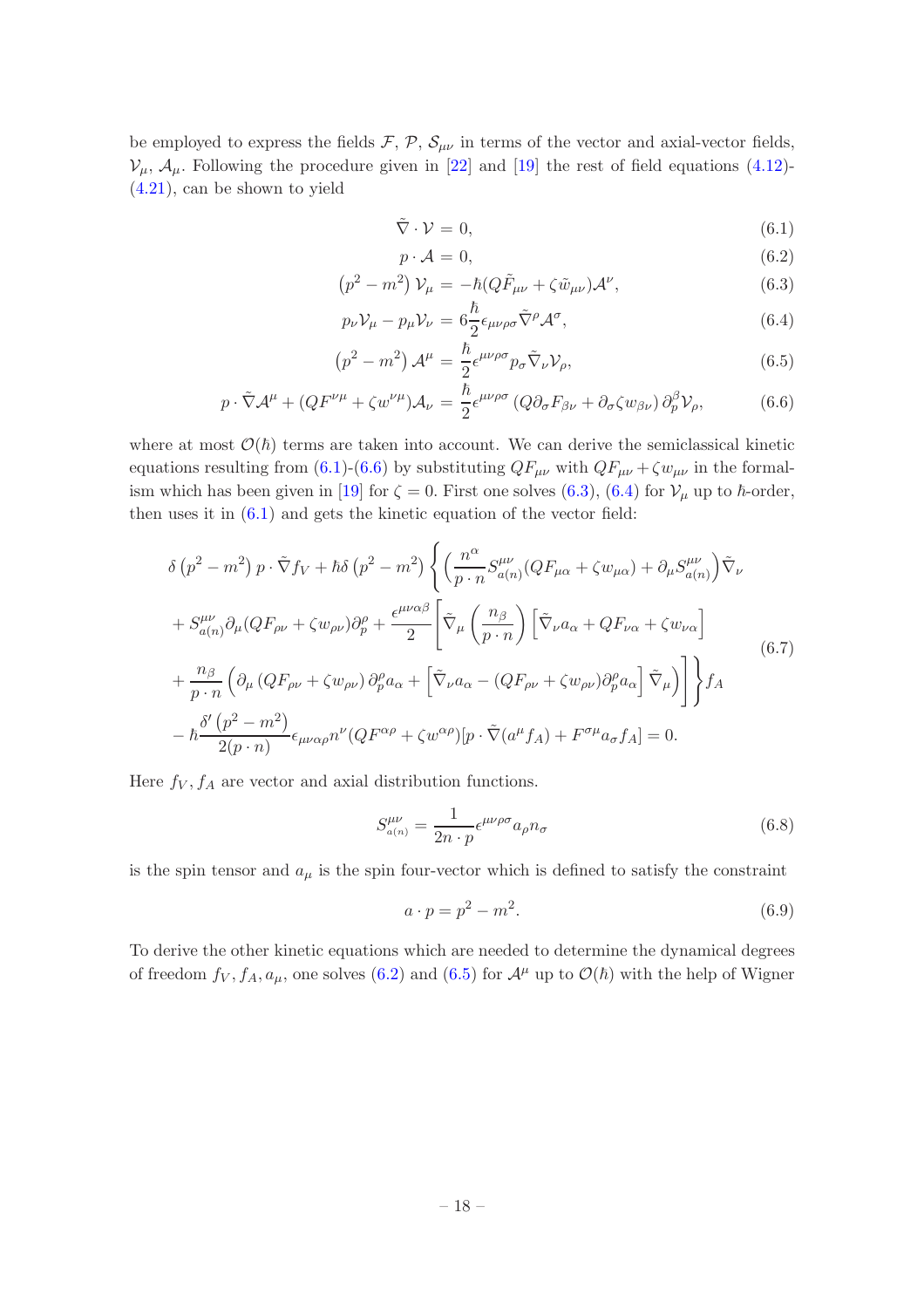function of the quantized free Dirac fields [\[19](#page-28-0)]. Plugging this solution into [\(6.6\)](#page-18-0) leads to

<span id="page-19-2"></span>
$$
\delta (p^{2} - m^{2}) \left( p \cdot \tilde{\nabla} (a^{\mu} f_{A}) + (Q F^{\nu \mu} + \zeta w^{\nu \mu}) a_{\nu} f_{A} \right) + \hbar \delta (p^{2} - m^{2}) \left\{ p^{\mu} S_{m(n)}^{\rho \nu} \partial_{\rho} (F_{\beta \nu} + \zeta w_{\beta \nu}) \partial_{p}^{\beta} + p^{\mu} \left( \partial_{\alpha} S_{m(n)}^{\alpha \nu} + \frac{S_{m(n)}^{\alpha \nu} (Q F_{\alpha \beta} + \zeta w_{\alpha \beta}) n^{\beta}}{p \cdot n + m} \right) \tilde{\nabla}_{\nu} + \frac{\epsilon^{\mu \nu \alpha \beta}}{2(p \cdot n + m)} \left[ \frac{m^{2} n_{\beta} + m p_{\beta}}{p \cdot n + m} \left[ (Q F_{\alpha \sigma} + \zeta w_{\alpha \sigma}) n^{\sigma} - \partial_{\alpha} (p \cdot n) \right] + m^{2} (\partial_{\alpha} n_{\beta}) \right] \tilde{\nabla}_{\nu} \right\} f_{V} \tag{6.10}
$$

$$
- \hbar \frac{\delta' (p^{2} - m^{2})}{(p \cdot n + m)} \left( p^{\mu} p_{\alpha} n_{\beta} (Q \tilde{F}^{\alpha \beta} + \zeta \tilde{w}^{\alpha \beta}) - (m^{2} n_{\beta} + m p_{\beta}) (Q \tilde{F}^{\mu \beta} + \zeta \tilde{w}^{\mu \beta}) \right) p \cdot \tilde{\nabla} f_{V} = 0,
$$

where

$$
S_{m(n)}^{\mu\nu} = \frac{1}{2(n \cdot p + m)} \epsilon^{\mu\nu\rho\sigma} p_{\rho} n_{\sigma}.
$$
\n(6.11)

Once we get these kinetic equations, we impose the equations of motion resulting from [\(2.4\)](#page-4-3) and [\(3.1\)](#page-5-5). Thus, from now on we deal with  $F_{\mu\nu}$  expressed in terms of the electromagnetic fields  $E_{\mu}, B_{\mu}$  as in [\(4.22\)](#page-13-1) and the field strength  $w^{\mu\nu}$  expressed in terms of the vorticity  $\omega_{\mu}$  and the energy per particle  $u \cdot p$ , as in [\(3.46\)](#page-10-1). To keep the discussion general let us introduce

<span id="page-19-1"></span>
$$
\zeta w^{\mu\nu} \equiv A w^{\mu\nu}_C + 2\varepsilon u \cdot p \,\Omega^{\mu\nu}.\tag{6.12}
$$

How to fix the constants  $\varepsilon$  and  $\Lambda$  will be discussed later. By making use of [\(5.10\)](#page-14-5) and the Schouten identity,  $(6.12)$  can be written equivalently as

$$
\zeta w^{\mu\nu} = \epsilon^{\mu\nu\sigma\rho} \omega_\rho (u \cdot p u_\sigma (2\varepsilon + \Lambda) - \Lambda p_\sigma). \tag{6.13}
$$

The kinetic equations  $(6.7)$  and  $(6.10)$  form the 4D collisionless kinetic theory of massive fermions in the presence electromagnetic fields and vorticity. We would like to derive the nonrelativistic kinetic theory arising from this covariant formulation. For this purpose let us extract the scalar kinetic equation stemming from  $(6.10)$  by projecting it on  $n_{\mu}$ :

<span id="page-19-3"></span>
$$
\delta(p^2 - m^2) n_{\mu} \left[ p \cdot \tilde{\nabla} (a^{\mu} f_A) - (Q F^{\mu \sigma} + \zeta w^{\mu \sigma}) a_{\sigma} f_A \right] + \hbar (p \cdot n + m) \delta(p^2 - m^2) \left[ (\partial_{\sigma} S^{\sigma \nu}_{m(n)}) \tilde{\nabla}_{\nu} + \frac{n^{\sigma}}{p \cdot n + m} (Q F_{\mu \sigma} + \zeta w_{\mu \sigma}) S^{\mu \nu}_{m(n)} \tilde{\nabla}_{\nu} + S^{\mu \nu}_{m(n)} [\partial_{\mu} (Q F_{\alpha \nu} + \zeta w_{\alpha \nu})] \partial_p^{\alpha} \right] f_V
$$
\n
$$
+ \hbar m \frac{\delta(p^2 - m^2)}{2(n \cdot p + m)} \epsilon^{\mu \nu \alpha \rho} (m n_{\mu} + p_{\mu}) (\partial_{\alpha} n_{\rho}) \tilde{\nabla}_{\nu} f_V - \hbar \delta'(p^2 - m^2) p_{\alpha} n_{\beta} (Q \tilde{F}^{\alpha \beta} + \zeta \tilde{w}^{\alpha \beta}) p \cdot \tilde{\nabla} f_V = 0.
$$
\n(6.14)

We will show that  $(6.7)$  and  $(6.14)$  can be combined to derive scalar kinetic equations which generate correct dispersion relations of Dirac fermions coupled to electromagnetic fields in a frame rotating with the angular velocity  $\omega$ .

## <span id="page-19-0"></span>6.1 3D Massive kinetic theory

To establish the 3D kinetic theory arising from the relativistic kinetic equations [\(6.7\)](#page-18-1) and  $(6.14)$ , one should determine the form of  $a_{\mu}$ , consistent with the kinetic equations and the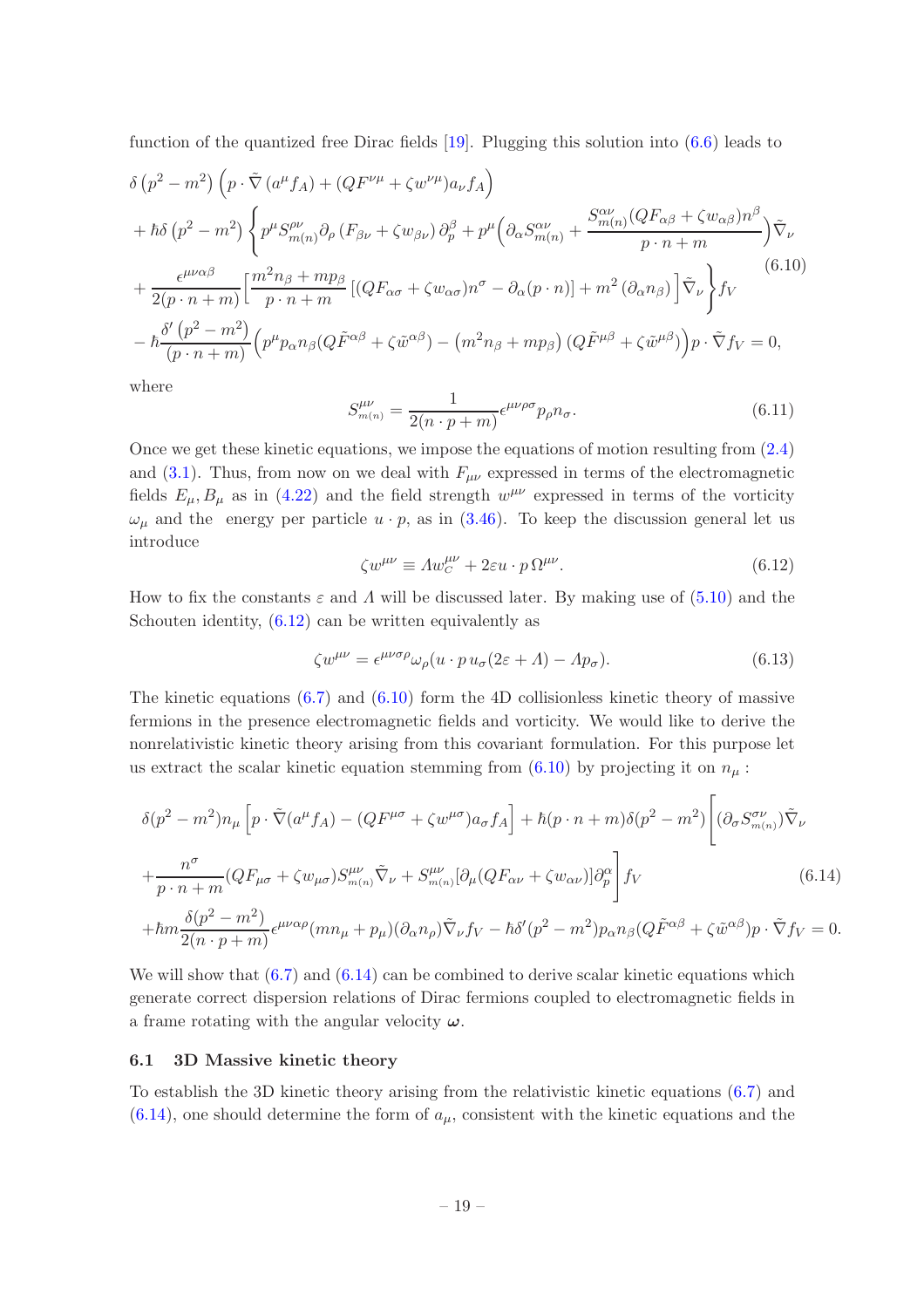constraint [\(6.9\)](#page-18-2). However we are only interested in attaining small mass corrections to the chiral effects. Hence, let us deal with  $a_{\mu}$  derived from the Wigner function of the free Dirac fields [\[19](#page-28-0)]. In this case it is defined to satisfy

$$
a \cdot nf_A = (p \cdot n + m)f_A, \quad a_{\perp \mu}f_A = p_{\perp \mu}f_A - mS_{\mu},
$$
 (6.15)

where  $S_{\mu}$  is the spin four-vector of the Dirac wave-function and  $a_{\perp} \cdot n = p_{\perp} \cdot n = 0$ . Thus, it can be expressed as

$$
a_\mu = m n_\mu + p_\mu - m S_\mu.
$$

 $S \cdot p = p \cdot n + m$ , so that [\(6.9\)](#page-18-2) is fulfilled. Moreover, let  $S_{\mu}$  be given as in the massless case:

$$
S^{\mu} = -\frac{p_{\perp\mu}}{p \cdot n} f_A.
$$

Therefore, we set

<span id="page-20-3"></span>
$$
a_{\mu} = \left(1 + \frac{m}{p \cdot n}\right) p_{\mu}.\tag{6.16}
$$

Because of dealing with  $a_{\mu}$  at the zeroth-order in electromagnetic fields and vorticity, we need to keep the terms which are at most linear in  $F_{\mu\nu}$  and  $w_{\mu\nu}$  in the kinetic equations [\(6.7\)](#page-18-1) and [\(6.14\)](#page-19-3). For simplicity, we consider the fields satisfying  $\partial_{\mu}F_{\nu\sigma} = 0$  and  $\partial_{\mu}\omega_{\nu} = 0$ .

To establish the 3D kinetic theory by integrating over  $p_0$ , we have to work in the comoving frame by setting

<span id="page-20-0"></span>
$$
n_{\mu} = u_{\mu}.\tag{6.17}
$$

Let us accomplish the kinetic equations following from  $(6.7)$  and  $(6.14)$  in the comoving frame [\(6.17\)](#page-20-0), by keeping at most the terms linear in  $E_{\mu}$ ,  $B_{\mu}$  and  $\omega_{\mu}$ . The kinetic equation of the vector field [\(6.7\)](#page-18-1) reads

<span id="page-20-2"></span>
$$
\delta(p^2 - m^2)p \cdot \tilde{\nabla}f_V
$$
  
+ $\hbar\delta(p^2 - m^2)\left[ (\partial_{\sigma}S^{\sigma\nu}_{a(u)}) + \frac{S^{\mu\nu}_{a(u)}}{p \cdot u}(QE_{\mu} + \Lambda\Omega_{\mu\alpha}p^{\alpha}) - \hbar m \frac{\epsilon^{\nu\mu\alpha\beta}}{2(u \cdot p)^3}u_{\beta}p_{\alpha}(\partial_{\mu}u_{\sigma})p^{\sigma}\right]\partial_{\nu}f_A$   
- $\frac{\delta'(p^2 - m^2)}{2(u \cdot p)^2}(u \cdot p + m)[QB \cdot p + 2\alpha(u \cdot p)(\omega \cdot p)]p \cdot \partial f_A = 0,$  (6.18)

with the spin tensor

$$
S_{a(u)}^{\mu\nu} = \frac{1}{2u \cdot p} \epsilon^{\mu\nu\rho\sigma} p_{\rho} u_{\sigma} + \frac{m}{2(u \cdot p)^2} \epsilon^{\mu\nu\rho\sigma} p_{\rho} u_{\sigma}.
$$

The left-hand side of  $(6.14)$  can be written with an overall  $(u \cdot p + m)$  factor which is obviously nonvanishing. Hence [\(6.14\)](#page-19-3) yields the kinetic equation

<span id="page-20-1"></span>
$$
\delta(p^2 - m^2) \left[ p \cdot \tilde{\nabla} f_A - \frac{m}{p \cdot u(u \cdot p + m)} \left( (\partial_\alpha u_\beta) p^\alpha p^\beta - p_\mu u_\nu Q F^{\mu\nu} \right) f_A \right]
$$
  
+  $\hbar \delta(p^2 - m^2) \left[ \partial_\sigma S^{\sigma\nu}_{m(u)} + \frac{S^{\mu\nu}_{m(u)}}{p \cdot u + m} (Q E_\mu + \Lambda \Omega_{\mu\alpha} p^\alpha) + \frac{\epsilon^{\mu\nu\alpha\rho} (\partial_\alpha u_\rho)}{2(u \cdot p + m)^2} (m^2 u_\mu + m p_\mu) \right] \partial_\nu f_V$   
-  $\frac{\delta'(p^2 - m^2)}{2(u \cdot p + m)} [Q B \cdot p + 2\alpha (u \cdot p)(\omega \cdot p)] p \cdot \partial f_V = 0.$  (6.19)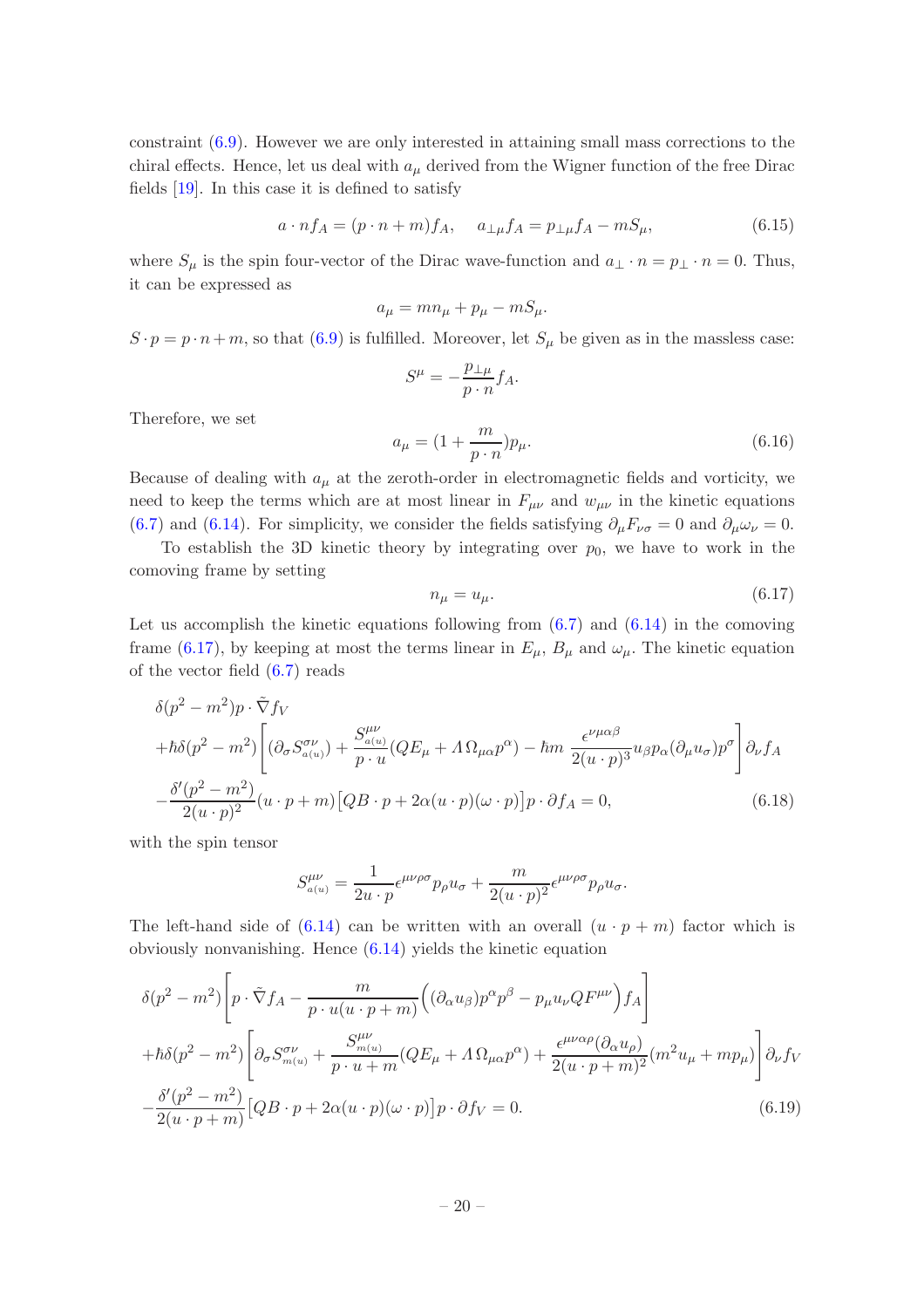By expanding the denominators for small mass with  $m/u \cdot p \ll 1$ , and ignoring the  $m^2/(u \cdot p)^2$ and higher order terms, [\(6.19\)](#page-20-1) can be written as

<span id="page-21-0"></span>
$$
\delta(p^2 - m^2) \left[ p \cdot \tilde{\nabla} f_A + \frac{m}{(u \cdot p)^2} Q E \cdot p f_A \right]
$$
  
+
$$
\hbar \delta(p^2 - m^2) \left[ \partial_{\sigma} S^{\sigma \nu}_{m(u)} + \left( 1 - \frac{m}{u \cdot p} \right) \frac{S^{\mu \nu}_{m(u)}}{p \cdot u} (Q E_{\mu} + \Lambda \Omega_{\mu \alpha} p^{\alpha}) + \frac{m p_{\mu}}{(u \cdot p)^2} \tilde{\Omega}^{\mu \nu} \right] \partial_{\nu} f_V
$$
  
-
$$
\hbar \left( 1 - \frac{m}{u \cdot p} \right) \frac{\delta'(p^2 - m^2)}{u \cdot p} [Q B \cdot p + 2\varepsilon (u \cdot p)(\omega \cdot p)] p \cdot \partial f_V = 0.
$$
 (6.20)

In the small mass limit we have

$$
S_{m(u)}^{\mu\nu} \approx \frac{1}{2u \cdot p} \epsilon^{\mu\nu\rho\sigma} p_{\rho} u_{\sigma} - \frac{m}{2(u \cdot p)^2} \epsilon^{\mu\nu\rho\sigma} p_{\rho} u_{\sigma}.
$$

Then, by summing and subtracting  $(6.18)$  and  $(6.20)$  we acquire the kinetic equations

<span id="page-21-1"></span>
$$
\delta \left( p^2 - m^2 - \chi \hbar \frac{Qp \cdot B}{u \cdot p} - 2\varepsilon \chi \hbar p \cdot \omega \right) \left\{ p \cdot \tilde{\nabla} \right\}
$$
  
+ 
$$
\chi \frac{\hbar}{2(u \cdot p)^2} \epsilon^{\mu\nu\alpha\beta} p_\alpha \left[ Q u_\beta E_\mu + u \cdot p \Omega_{\mu\beta} + (A - 1) u_\beta \Omega_{\mu\sigma} p^\alpha \right] \partial_\nu \qquad (6.21)
$$
  
- 
$$
\chi \frac{\hbar}{4(u \cdot p)^3} \epsilon^{\mu\nu\alpha\beta} m \left[ p_\alpha u_\beta (Q E_\mu + A \Omega_{\mu\sigma} p^\sigma) - u \cdot p p_\mu \Omega_{\alpha\beta} \right] \partial_\nu
$$
  
- 
$$
\frac{\hbar}{4(u \cdot p)^3} \epsilon^{\mu\nu\alpha\beta} m \ p_\alpha u_\beta \Omega_{\mu\sigma} p^\sigma \partial_\nu - \frac{m}{2(u \cdot p)^2} Q E \cdot p \right\} f_\chi = C_{(-\chi)},
$$

where

$$
C_{\chi} = -\chi \frac{\hbar \delta (p^{2} - m^{2})}{2(u \cdot p)^{2}} \epsilon^{\mu\nu\alpha\beta} \left\{ m p_{\alpha} \left[ \Omega_{\mu\beta} - 2 \Omega_{\mu\sigma} p^{\sigma} u_{\beta} \right] \partial_{\nu} - \frac{1}{4(u \cdot p)^{3}} m \left[ p_{\alpha} u_{\beta} (Q E_{\mu} + \Lambda \Omega_{\mu\sigma} p^{\sigma}) - u \cdot p p_{\mu} \Omega_{\alpha\beta} \right] \partial_{\nu} + \frac{m}{2(u \cdot p)^{2}} Q E \cdot p \right\} f_{\chi} -m \delta'(p^{2} - m^{2}) (Q p \cdot B + 2\varepsilon(u \cdot p)(p \cdot \omega)) p \cdot \partial f_{\chi}.
$$
 (6.22)

Here  $f_{\chi} \equiv f_{R/L} = (f_V + \chi f_A)/2$  are the right-handed and left-handed distribution functions. The right-hand side of [\(6.21\)](#page-21-1) vanishes for both  $m = 0$  and  $\hbar = 0$ , but its left-hand side is non-zero whether  $\hbar = 0$  or  $m = 0$ . Moreover, the distribution functions appearing on the left- and the right-hand sides possess opposite chirality. Hence we can consider [\(6.21\)](#page-21-1) as the transport equation of  $f<sub>\chi</sub>$  which shows up on the left-hand side where its right-hand side is due to presence of the opposite chirality distribution function  $f_{-\chi}$ , for massive fermions.

To derive the nonrelativistic kinetic equations by integrating  $(6.21)$  over  $p_0$ , we consider distribution functions composed as in [\(5.11\)](#page-15-3) and choose the frame  $u_{\mu} = (1, 0), \, \omega^{\mu} = (0, \omega)$ . In this frame the Dirac delta function yields the dispersion relations

<span id="page-21-2"></span>
$$
p_{0s}^{\chi} = sE_p \left[ 1 - s\chi\hbar \mathbf{b} \cdot \left( QB + 2\varepsilon E_p \omega \right) \right],
$$
 (6.23)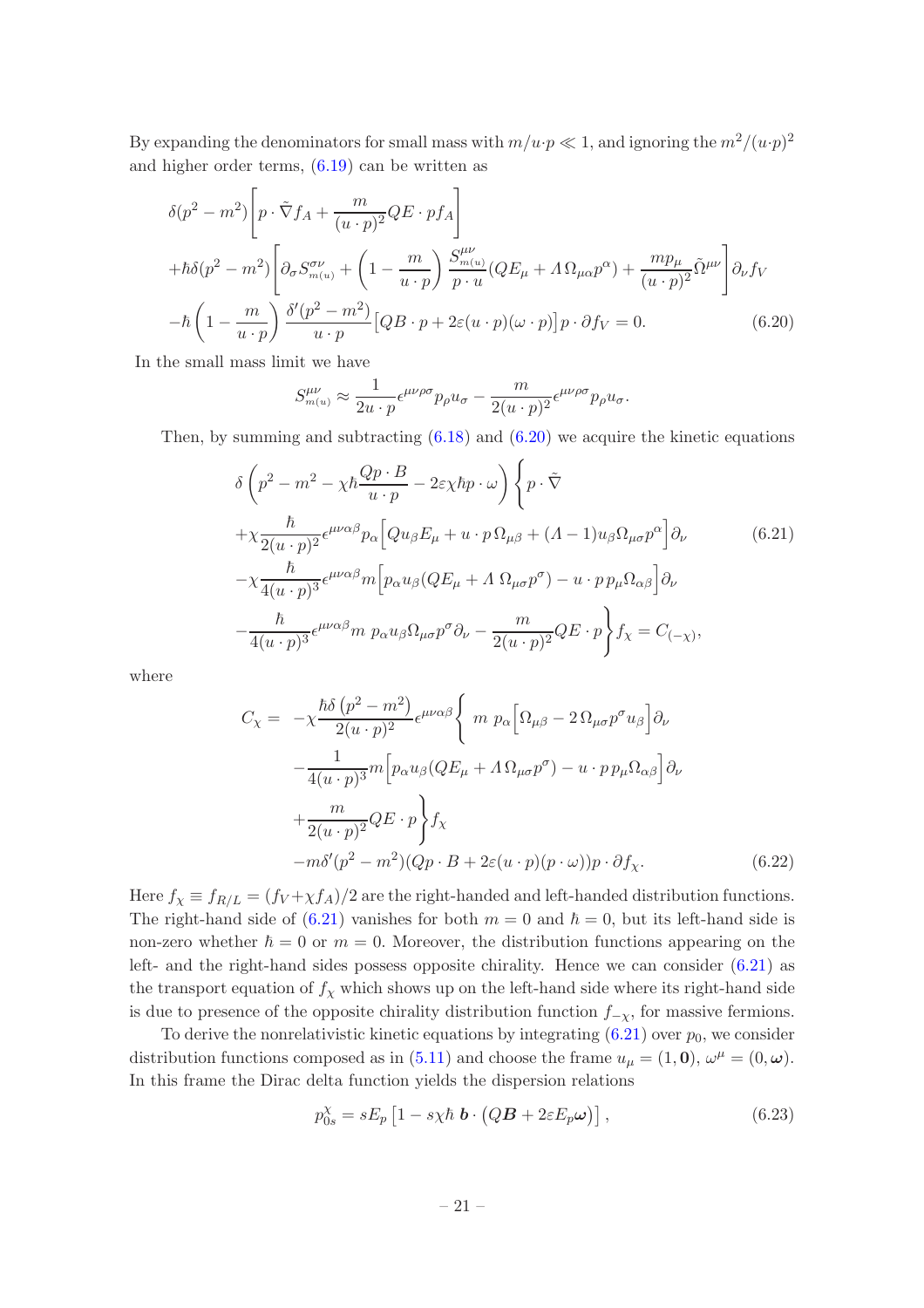where  $E_p = \sqrt{p^2 - m^2}$  and  $b \equiv p/2E_p^3$ . Calculation of the  $p_0$  integral yields

<span id="page-22-0"></span>
$$
(\sqrt{\eta}\frac{s}{\chi}\frac{\partial}{\partial t} + (\sqrt{\eta}\dot{x})^s_{\chi}\cdot\frac{\partial}{\partial x} + (\sqrt{\eta}\dot{p})^s_{\chi}\cdot\frac{\partial}{\partial p})f^s_{\chi}(t, x, p) + \frac{m}{2E_p^3}sQ\mathbf{E}\cdot\mathbf{p})f^s_{\chi}(t, x, p) = C_{(-\chi)}, \tag{6.24}
$$

where

<span id="page-22-1"></span>
$$
\sqrt{\eta}^s_{\chi} = 1 + \hbar \chi \mathbf{b} \cdot (Q\mathbf{B} + s(2E_p + m)\omega),
$$
\n
$$
(\sqrt{\eta} \dot{\mathbf{x}})^s_{\chi} = \frac{\mathbf{p}}{E_p} \Big\{ 1 + 2\hbar \chi Q \mathbf{b} \cdot \mathbf{B} + \frac{\hbar s}{2} [2\chi E_p (2\varepsilon + (1 - \Lambda)) + (\chi + 1)m] \mathbf{b} \cdot \omega \Big\}
$$
\n
$$
+ \hbar \chi Q \Big( 1 - \frac{m}{E_p} \Big) \mathbf{E} \times \mathbf{b} + \hbar \chi s \Big( 1 - \frac{m}{2E_p} \Big) \frac{\omega}{E_p}
$$
\n
$$
- \hbar \omega (\mathbf{b} \cdot \mathbf{p}) \Big( \frac{sm}{2E_p} (\chi \Lambda + 1) + \chi (1 - \Lambda) \Big),
$$
\n(6.26)

$$
(\sqrt{\eta}\dot{\boldsymbol{p}})_{\chi}^{s} = sQ\boldsymbol{E} + \frac{\boldsymbol{p}}{E_{p}} \times [eQB + (2\varepsilon + \Lambda)E_{p}\boldsymbol{\omega}]. \qquad (6.27)
$$

The right-hand side of  $(6.24)$  which vanishes for  $m = 0$  can be considered as the correction terms due to the presence of opposite chirality fermions in the massive case. Terms which vanish for  $m = 0$  can also be interpreted as collision terms due to interaction of electromagnetic fields and vorticity with the spin of massive fermions [\[38\]](#page-28-18).

Let us fix the values of  $\varepsilon$  and  $\Lambda$ . Comparing the dispersion relations [\(6.23\)](#page-21-2) with the Hamiltonian of Dirac particles coupled to the magnetic field in rotating coordinates in the helicity basis [\[24](#page-28-4), [39\]](#page-28-19), one observes that  $\varepsilon = 1/2$ . Similar energy relations were also obtained for chiral particles in [\[27,](#page-28-7) [40\]](#page-29-0). Now, by inspecting [\(6.27\)](#page-22-1) we see that  $\Lambda = 1$  for reproducing the Coriolis force correctly. This choice is also consistent with the massless case considered in the section [5.](#page-13-0)

Inserting the spatial velocity [\(6.26\)](#page-22-1) into the following definition

$$
\mathbf{j}_{s}^{\chi} = \int \frac{d^{3}p}{(2\pi\hbar)^{3}} (\sqrt{\eta}\dot{\mathbf{x}})_{s}^{\chi} f_{\chi}^{eq,s},\tag{6.28}
$$

where  $f_{\chi}^{eq,s}$  is given in [\(5.27\)](#page-16-4) by substituting  $\mathcal{E}_{s}^{\chi}$  with [\(6.23\)](#page-21-2), we write the particle number axial-vector and vector current densities as

$$
\boldsymbol{j}_A = \sum_{s\chi} \chi \boldsymbol{j}_s^{\chi}, \quad \boldsymbol{j}_V = \sum_{s\chi} \boldsymbol{j}_s^{\chi}.\tag{6.29}
$$

They can be decomposed as follows

$$
\boldsymbol{j}_{A,V}^{B,\omega}(\boldsymbol{x},t) = \overline{\sigma}_{A,V}^{B} \boldsymbol{B} + \overline{\sigma}_{A,V}^{\omega} \omega,
$$
\n(6.30)

with

$$
\bar{\sigma}_{A,V}^{B} = \frac{Q}{6\pi^{2}\hbar^{2}} \int d|\mathbf{p}| \left\{ \frac{|\mathbf{p}|^{4}}{E_{p}^{4}} f_{A,V}^{0} - \frac{|\mathbf{p}|^{4}}{2E_{p}^{3}} \frac{\partial f_{A,V}^{0}}{\partial E_{p}} \right\}
$$
\n
$$
\bar{\sigma}_{A,V}^{\omega} = \frac{1}{2\pi^{2}\hbar^{2}} \int d|\mathbf{p}| \left( \left( \frac{|\mathbf{p}|^{2}}{E_{p}} + \frac{|\mathbf{p}|^{4}(\varepsilon + A - 1)}{3E_{p}^{3}} - \frac{(3A - 1)|\mathbf{p}|^{4}m}{12E_{p}^{4}} - \frac{m|\mathbf{p}|^{2}}{2E_{p}^{2}} \right) f_{A,V}^{0} \tag{6.31}
$$
\n
$$
- \frac{|\mathbf{p}|^{4}m}{6E_{p}^{4}} f_{V,A}^{FD} - \frac{\varepsilon|\mathbf{p}|^{4}}{3E_{p}^{2}} \frac{\partial f_{A,V}^{0}}{\partial E_{p}} \right),
$$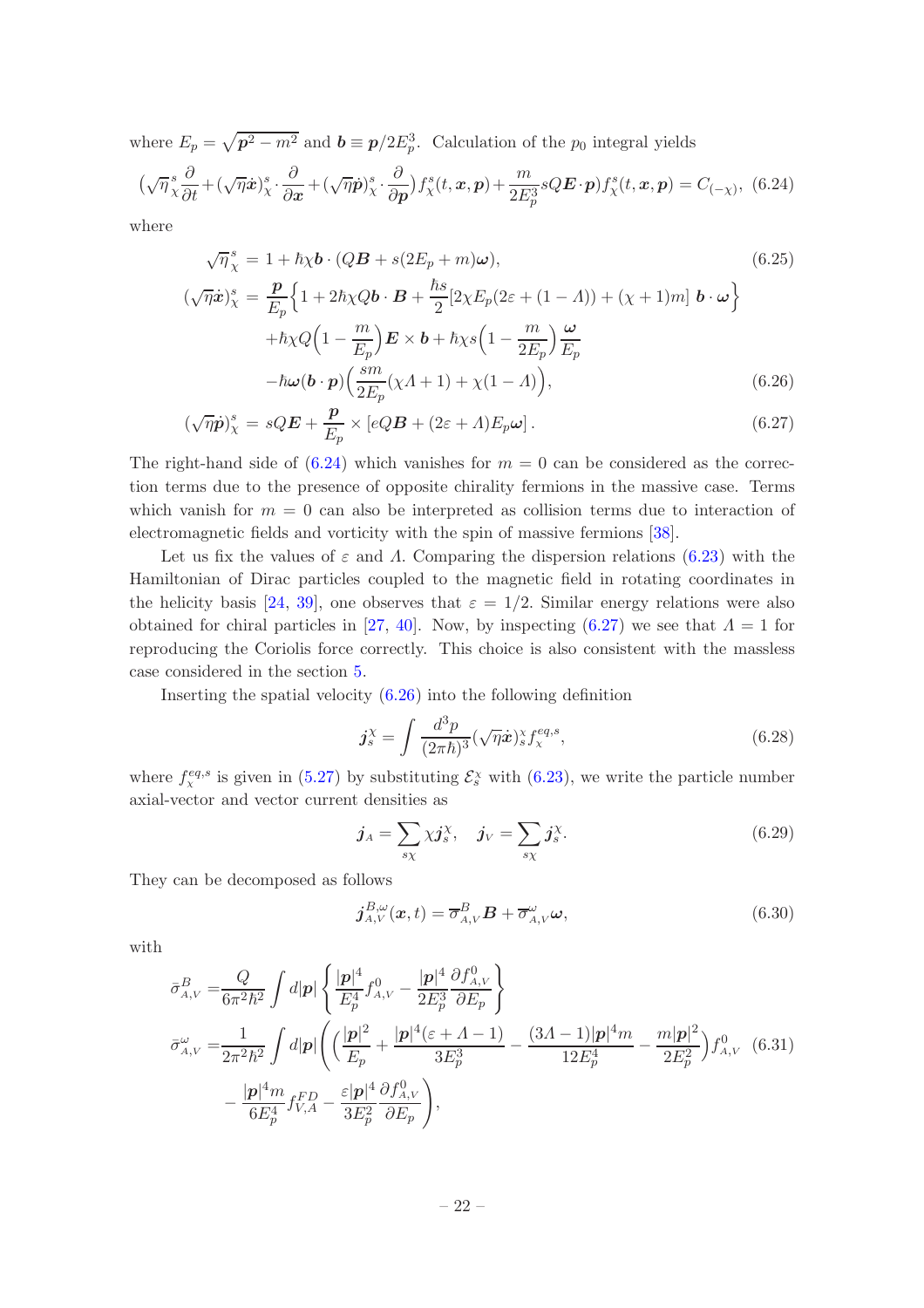where  $f_{A,V}^0$  are defined by

$$
f_{A,V}^0 = \sum_{s} \left\{ \frac{1}{e^{s[E_p - \mu_R]/T} + 1} \pm \frac{1}{e^{s[E_p - \mu_L]/T} + 1} \right\}.
$$
 (6.32)

For the sake of simplicity let us deal with  $\mu_R = \mu_L = \mu$ . While  $\bar{\sigma}_V^B$  vanishes under this condition,  $\bar{\sigma}_{V}^{\omega}$  is

$$
\bar{\sigma}_{V}^{\omega} = -\frac{m}{6\pi^2 \hbar^2} \sqrt{\mu^2 - m^2} \left( 1 + \frac{m^2}{2\mu^2} \right) \theta(\mu - m), \tag{6.33}
$$

at zero temperature. By performing the integrals at zero temperature, the coefficients of axial-vector current density are calculated as

$$
\bar{\sigma}_{A}^{B} = \frac{1}{T=0} \frac{1}{2\pi^{2}\hbar^{2}} \sqrt{\mu^{2} - m^{2}} \theta(\mu - m),
$$
  
\n
$$
\bar{\sigma}_{A}^{\omega} = \frac{1}{\pi^{2}\hbar^{2}} \left[ \mu \sqrt{\mu^{2} - m^{2}} \left( \frac{2 + 3\varepsilon + \Lambda}{6} - (3\Lambda - 1) \frac{m^{3}}{24\mu^{3}} - (3\Lambda + 5) \frac{m}{12\mu} + (\varepsilon + \Lambda - 1) \frac{m^{2}}{3\mu^{2}} \right) - m^{2} \ln \left( \mu / m + \sqrt{\mu^{2} / m^{2} - 1} \right) \left[ \theta(\mu - m) \right].
$$
\n(6.34)

 $\bar{\sigma}_A^B$  is in accord with the one derived by means of Kubo formula [\[41](#page-29-1)[–43\]](#page-29-2). For  $\varepsilon = 1/2, \Lambda = 1$ we have

$$
\bar{\sigma}_{A}^{\omega} = \frac{1}{\pi^2 \hbar^2} \left[ \mu \sqrt{\mu^2 - m^2} \left( \frac{3}{4} - \frac{m^3}{12\mu^3} - \frac{2m}{3\mu} + \frac{m^2}{6\mu^2} \right) - m^2 \ln \left( \mu / m + \sqrt{\mu^2 / m^2 - 1} \right) \right] \theta(\mu - m). \tag{6.35}
$$

Note that when the massless limit is considered one should also set  $\varepsilon = 0$ . For instance for small m, by setting  $\varepsilon = 0$ , one obtains

$$
\bar{\sigma}_A \approx \frac{1}{2\pi^2 \hbar^2} \left(\mu^2 - \frac{m^2}{2}\right). \tag{6.36}
$$

This is the correction obtained in [\[43](#page-29-2), [44](#page-29-3)] in the  $\mu = 0$  limit.

As we have already mentioned there is not a unique method of defining kinetic transport equations for massive fermions beginning with  $(4.12)-(4.21)$  $(4.12)-(4.21)$ . Hence there is no consensus in obtaining the mass corrections to the chiral magnetic and vortical effects. Here we established the massive kinetic equation from the covariant formulation which directly generates the chiral transport equation when one sets  $a^{\mu} = p^{\mu}$  and  $m = 0$ . In fact we have chosen the spin four-vector as in  $(6.16)$  which is consistent with the massless limit. Therefore the corrections to the chiral effects are apparent in contrary to the other formalisms which are suitable to discuss large mass limit [\[18](#page-27-13), [23](#page-28-3)].

The massless limit can also be discussed starting from  $(6.7)$  and  $(6.14)$ . For  $m = 0$ we need to set  $\varepsilon = 0$  in [\(6.12\)](#page-19-1) and fix the spin four-vector as  $a_{\mu} = p_{\mu}$ . One can then observe that  $(6.14)$  yields a scalar kinetic equation up to an overall  $p^{\mu}$  factor. A similar scalar kinetic equation follows from  $(6.7)$ . By adding and subtracting these scalar kinetic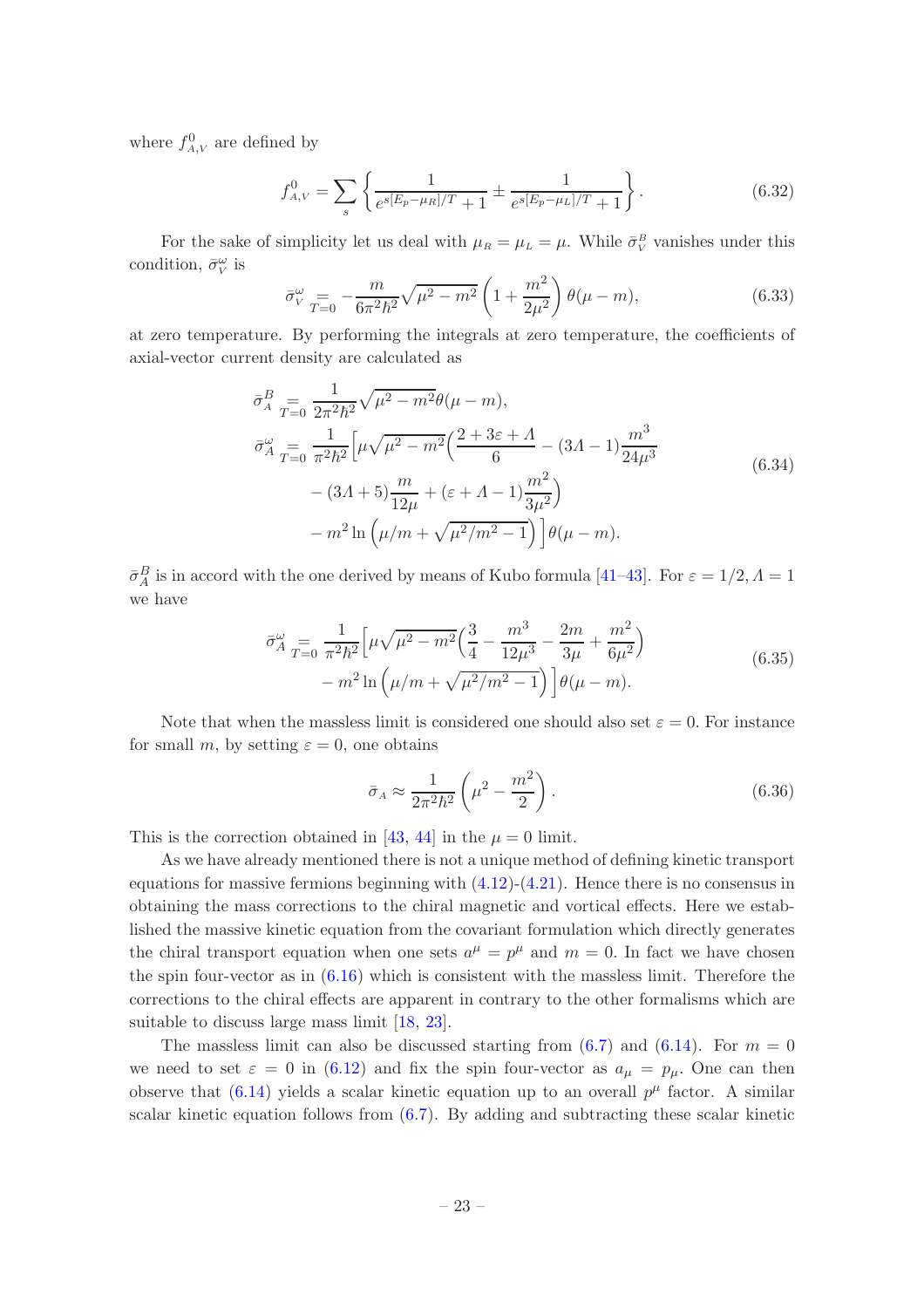equations one obtains the chiral kinetic equation [\(5.7\)](#page-14-3) for  $n_{\mu} = u_{\mu}$  and  $\Lambda = k$ . Therefore the 3D chiral theory coincides with the one obtained in section 5, in particular particle number current density satisfies the anomalous divergence as in  $(5.25)$ .

## <span id="page-24-0"></span>7 Conclusions

We demonstrated that the scalar field  $\phi$  and the vector-field  $\eta_{\mu}$  represent the fermionic fluid in the presence of the Coriolis force due to the nonvanishing vorticity. This is achieved by showing that the equations of motion acquired by variation of the action [\(3.1\)](#page-5-5) with respect to  $\phi$  and  $\eta_{\alpha}$  are equivalent to relativistic Euler equations of a fluid with the Coriolis force. Moreover, this formalism provided the field strength of the vector field  $\eta_{\alpha}$  in terms of the specific enthalpy and fluid vorticity.

Then we considered the action of Dirac spinors coupled to the vector fields  $A_{\mu}$  and  $\eta_{\mu}$ . By virtue of its gauge invariances we derived the QKE satisfied by the Wigner function, [\(4.9\)](#page-11-3), by generalizing the formalism of [\[5](#page-27-15)]. In fact, one of the main results accomplished in this work is to show that when one deals with the fluids the original QKE [\[5\]](#page-27-15) should be modified adequately. This modification has already been introduced in [\[23,](#page-28-3) [24](#page-28-4)] in an ad hoc manner. Here we obtained it in a systematic way from an underlying action.

The Clifford algebra generators are employed to decompose the Wigner function in terms of field components and the semiclassical equations of the component fields which follow from QKE are presented. Then to derive KTE one can proceed in two different ways depending on when to impose the on-shell conditions of fields representing the fluid. In [\[23,](#page-28-3) [24\]](#page-28-4) we have derived the semiclassical kinetic equations by imposing the on-shell conditions from the start. In contrary here we first acquired the semiclassical transport equations and then let the fields  $\eta_{\alpha}$ ,  $\phi$  be on-shell, so that  $w_{\mu\nu}$  is expressed in terms of the vorticity and fluid 4-velocity. This approach furnishes novel kinetic transport equations for either massless or massive fermions.

As usual the equations satisfied by vector and axial-vector decouple from the other fields when one considers massless fermions. The kinetic equation in the presence of unique gauge field is well known [\[30](#page-28-10), [31](#page-28-11), [36\]](#page-28-16). We generalize it and obtain the semiclassical chiral kinetic equation where the electromagnetic fields and the vorticity are treated on the same footing. By integrating the semiclassical relativistic kinetic equation over  $p_0$ , we established a 3D CKT which does not depend on the spatial coordinates explicitly. It is consistent with chiral anomaly and takes into account the non inertial properties of rotating reference frame. Moreover, the chiral magnetic and vorticity effects are correctly generated.

Transport equations of massive fermions are also studied. The semiclassical kinetic equations of the vector and axial-vector fields are derived by extending the formalism given in [\[19](#page-28-0)]. The related 3D kinetic transport equation is obtained by letting the spin 4-vector be adequate to discuss the small mass limit. We showed that the Coriolis force and the dispersion relation are correctly generated. We obtained the particle number current density in terms of the equilibrium distribution function and calculated it at zero temperature. The similarities and differences with the other approaches are discussed.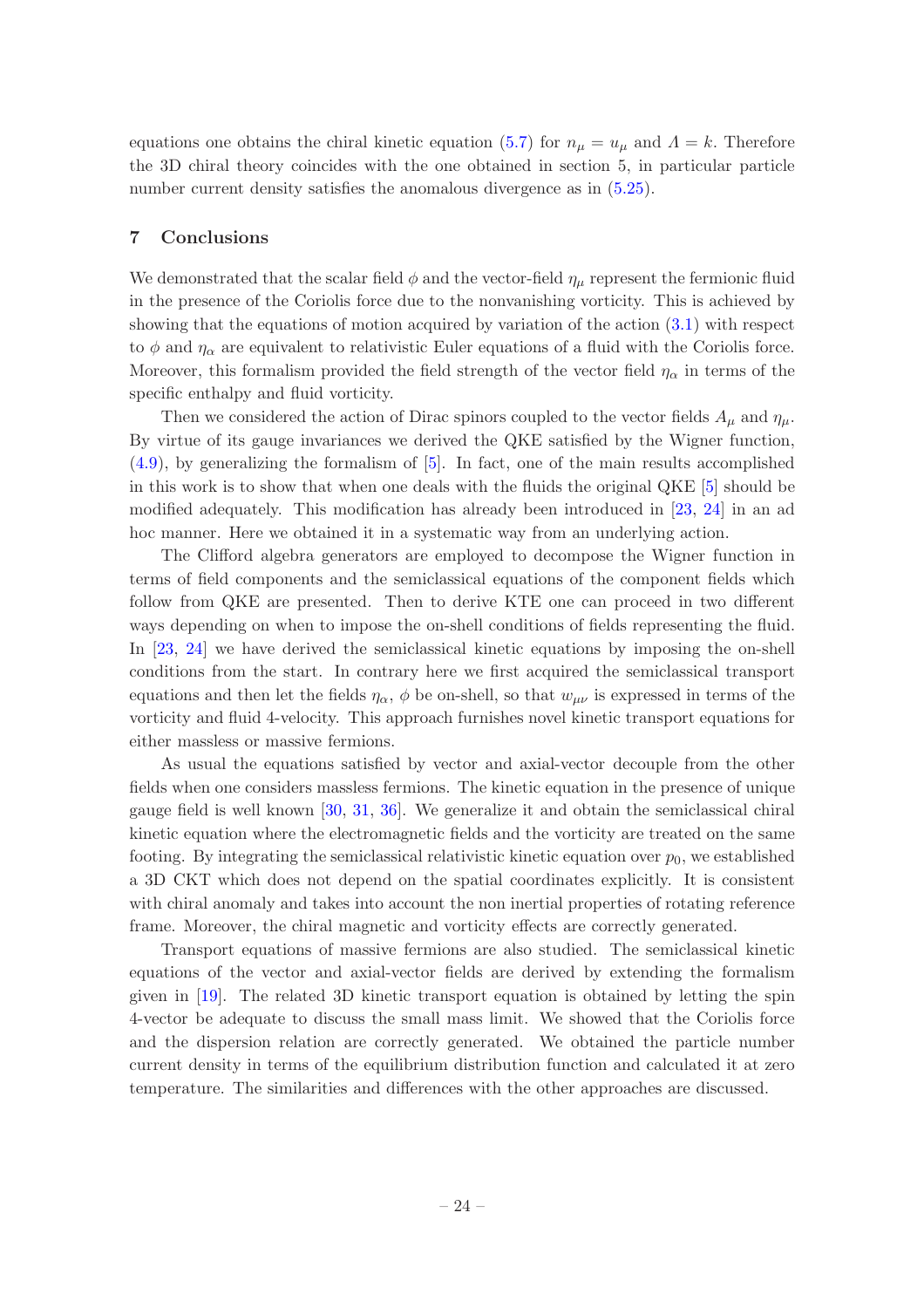For massive fermions we obtained the 3D transport equations by adopting the definition of spin vector as in  $(6.16)$  and keeping only the linear terms in the electromagnetic fields and vorticity. For having a better understanding of the mass corrections to the chiral effects, one needs to find a solution of the spin vector depending on the electromagnetic fields and vorticity.

Although we considered the collisionless case, kinetic transport equations are mainly needed in the presence of collisions. They can be introduced in the current formalism by generalizing the methods given in [\[30](#page-28-10)] and [\[45](#page-29-4)]. Obviously collisions can also be studied within the 3D kinetic transport theories.

Zilch vortical effect [\[46](#page-29-5)] has been recently studied within the kinetic theories in [\[47](#page-29-6), [48\]](#page-29-7). In [\[47](#page-29-6)] it was shown that the zilch current in a rotating system can equivalently be derived in chiral kinetic theory by employing chiral current. It would be interesting to inspect if this construction of zilch vortical effect can be studied by means of our approach for example by modifying the chiral current. This may provide an alternative way of studying the rotation of reference frame for photonic media.

## Acknowledgments

E.K. is partially supported by the Bogazici University Research Fund under Grant No. 20B03SUP3.

## <span id="page-25-0"></span>A Integration of  $(5.9)$  over  $p_0$

Expressing the kinematic vorticity tensor  $\Omega_{\mu\nu}$  in terms of the the fluid vorticity as in [\(5.10\)](#page-14-5) one can show that  $S^{\mu\nu}\Omega_{\mu\nu} = p \cdot \omega/p_0$  and  $\tilde{\Omega}^{\mu\nu} = \omega^{\mu}u^{\nu} - \omega^{\nu}u^{\mu}$ . Thus [\(5.9\)](#page-14-1) can be rewritten as

<span id="page-25-1"></span>
$$
\delta \left( p^2 - \hbar \chi Q \frac{p \cdot B}{u \cdot p} \right) \{ p \cdot \tilde{\nabla} + \frac{\hbar \chi Q}{u \cdot p} S^{\mu\nu} E_{\mu} \tilde{\nabla}_{\nu} - \frac{\hbar \chi}{u \cdot p} (p \cdot \omega u^{\mu} - u \cdot p \omega^{\mu}) \tilde{\nabla}_{\mu} + (k-1) \frac{\hbar \chi}{2(u \cdot p)^2} \left[ p \cdot \omega p^{\mu}_{\perp} + (u \cdot p)^2 \omega^{\mu} \right] \tilde{\nabla}_{\mu} \} f_{\chi} = 0,
$$
\n(A.1)

where  $p_{\perp}^{\mu} = p^{\mu} - u \cdot p u^{\mu}$ . It is perpendicular to the fluid velocity:  $p_{\perp} \cdot u = 0$ . Integration of [\(A.1\)](#page-25-1) over  $p_0$  in the frame  $u^{\mu} = (1, 0)$  and  $\omega^{\mu} = (0, \omega)$ , leads to

<span id="page-25-2"></span>
$$
\left(\sqrt{\eta} \frac{x}{s} \frac{\partial}{\partial t} + (\sqrt{\eta} \dot{\mathbf{x}}) \frac{x}{s} \cdot \frac{\partial}{\partial \mathbf{x}}\right) f_x^s(t, \mathbf{x}, \mathbf{p}) + (\sqrt{\eta} \dot{\mathbf{p}}) \frac{x}{s} \cdot \left[\frac{\partial}{\partial \mathbf{p}} f_x^s(t, \mathbf{x}, \mathbf{p}, p_0)\right]_{p_0 = s\mathcal{E}_s^X} + I_0 \left[\frac{\partial}{\partial p_0} f_x^s(t, \mathbf{x}, \mathbf{p}, p_0)\right]_{p_0 = s\mathcal{E}_s^X} = 0,
$$
\n(A.2)

where the phase space measure  $\sqrt{\eta} \frac{x}{s}$  and the velocities  $(\sqrt{\eta} \dot{x})_s^x$ ,  $(\sqrt{\eta} \dot{p})_s^x$  are given in [\(5.16\)](#page-15-0)-[\(5.18\)](#page-15-0). The 3D distribution function is defined by

$$
f^s_{\mathbf{x}}(t,\mathbf{x},\mathbf{p}) \equiv f^s_{\mathbf{x}}(t,\mathbf{x},\mathbf{p},p_0)|_{p_0=s\mathcal{E}^{\mathbf{x}}_s}.
$$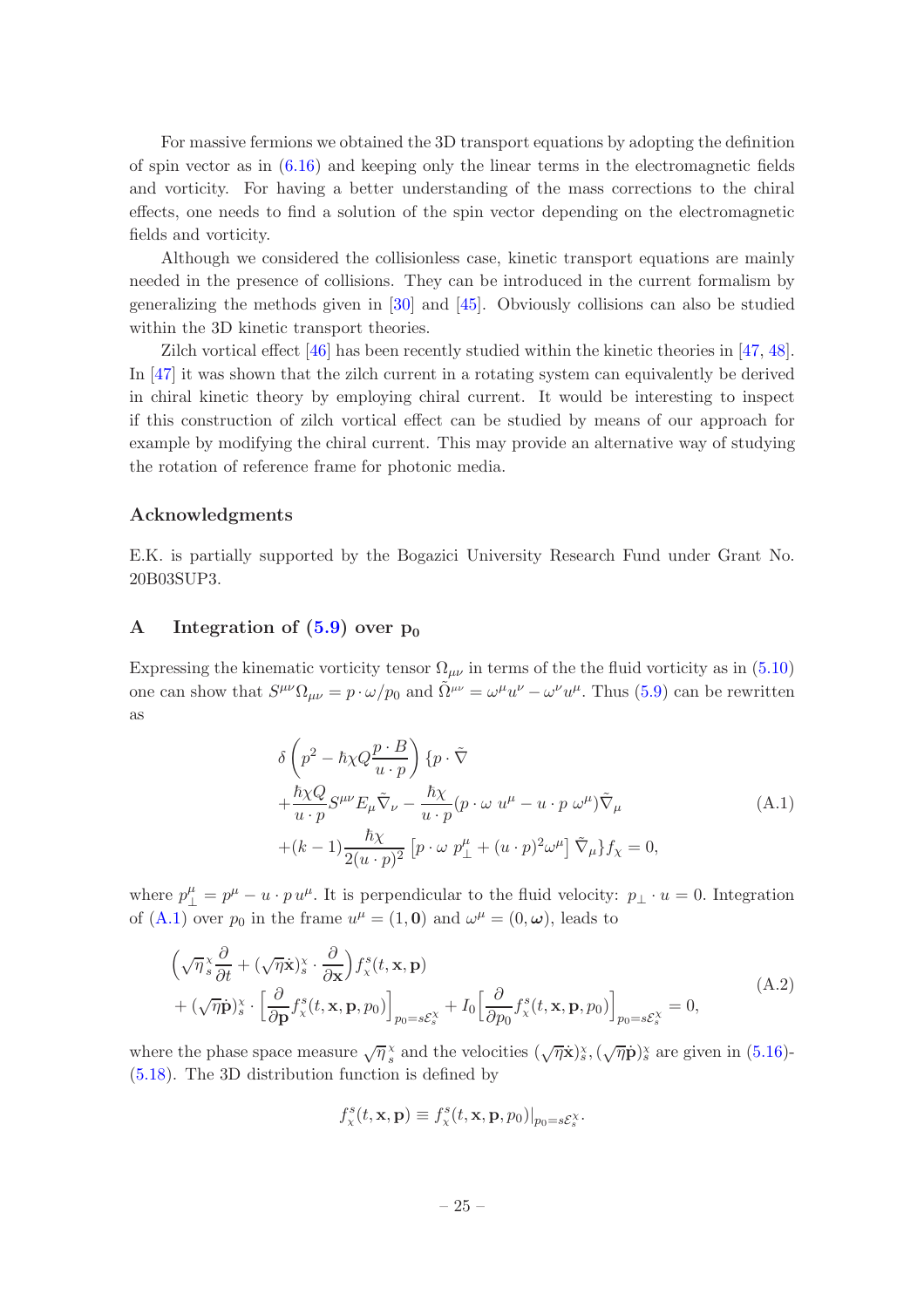Coefficient of the last term in  $(A.2)$  is

<span id="page-26-0"></span>
$$
I_0 = \hbar \chi Q \frac{\omega \cdot E}{2|p|} + \hbar \chi Q \frac{p \cdot \omega p \cdot E}{2|p|^3} + sQ \frac{p \cdot E}{|p|} \left(1 + \hbar \chi Q \frac{p \cdot B}{|p|^3} |p|^2\right).
$$
 (A.3)

A well defined 3D equation can be established only if some terms in [\(A.2\)](#page-25-2) can be combined to yield

$$
\begin{split}\n &\left.(\sqrt{\eta}\dot{\mathbf{p}})_{s}^{\times}\cdot\left[\frac{\partial}{\partial\mathbf{p}}f_{\mathbf{x}}^{s}(t,\mathbf{x},\mathbf{p},p_{0})\right]_{p_{0}=s\mathcal{E}_{s}^{\times}}+(\sqrt{\eta}\dot{\mathbf{p}})_{s}^{\times}\cdot\frac{\partial\mathcal{E}_{s}^{\times}}{\partial\mathbf{p}}\left[\frac{\partial}{\partial p_{0}}f_{\mathbf{x}}^{s}(t,\mathbf{x},\mathbf{p},p_{0})\right]_{p_{0}=s\mathcal{E}_{s}^{\times}} \\
&=(\sqrt{\eta}\dot{\mathbf{p}})_{s}^{\times}\cdot\frac{\partial}{\partial\mathbf{p}}f_{\mathbf{x}}^{s}(t,\mathbf{x},\mathbf{p}).\n\end{split}
$$

For this purpose let us express the first term of  $(A.3)$  in a different form. First observe that [\[23\]](#page-28-3)

<span id="page-26-1"></span>
$$
\int d^4p \ \delta(p^2) \Big\{ E \cdot \omega \left( \frac{f_\chi^{0s}}{p_0} - \frac{1}{2} \frac{\partial f_\chi^{0s}}{\partial p_0} \right) + \frac{\omega \cdot p E \cdot p}{p_0^2} \left( \frac{2f_\chi^{0s}}{p_0} - \frac{1}{2} \frac{\partial f_\chi^{0s}}{\partial p_0} \right) \Big\} = 0, \tag{A.4}
$$

where

$$
f_{\chi}^{0s} = \frac{2}{(2\pi\hbar)^3} \frac{1}{e^{s(u \cdot p - \mu_\chi)/T} + 1}.
$$
 (A.5)

Integration of  $(A.4)$  over  $p_0$  yields

<span id="page-26-2"></span>
$$
\frac{\boldsymbol{\omega} \cdot \boldsymbol{E}}{2|\boldsymbol{p}|} \frac{\partial f_{\chi}^{0s}}{\partial p_{0}} \Big|_{p_{0}=s|\boldsymbol{p}|} = \frac{\boldsymbol{p} \cdot \boldsymbol{\omega} \, \boldsymbol{p} \cdot \boldsymbol{E}}{2|\boldsymbol{p}|^{3}} \frac{\partial f_{\chi}^{0s}}{\partial p_{0}} \Big|_{p_{0}=s|\boldsymbol{p}|} + s \Big( \frac{\boldsymbol{\omega} \cdot \boldsymbol{E}}{|\boldsymbol{p}|^{2}} - 2 \frac{\boldsymbol{p} \cdot \boldsymbol{\omega} \, \boldsymbol{p} \cdot \boldsymbol{E}}{|\boldsymbol{p}|^{4}} \Big) f_{\chi}^{0s}(t, \mathbf{x}, \mathbf{p}), \tag{A.6}
$$

with the shorthand notation

$$
\frac{\partial f_{\mathbf{x}}^s}{\partial p_0} \equiv \frac{\partial f_{\mathbf{x}}^s(t, \mathbf{x}, \mathbf{p}, p_0)}{\partial p_0}.
$$

Then by substituting the first term of  $(A.3)$  with  $(A.6)$  we can write the last term of  $(A.2)$ as

<span id="page-26-3"></span>
$$
I_0 \frac{\partial f_x^s}{\partial p_0}\Big|_{p_0=s\mathcal{E}_s^X} = \hbar \chi Q \frac{\mathbf{p} \cdot \omega \mathbf{p} \cdot \mathbf{E}}{|\mathbf{p}|^3} \frac{\partial f_x^s}{\partial p_0}\Big|_{p_0=s|\mathbf{p}|} + \hbar s \chi Q \Big(\frac{\omega \cdot \mathbf{E}}{|\mathbf{p}|^2} - 2 \frac{\mathbf{p} \cdot \omega \mathbf{p} \cdot \mathbf{E}}{|\mathbf{p}|^4}\Big) f_x^s(t, \mathbf{x}, \mathbf{p}) + Q \frac{\mathbf{p} \cdot \mathbf{E}}{|\mathbf{p}|} \Big(1 + \hbar \chi Q \frac{\mathbf{p} \cdot \mathbf{B}}{|\mathbf{p}|^3} |\mathbf{p}|^2\Big) \frac{\partial f_x^s}{\partial p_0}\Big|_{p_0=s\mathcal{E}_s^X}.
$$
\n(A.7)

On the other hand from  $(5.14)$  and  $(5.18)$  we have

<span id="page-26-4"></span>
$$
(\sqrt{\eta}\dot{p})_s^{\times} \cdot \frac{\partial \mathcal{E}_s^{\times}}{\partial p} = \hbar Q \chi \frac{\boldsymbol{p} \cdot \boldsymbol{\omega} \boldsymbol{E} \cdot \boldsymbol{p}}{|p|^3} + \frac{Q \boldsymbol{p} \cdot \boldsymbol{E}}{|p|} \left(1 + \hbar \chi Q \frac{\boldsymbol{p} \cdot \boldsymbol{B}}{|p|^3} |p|^2\right). \tag{A.8}
$$

Therefore, by making use of  $(A.7)$  and  $(A.8)$ , we conclude that

<span id="page-26-5"></span>
$$
(\sqrt{\eta}\dot{\mathbf{p}})^{x}_{s} \cdot \left[\frac{\partial}{\partial \mathbf{p}} f^{s}_{x}(t, \mathbf{x}, \mathbf{p}, p_{0})\right]_{p_{0}=s\mathcal{E}_{s}^{x}} + I_{0} \left[\frac{\partial}{\partial p_{0}} f^{s}_{x}(t, \mathbf{x}, \mathbf{p}, p_{0})\right]_{p_{0}=s\mathcal{E}_{s}^{x}} = \left[ (\sqrt{\eta}\dot{\mathbf{p}})^{x}_{s} \cdot \frac{\partial}{\partial \mathbf{p}} + \hbar s \chi Q \left(\frac{\boldsymbol{\omega} \cdot \mathbf{E}}{|p|^{2}} - 2\frac{\boldsymbol{p} \cdot \boldsymbol{\omega} \mathbf{p} \cdot \mathbf{E}}{|p|^{4}}\right) \right] f^{s}_{x}(t, \mathbf{x}, \mathbf{p}) \tag{A.9}
$$

Plugging  $(A.9)$  into  $(A.2)$  leads to  $(5.15)$ .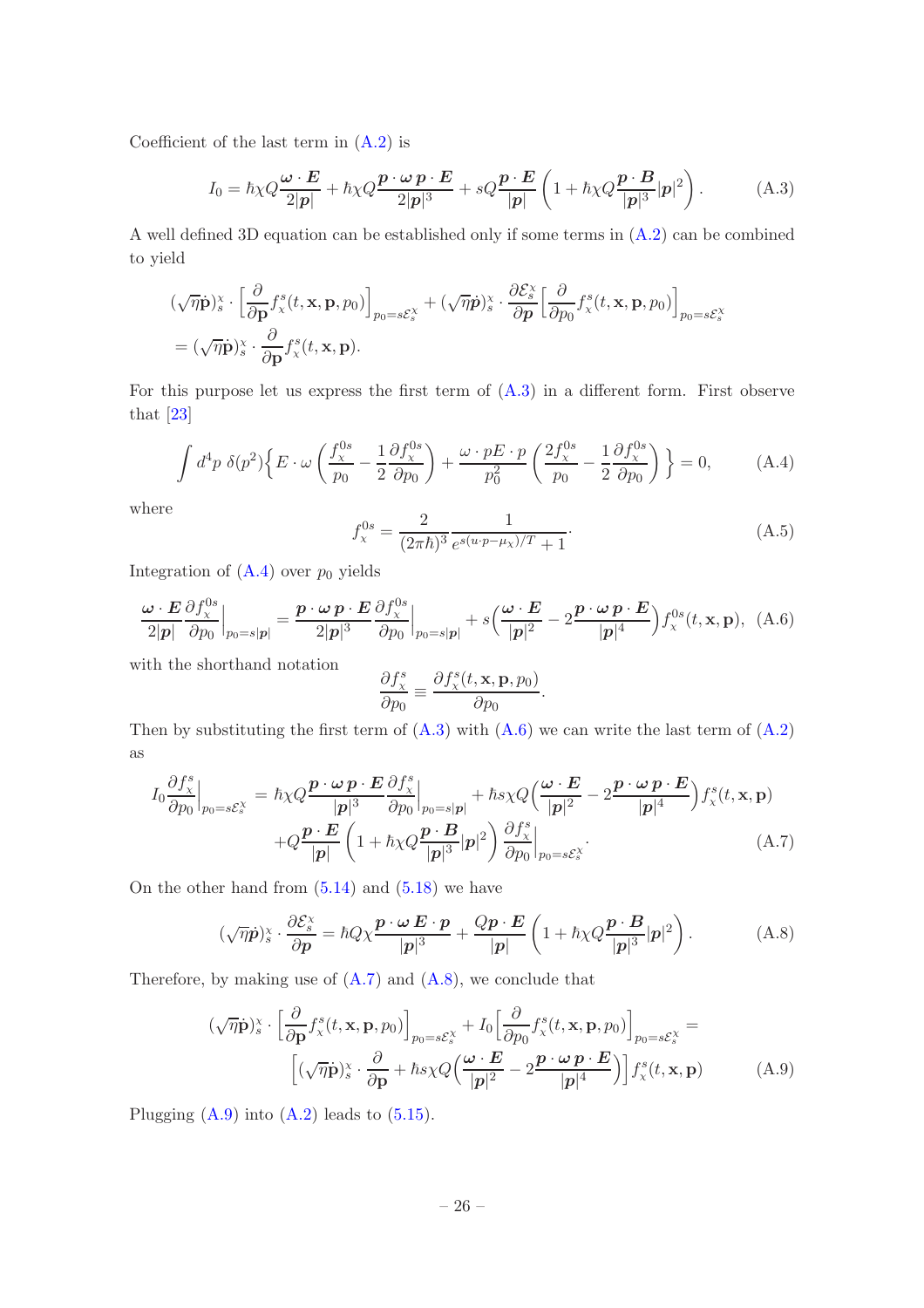## References

- <span id="page-27-0"></span>[1] M. Hillery, R. O'Connell, M. Scully and E. Wigner, Distribution functions in physics: Fundamentals, [Physics Reports](https://doi.org/https://doi.org/10.1016/0370-1573(84)90160-1) 106 (1984) 121.
- <span id="page-27-1"></span>[2] W.A. De Groot, S. R. Van Leeuwen and C.G. Van Weert, Relativistic Kinetic Theory. Principles and Applications, North-holland, Amsterdam,1980.
- <span id="page-27-2"></span>[3] U. Heinz, Kinetic theory for plasmas with non-abelian interactions, [Phys. Rev. Lett.](https://doi.org/10.1103/PhysRevLett.51.351) 51 (1983) 351.
- <span id="page-27-14"></span>[4] H.-T. Elze, M. Gyulassy and D. Vasak, Transport equations for the qcd quark wigner operator, [Nuclear Physics B](https://doi.org/https://doi.org/10.1016/0550-3213(86)90072-6) 276 (1986) 706.
- <span id="page-27-15"></span>[5] D. Vasak, M. Gyulassy and H.-T. Elze, Quantum transport theory for abelian plasmas, [Annals of Physics](https://doi.org/https://doi.org/10.1016/0003-4916(87)90169-2) 173 (1987) 462.
- <span id="page-27-3"></span>[6] P. Zhuang and U.W. Heinz, Relativistic quantum transport theory for electrodynamics, [Annals Phys.](https://doi.org/10.1006/aphy.1996.0011) 245 (1996) 311 [[nucl-th/9502034](https://arxiv.org/abs/nucl-th/9502034)].
- <span id="page-27-4"></span>[7] M. Gyulassy and L. McLerran, New forms of QCD matter discovered at RHIC, [Nucl. Phys. A](https://doi.org/10.1016/j.nuclphysa.2004.10.034) 750 (2005) 30 [[nucl-th/0405013](https://arxiv.org/abs/nucl-th/0405013)].
- <span id="page-27-5"></span>[8] E.V. Shuryak, What RHIC experiments and theory tell us about properties of quark-gluon plasma?, [Nucl. Phys. A](https://doi.org/10.1016/j.nuclphysa.2004.10.022) 750 (2005) 64 [[hep-ph/0405066](https://arxiv.org/abs/hep-ph/0405066)].
- <span id="page-27-6"></span>[9] D.E. Kharzeev, L.D. McLerran and H.J. Warringa, The Effects of topological charge change in heavy ion collisions: 'Event by event P and CP violation', Nucl. Phys.  $\hat{A}$  803 (2008) 227 [[0711.0950](https://arxiv.org/abs/0711.0950)].
- [10] K. Fukushima, D.E. Kharzeev and H.J. Warringa, The Chiral Magnetic Effect, Phys. Rev. D 78 [\(2008\) 074033](https://doi.org/10.1103/PhysRevD.78.074033) [[0808.3382](https://arxiv.org/abs/0808.3382)].
- <span id="page-27-7"></span>[11] D. Kharzeev and A. Zhitnitsky, Charge separation induced by P-odd bubbles in QCD matter, [Nucl. Phys. A](https://doi.org/10.1016/j.nuclphysa.2007.10.001) 797 (2007) 67 [[0706.1026](https://arxiv.org/abs/0706.1026)].
- <span id="page-27-8"></span>[12] M.A. Metlitski and A.R. Zhitnitsky, Anomalous axion interactions and topological currents in dense matter, Phys. Rev. D 72 [\(2005\) 045011](https://doi.org/10.1103/PhysRevD.72.045011) [[hep-ph/0505072](https://arxiv.org/abs/hep-ph/0505072)].
- <span id="page-27-9"></span>[13] K. Jensen, P. Kovtun and A. Ritz, Chiral conductivities and effective field theory, JHEP 10 [\(2013\) 186](https://doi.org/10.1007/JHEP10(2013)186) [[1307.3234](https://arxiv.org/abs/1307.3234)].
- <span id="page-27-10"></span>[14] D.T. Son and P. Surowka, *Hydrodynamics with Triangle Anomalies*, [Phys. Rev. Lett.](https://doi.org/10.1103/PhysRevLett.103.191601) 103 (2009) 191601 [[0906.5044](https://arxiv.org/abs/0906.5044)].
- <span id="page-27-11"></span>[15] Z.-T. Liang and X.-N. Wang, Globally polarized quark-gluon plasma in non-central  $A+A$ collisions, [Phys. Rev. Lett.](https://doi.org/10.1103/PhysRevLett.94.102301) 94 (2005) 102301 [[nucl-th/0410079](https://arxiv.org/abs/nucl-th/0410079)].
- [16] F. Becattini, F. Piccinini and J. Rizzo, Angular momentum conservation in heavy ion collisions at very high energy, Phys. Rev. C  $77$  [\(2008\) 024906](https://doi.org/10.1103/PhysRevC.77.024906) [[0711.1253](https://arxiv.org/abs/0711.1253)].
- <span id="page-27-12"></span>[17] J.-H. Gao, Z.-T. Liang, S. Pu, Q. Wang and X.-N. Wang, Chiral Anomaly and Local Polarization Effect from Quantum Kinetic Approach, [Phys. Rev. Lett.](https://doi.org/10.1103/PhysRevLett.109.232301) 109 (2012) 232301 [[1203.0725](https://arxiv.org/abs/1203.0725)].
- <span id="page-27-13"></span>[18] N. Weickgenannt, X.-L. Sheng, E. Speranza, Q. Wang and D.H. Rischke, Kinetic theory for massive spin- $1/2$  particles from the Wigner-function formalism, Phys. Rev. D 100 [\(2019\) 056018](https://doi.org/10.1103/PhysRevD.100.056018) [[1902.06513](https://arxiv.org/abs/1902.06513)].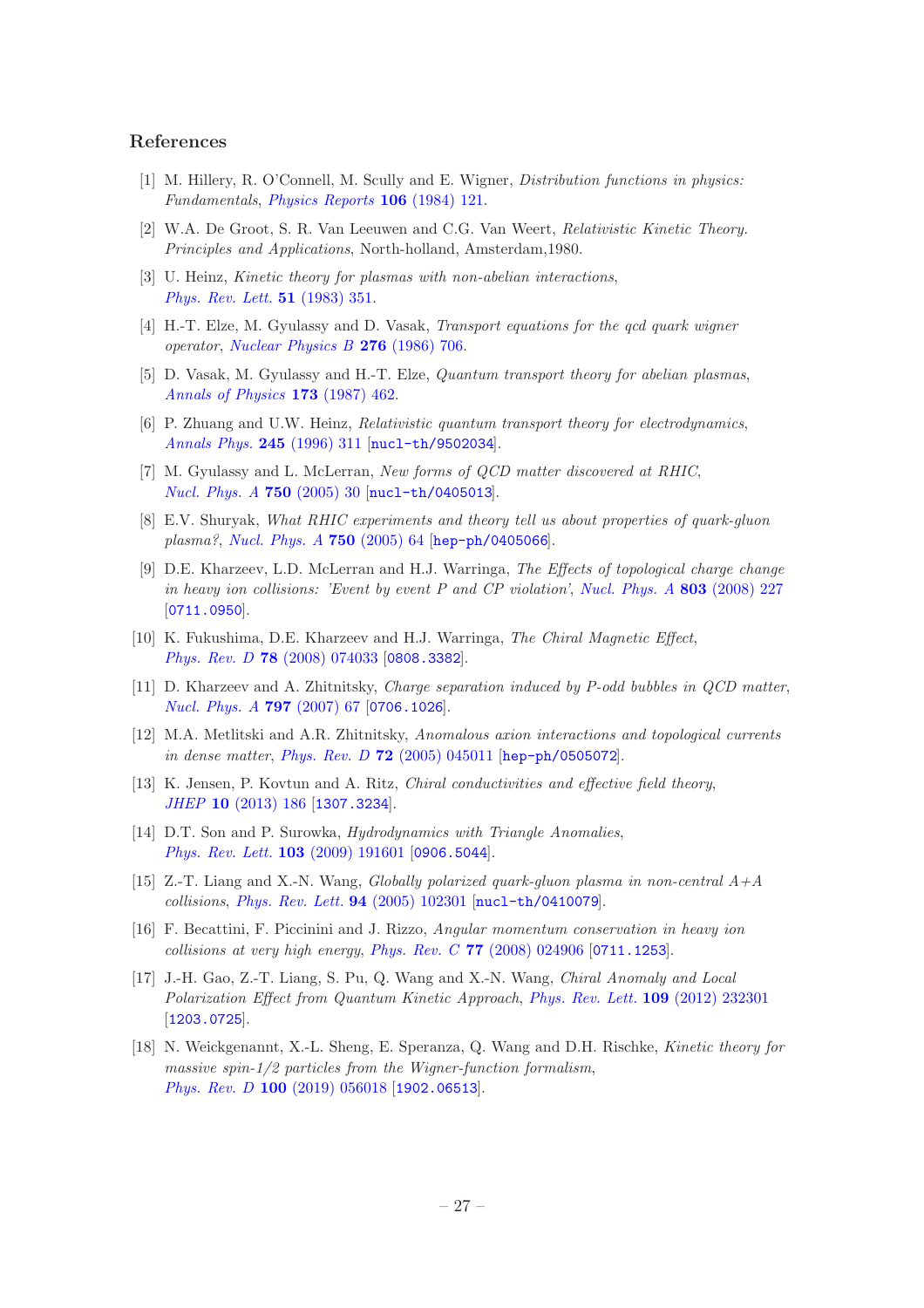- <span id="page-28-0"></span>[19] K. Hattori, Y. Hidaka and D.-L. Yang, Axial Kinetic Theory and Spin Transport for Fermions with Arbitrary Mass, Phys. Rev. D 100 [\(2019\) 096011](https://doi.org/10.1103/PhysRevD.100.096011) [[1903.01653](https://arxiv.org/abs/1903.01653)].
- <span id="page-28-1"></span>[20] I. Bialynicki-Birula, P. Gornicki and J. Rafelski, Phase space structure of the Dirac vacuum, [Phys. Rev. D](https://doi.org/10.1103/PhysRevD.44.1825) 44 (1991) 1825.
- [21] P.-f. Zhuang and U.W. Heinz, Equal-Time Hierarchies in Quantum Transport Theory, [Phys. Rev. D](https://doi.org/10.1103/PhysRevD.57.6525) 57 (1998) 6525 [[hep-ph/9610438](https://arxiv.org/abs/hep-ph/9610438)].
- <span id="page-28-2"></span>[22] S. Ochs and U.W. Heinz, Wigner functions in covariant and single time formulations, [Annals Phys.](https://doi.org/10.1006/aphy.1998.5796) 266 (1998) 351 [[hep-th/9806118](https://arxiv.org/abs/hep-th/9806118)].
- <span id="page-28-3"></span>[23] O.F. Dayi and E. Kilinçarslan, *Quantum Kinetic Equation in the Rotating Frame and Chiral* Kinetic Theory, Phys. Rev. D 98 [\(2018\) 081701](https://doi.org/10.1103/PhysRevD.98.081701) [[1807.05912](https://arxiv.org/abs/1807.05912)].
- <span id="page-28-4"></span>[24] O.F. Dayi and E. Kilinçarslan, Semiclassical transport equations of Dirac particles in rotating frames, Phys. Rev. D 102 [\(2020\) 045015](https://doi.org/10.1103/PhysRevD.102.045015) [[2004.07510](https://arxiv.org/abs/2004.07510)].
- <span id="page-28-5"></span>[25] M.A. Stephanov and Y. Yin, Chiral Kinetic Theory, [Phys. Rev. Lett.](https://doi.org/10.1103/PhysRevLett.109.162001) 109 (2012) 162001 [[1207.0747](https://arxiv.org/abs/1207.0747)].
- <span id="page-28-6"></span>[26] X.-G. Huang and A.V. Sadofyev, Chiral Vortical Effect For An Arbitrary Spin, JHEP 03 [\(2019\) 084](https://doi.org/10.1007/JHEP03(2019)084) [[1805.08779](https://arxiv.org/abs/1805.08779)].
- <span id="page-28-7"></span>[27] Y.-C. Liu, L.-L. Gao, K. Mameda and X.-G. Huang, Chiral kinetic theory in curved spacetime, Phys. Rev. D 99 [\(2019\) 085014](https://doi.org/10.1103/PhysRevD.99.085014) [[1812.10127](https://arxiv.org/abs/1812.10127)].
- <span id="page-28-8"></span>[28] O.F. Dayi and E. Kilinçarslan, *Some Features of Semiclassical Chiral Transport in Rotating* Frames, Phys. Rev. D 100 [\(2019\) 045012](https://doi.org/10.1103/PhysRevD.100.045012) [[1906.04504](https://arxiv.org/abs/1906.04504)].
- <span id="page-28-9"></span>[29] J.D. Bekenstein and G. Betschart, Perfect magnetohydrodynamics as a field theory, Phys. Rev. D 74 [\(2006\) 083009](https://doi.org/10.1103/PhysRevD.74.083009) [[gr-qc/0608053](https://arxiv.org/abs/gr-qc/0608053)].
- <span id="page-28-10"></span>[30] Y. Hidaka, S. Pu and D.-L. Yang, Relativistic Chiral Kinetic Theory from Quantum Field Theories, Phys. Rev. D 95 [\(2017\) 091901](https://doi.org/10.1103/PhysRevD.95.091901) [[1612.04630](https://arxiv.org/abs/1612.04630)].
- <span id="page-28-11"></span>[31] A. Huang, S. Shi, Y. Jiang, J. Liao and P. Zhuang, Complete and Consistent Chiral Transport from Wigner Function Formalism, Phys. Rev. D 98 [\(2018\) 036010](https://doi.org/10.1103/PhysRevD.98.036010) [[1801.03640](https://arxiv.org/abs/1801.03640)].
- <span id="page-28-12"></span>[32] L. Landau and E. Lifshitz, Fluid Mechanics, Pergamon, New York, 1959.
- <span id="page-28-13"></span>[33] L.D. Faddeev and A.J. Niemi, Magnetic geometry and the confinement of electrically conducting plasmas, [Phys. Rev. Lett.](https://doi.org/10.1103/PhysRevLett.85.3416) 85 (2000) 3416 [[physics/0003083](https://arxiv.org/abs/physics/0003083)].
- <span id="page-28-14"></span>[34] L.D. Faddeev, L. Freyhult, A.J. Niemi and P. Rajan, Shafranov's virial theorem and magnetic plasma confinement, J. Phys. A 35 [\(2002\) L133](https://doi.org/10.1088/0305-4470/35/11/101) [[physics/0009061](https://arxiv.org/abs/physics/0009061)].
- <span id="page-28-15"></span>[35] L. Rezzola and O. Zanotti, Relativistic Hydrodynamics, Oxford University Press, New York (2013).
- <span id="page-28-16"></span>[36] Y. Hidaka, S. Pu and D.-L. Yang, Nonlinear Responses of Chiral Fluids from Kinetic Theory, Phys. Rev. D 97 [\(2018\) 016004](https://doi.org/10.1103/PhysRevD.97.016004) [[1710.00278](https://arxiv.org/abs/1710.00278)].
- <span id="page-28-17"></span>[37] J.-Y. Chen, D.T. Son and M.A. Stephanov, Collisions in Chiral Kinetic Theory, [Phys. Rev. Lett.](https://doi.org/10.1103/PhysRevLett.115.021601) 115 (2015) 021601 [[1502.06966](https://arxiv.org/abs/1502.06966)].
- <span id="page-28-18"></span>[38] Z. Wang, X. Guo, S. Shi and P. Zhuang, Mass Correction to Chiral Kinetic Equations, Phys. Rev. D 100 [\(2019\) 014015](https://doi.org/10.1103/PhysRevD.100.014015) [[1903.03461](https://arxiv.org/abs/1903.03461)].
- <span id="page-28-19"></span>[39] O.F. Dayi, E. Kilinçarslan and E. Yunt, Semiclassical dynamics of Dirac and Weyl particles in rotating coordinates, Phys. Rev. D **95** [\(2017\) 085005](https://doi.org/10.1103/PhysRevD.95.085005) [[1605.05451](https://arxiv.org/abs/1605.05451)].